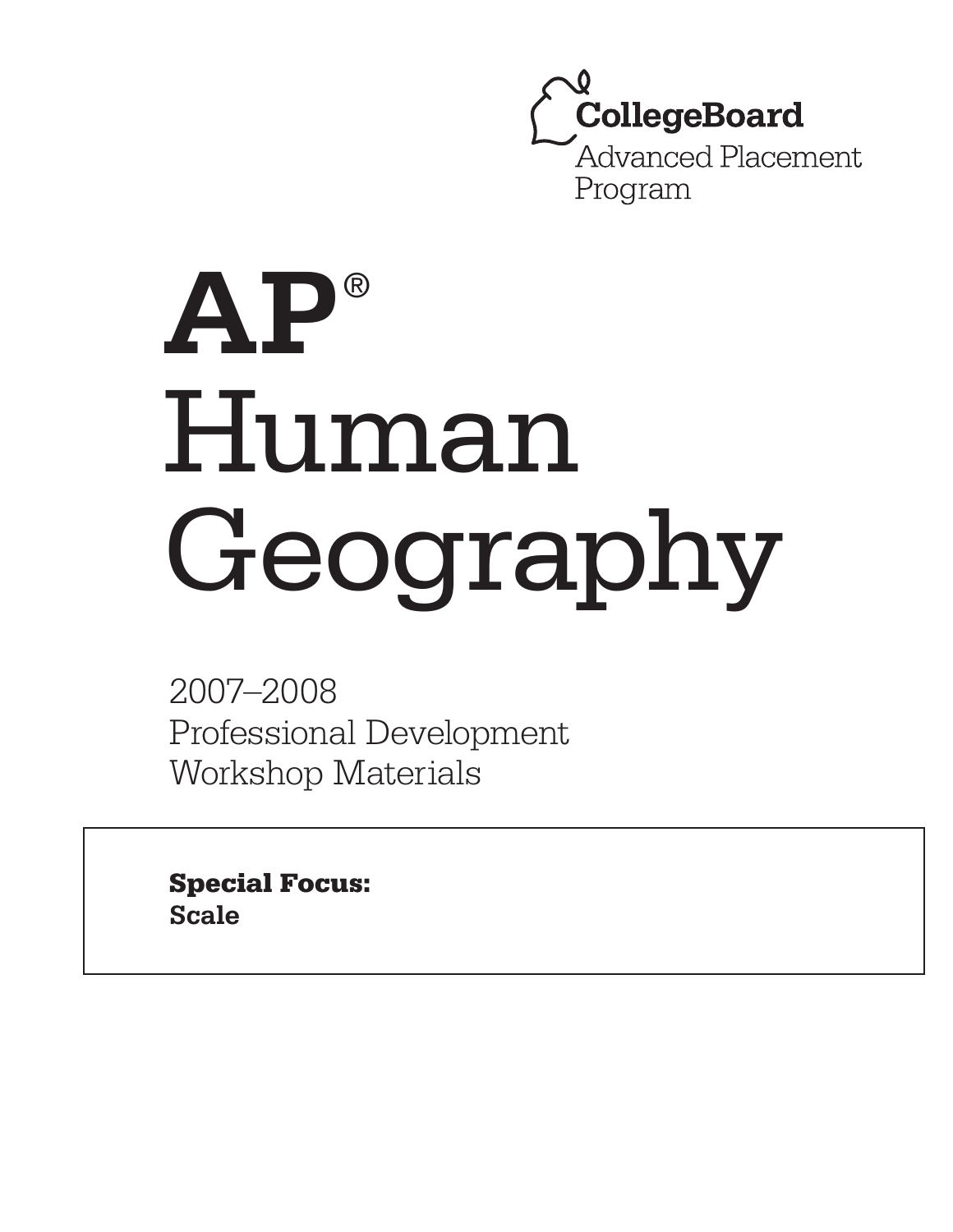# **The College Board: Connecting Students to College Success**

The College Board is a not-for-profit membership association whose mission is to connect students to college success and opportunity. Founded in 1900, the association is composed of more than 5,000 schools, colleges, universities, and other educational organizations. Each year, the College Board serves seven million students and their parents, 23,000 high schools, and 3,500 colleges through major programs and services in college admissions, guidance, assessment, financial aid, enrollment, and teaching and learning. Among its best-known programs are the SAT®, the PSAT/ NMSQT<sup>®</sup>, and the Advanced Placement Program® (AP®). The College Board is committed to the principles of excellence and equity, and that commitment is embodied in all of its programs, services, activities, and concerns.

For further information, visit www.collegeboard.com.

© 2007 The College Board. All rights reserved. College Board, Advanced Placement Program, AP, AP Central, AP Vertical Teams, Pre-AP, SAT, and the acorn logo are registered trademarks of the College Board. AP Potential and connect to college success are trademarks owned by the College Board. All other products and services may be trademarks of their respective owners. Visit the College Board on the Web: www.collegeboard.com.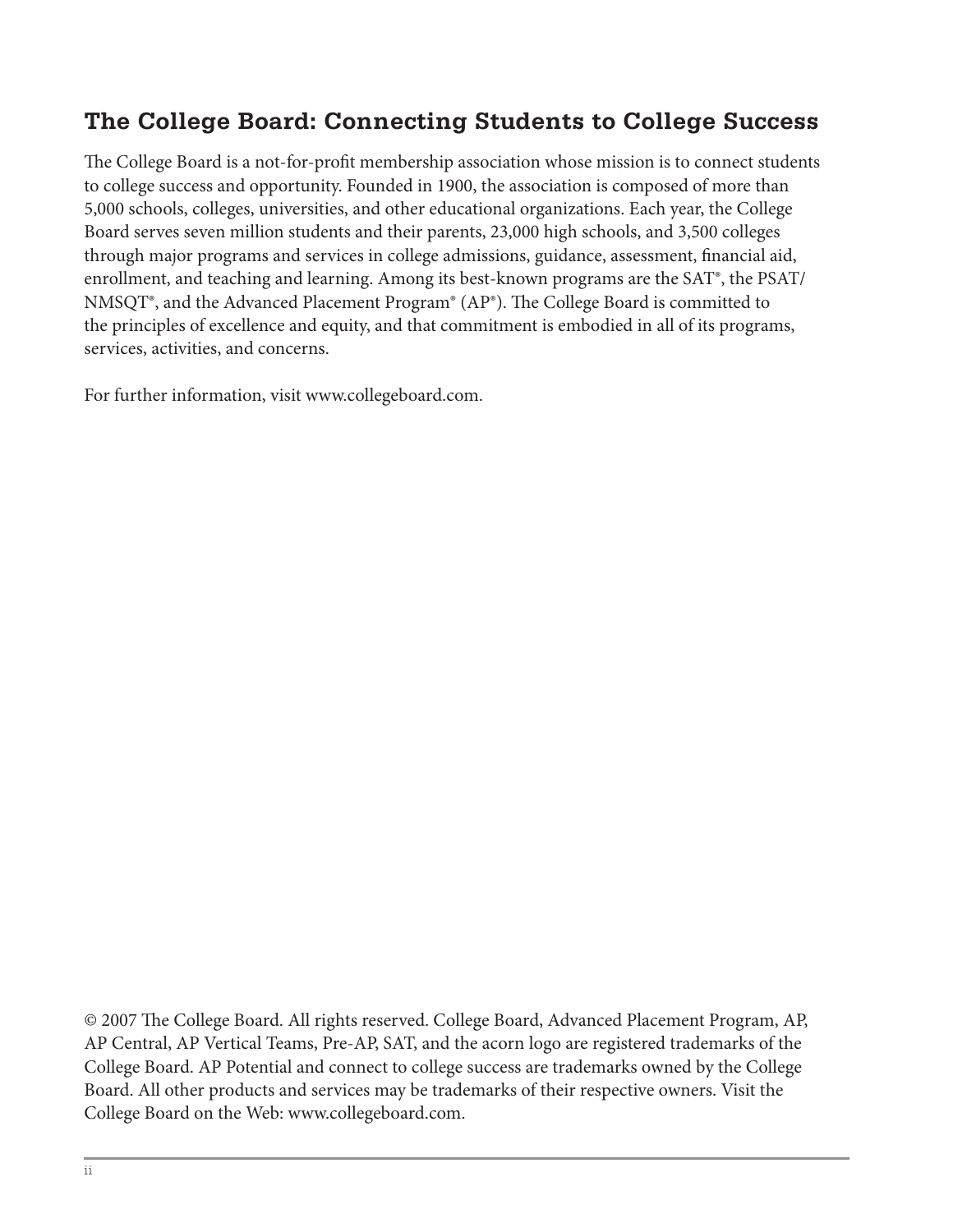# **Special Focus: Scale**

| Introduction                                                                                               |
|------------------------------------------------------------------------------------------------------------|
|                                                                                                            |
| Defining Geographic Scales                                                                                 |
|                                                                                                            |
| Hither, Thither and Yon: Using the Island of Mauritius to Explore Issues of<br>Geographic Scale in Tourism |
| .15                                                                                                        |
| Tourism and Scale Lesson Plan                                                                              |
| 25                                                                                                         |
| Scale in Cyberspace                                                                                        |
|                                                                                                            |
| Scale in Cyberspace Lesson Plan                                                                            |
| .35                                                                                                        |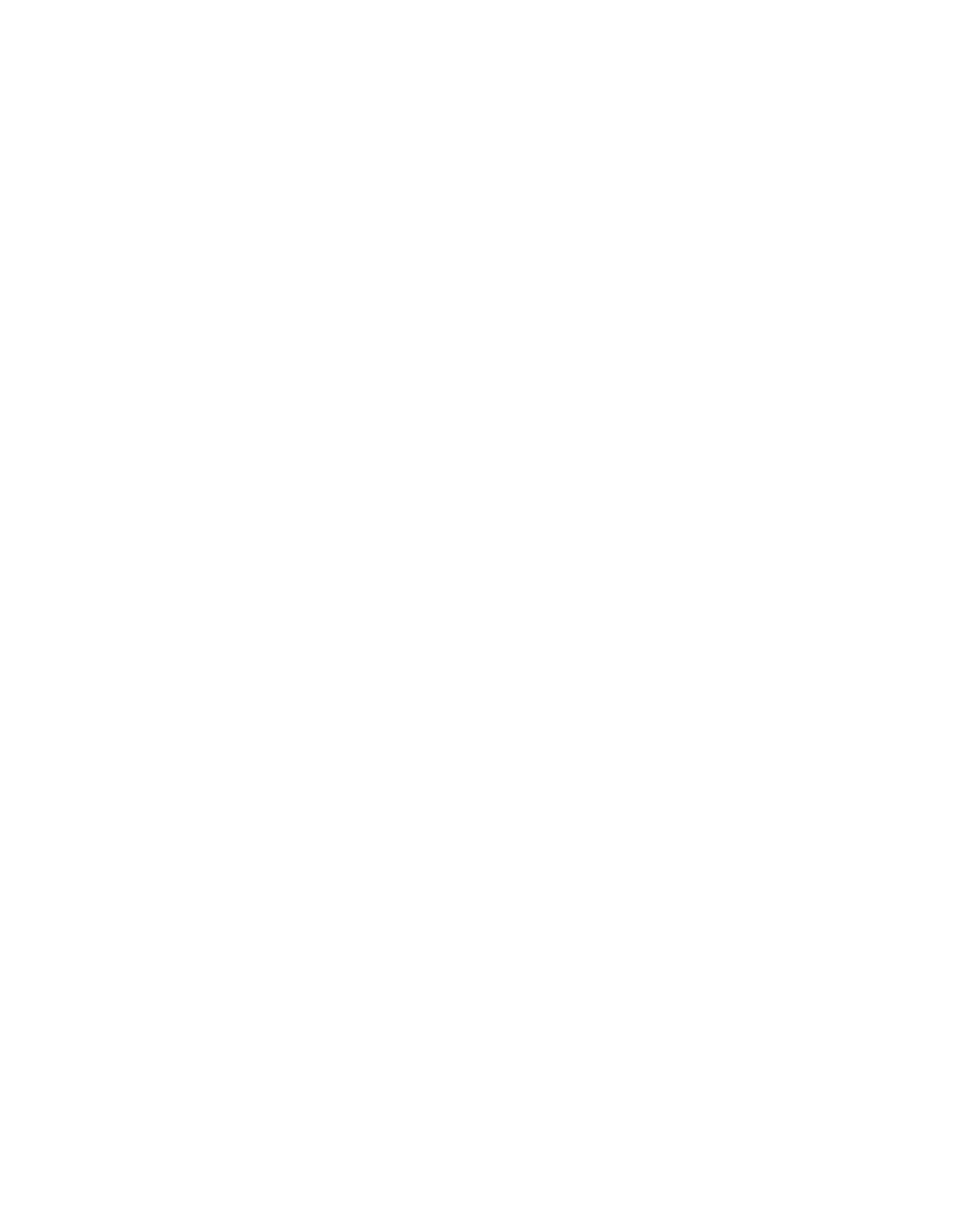# **Introduction**

Darren Purcell University of Oklahoma Norman, Oklahoma

> One of the television news broadcasts I watch regularly advertises the phrase, "Live, Local, Late Breaking." Since moving to the Oklahoma City metropolitan area from much smaller Tallahassee, Florida, I have questioned that phrase given the large area the station claims to cover. The television station is based in Oklahoma City, specifically in Oklahoma County. We can agree that news from that county is local coverage. However, what about the seven counties in the metropolitan statistical area? Are they local? Can any area encompassing 1.14 million people be thought of as local? With interstate highways functioning as arteries, news crews cross more territory more rapidly than ever before. Remote satellite transmissions allow a station's news crew to report live, late-breaking news across the metropolitan area, providing the appearance of being there and near the action. This fosters a feeling of being local and part of a community's concerns. Despite the fact the news may occur three counties away, it is still marketed and perceived as local.

> The above example demonstrates the flexibility of scale. Understanding of what is local changes depending on who uses the term, and for what purpose. Humans define scales through a variety of means, including the media we watch, the things we consume, the places we travel, and with whom we interact. One can argue that the development of many transportation and communication technologies have had but one goal—to extend individual reach across space, expanding what is thought of as local and making the regional and global more accessible than ever before. These technological changes force us to acknowledge that humans create scales, and that none are necessarily stable. Local today is not the same area as the local 50 years ago. We move and interact across space in ways that render distance less of a barrier, expanding the area we see as easily accessible, and thus local. The regional does not seem so far away, and global travel and interaction is now within reach of more people than in any era of history.

The essays and lesson plans that follow explore the idea that scales are made by a variety of actors, individuals, and governments. People choose a specifi c scale to describe a phenomenon when it meets their needs. The decision to employ a particular scale reflects a specific understanding of what should be considered local, regional, or global. Scales are very powerful ideas that most people adopt without thinking about the impacts of invoking one. If a phenomenon is considered a local problem, do people have the right to appeal to state, national, or global institutions for help? If all parties agree something is local, it closes off other options at other scales to address an issue. If national institutions define a problem as local, would they pay attention to the appeals of those affected?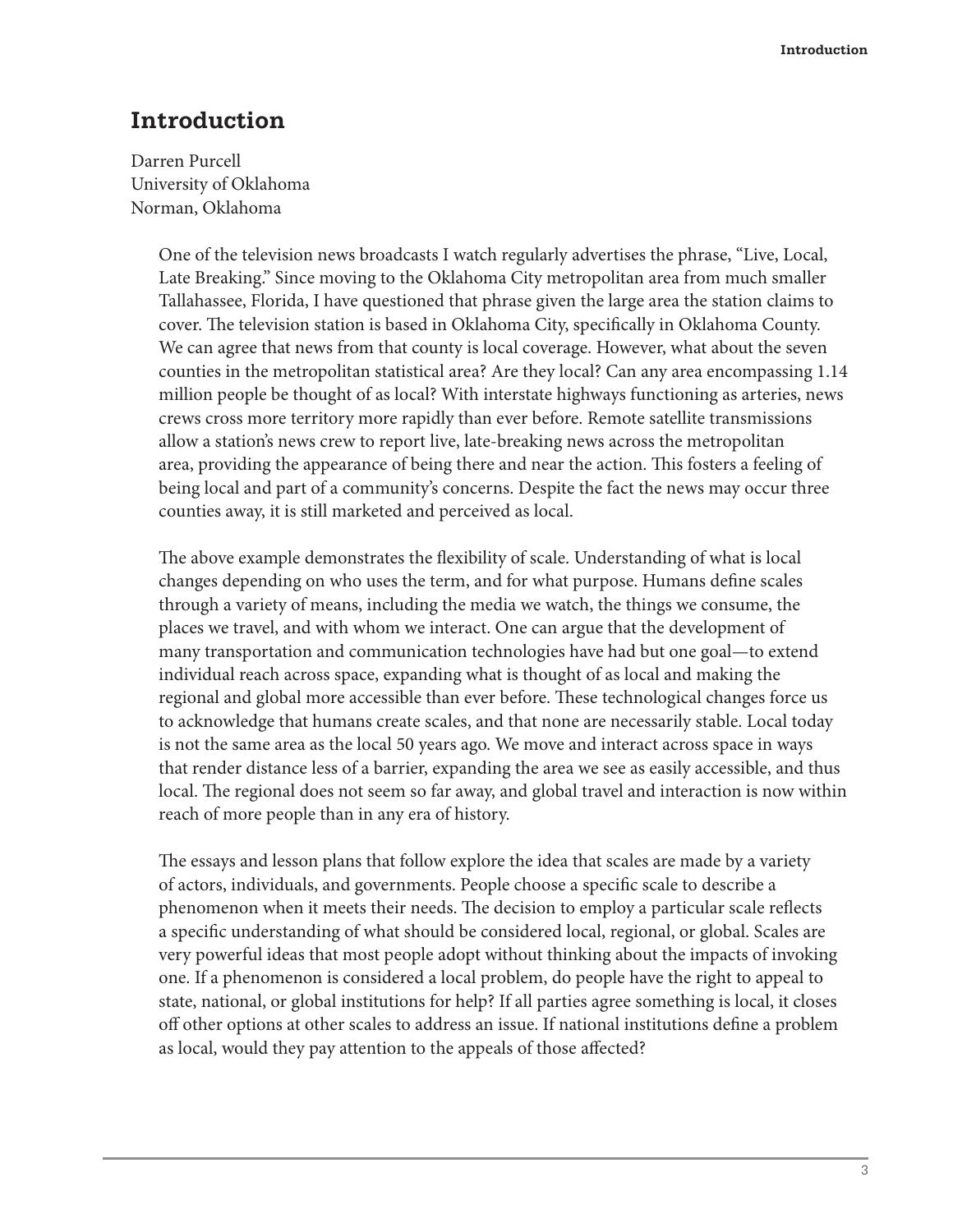An example of the flexibility of and struggle over scale can be found in U.S. community credit unions. These credit unions are established to serve a specifically defined community. Today, many credit unions incorporate in their community multiple counties, including upwards of 300,000 people as possible members, based on living or working in the area. Regional banks argue this is unfair competition, and question how a credit union can claim to be a "community" credit union when it covers multiple counties and could have membership numbers in the hundred's of thousands. Clearly banks see community in much smaller terms. Thus far, federal regulators and the U.S. Congress have allowed credit unions to use this broad definition of community, much to the bank's dismay. Here we see two opposing interests, arguing over what is the proper scale of a community, with both sides clearly gaining economically and politically if their vision of community scale is seen as legitimate.

If the flexibility of scale impacts policy as described above, the same flexibility affects how geographers teach and research. Geographers must deal with issues of **methodological scale**, the scale at which data is gathered and questions are formulated by the researcher. Deciding what scale to use for research is shaped by the scales at which data are available and by what the researcher thinks is the appropriate scale. A continuum of scales (individual, community, regional, etc.) can be invoked to limit a study, as a geographer can not study everything and must compromise between learning as much as possible about a phenomenon and the practical limits to what one can accomplish. In this case, the choice of scale provides focus and limits to a research question.

Other concerns related to scale also impact research. The theoretical perspective used to frame a question could emphasize a global scale approach to a phenomenon while another perspective privileges local understandings. This leads a researcher to find or generate data appropriate to the scale used. If a geographer chooses to study poverty at the census block level with government statistics, only to find that data is collected at the county level, the geographer faces a choice. The research could continue at the census block scale, but would need new data sources and a shift to a new methodology.

Conversely, the scale that the data are available at may force a rethinking about researching at the census block level, and perhaps the theoretical framework used to approach the phenomenon to address the practical aspects of completing the research. Thus, geographical questions are highly influenced by the available data, the scale of that data and the theoretical stance taken by the researcher.

Most phenomena can be examined at multiple scales. Why geographers choose certain scales is often a matter of convention. A specific theory may identify particular scales as important. The availability of data may lead to multiple researchers using the same data, and thus the repeated use of the same scale. Geographers investigating a problem may discuss the issue and come to a common view about what is an appropriate scale to employ. Despite these conventions, geographers must acknowledge that most issues can be researched at multiple scales.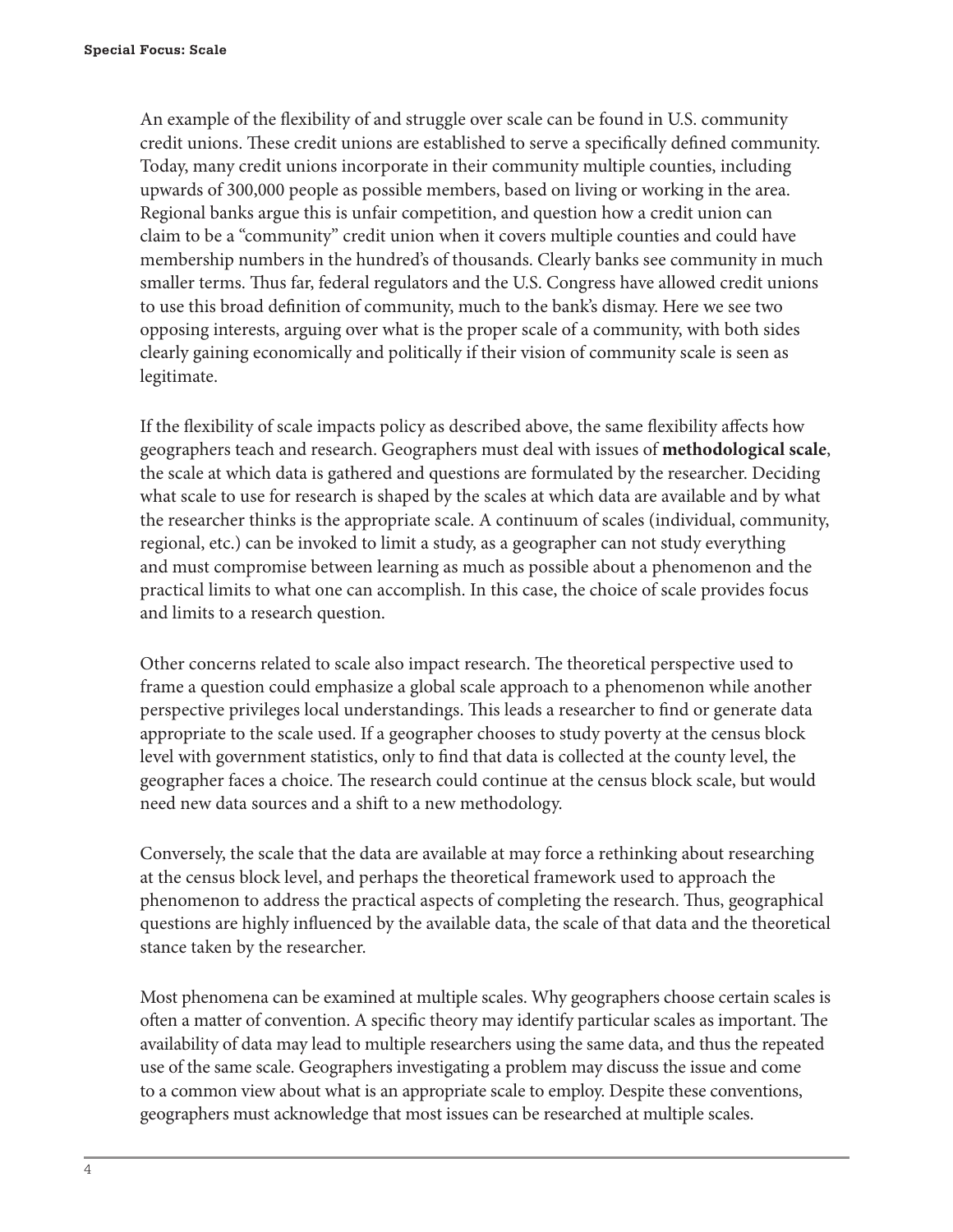For example, we can ask what scale the impacts of AIDS in Africa should be studied at. AIDS clearly affects individuals and is predominantly transmitted through individual actions. Is this scale appropriate? AIDS deaths impact communities as parents infected with the virus die, leaving children to be cared for by grandparents, placing stress on the community. Does this tell us enough? With the deaths of people, how does the nation-state respond? What policies and education programs are put in place, and what scale are they implemented at? What are the impacts of AIDS infection rates approaching 25 percent of a country's population? Finally, what are the global ramifications of international air travel and tourism on the diffusion of AIDS? Is it an issue that can be left to nation-states to deal with or would a regional or global response be more effective? These are all questions that while focused on AIDS, produce very different knowledge about the disease. Each scale mentioned above would lead to different policies to combat the AIDS virus and the devastating effects on people.

The example above demonstrates that the scale chosen for a particular phenomenon has important impacts for policy. Those same choices impact our teaching too. For example, geographers use regions to organize information about countries and cultures, to make comparisons between places, and to structure analyses of various phenomena. The power of any scale is that we can generalize about the area covered in the scale, but these generalizations often paint a picture that misses many details. As we generalize, scales enable us to prioritize certain trends and patterns, leaving out the rich detail of how processes play out at other scales. What is included or left out is vital, because our choices of scale have impacts outside of research and academic concerns.

Scales impact our daily lives. When I hear someone say, "Think globally, act locally," I know they are cognizant of the multiple scales they live their lives in. When politicians want to bring together the people of a state as one group, we see the effort to foster common identity at the state scale, whether the state is Delaware or Alaska. Finally, I am sure most of us live in a media market where at least one newscast claims to be more local than the others. It is not important to say that one scale is necessarily right. More important for us as geographers and as educators is to demonstrate that scale is a powerful, useful and flexible concept in a range of situations.

The first essay by James Rubenstein<sup>\*</sup> offers an overview on how geographers define scale for both map reading and in understanding human activities. The essay reviews the concept of scale used by geographers in creating maps and how scale is used to foster understanding of commonly used scales such as local, regional, and global.

Tourism is the focus of Anne Soper's essay. Her examination of the tourism industry and how it has changed due to advances in technology, making space and distance less of a barrier to travel, sets tourism in a global context. At this scale, institutional actors and tourism industry lobbies work to make tourism grow. The latter half of the essay examines the "glocal" form tourism has taken in Mauritius. Soper demonstrates how global tourism

<sup>\*</sup> Inclusion of Jim Rubenstein's essay is not an endorsement by the editor or the College Board AP Human Geography Program of the author's human geography textbook for use in AP Human Geography courses.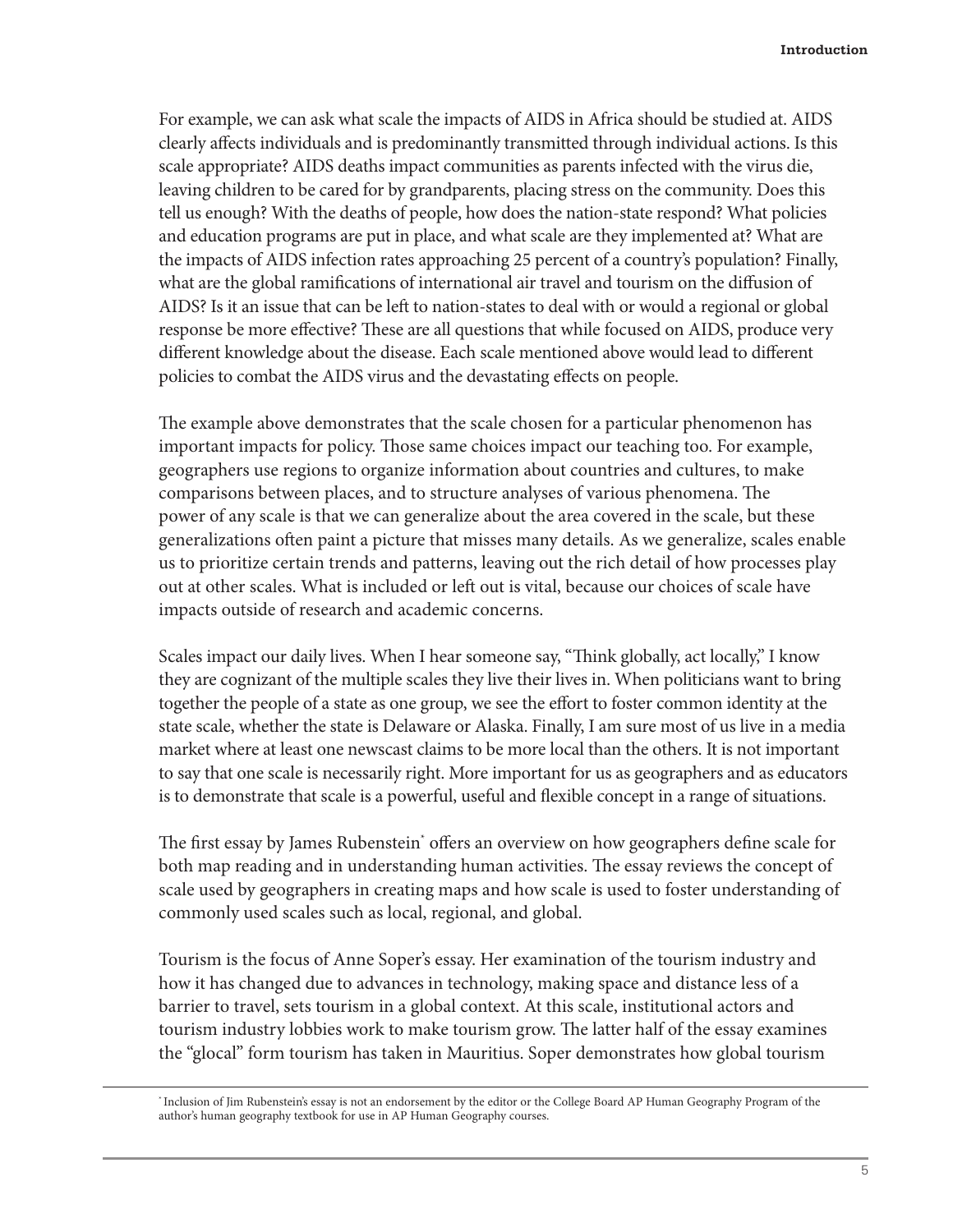trends impact local scale actors as the government of Mauritius struggles with the need to foster development. The essay describes the need to participate in a global scale tourism industry and yet foster a local form of tourism development that meshes with local needs and desires to maintain a specific environment.

Finally, Phil Steinberg's piece on how the Internet affects scale focuses on the use of technology to create an image of place that may not mesh with the reality at the local scale. Communications technology challenges national scales and forces a reconsideration of the impact of technology on how nation-states maintain their identities in an age where Web sites from outside one's own country can define what the nation-state is.

Neel Durbin and Tom Wurst both reviewed one of the essays included here and have developed solid lesson plans for the classroom, with enough flexibility in both to accommodate the variety of teaching styles and approaches found in AP Human Geography today. In combination, the contributors and I hope this publication provides a basis for enhancing student understandings of scale, in particular, the flexibility and utility of the concept and the power it has in our societies.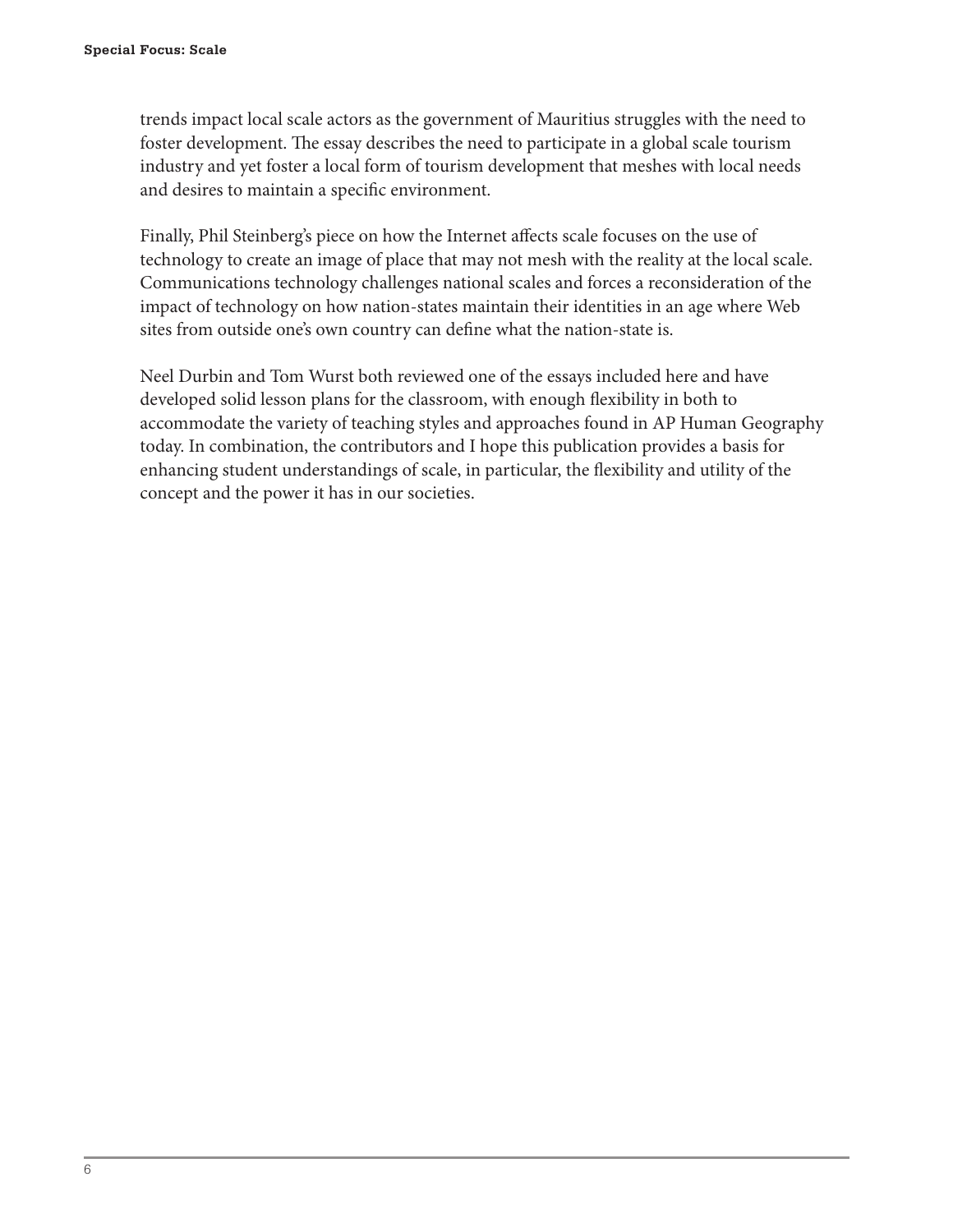# **Defining Geographic Scales**

Jim Rubenstein Miami University Oxford, Ohio.

#### Scale

Scale is an essential geographic tool for creating and interpreting maps. However, scale also has a broader meaning for geographers, as the relationship between any phenomenon and Earth as a whole.

Geographers think about scale at many levels, including global, regional, and local. At the global scale, geographers identify broad patterns encompassing the entire world. At the local scale, geographers recognize that each place on Earth is in some ways unique. Between the local and global, geographers construct a regional scale; a region is an area characterized by a unique combination of features.

# Map Scale

When specifically applied to a map, scale refers to the relationship of a feature's length on a map to its actual distance on Earth. Map scale is presented in three ways: a fraction  $(1/24,000)$  or ratio  $(1:24,000)$ , a written statement  $("1$  inch equals 1 mile"), or a graphic bar scale (Figures  $1-3$ ). Maps often display scale in more than one of these three ways.

A fractional scale shows the numerical ratio between distances on the map and Earth's surface. A scale of  $1:24,000$  or  $1/24,000$  means that one unit (inch, centimeter, foot, finger length) on the map represents 24,000 of the same unit (inch, centimeter, foot, finger length) on the ground. The unit chosen for distance can be anything, as long as the units of measure on both the map and the ground are the same. The 1 on the left side of the ratio always refers to a unit of distance on the map, and the number on the right always refers to the same unit of distance on Earth's surface.

The written scale describes the relation between map and Earth distances in words. For example, the statement "1 inch equals 1 mile" on a map means that one inch on the map represents one mile on Earth's surface. Again, the first number always refers to map distance, and the second to distance on Earth's surface.

A graphic scale usually consists of a bar line marked to show distance on Earth's surface. To use a bar line, first determine with a ruler the distance on the map in inches or centimeters. Then hold the ruler against the bar line and read the number on the bar line opposite the map distance on the ruler. The number on the bar line is the equivalent distance on Earth's surface.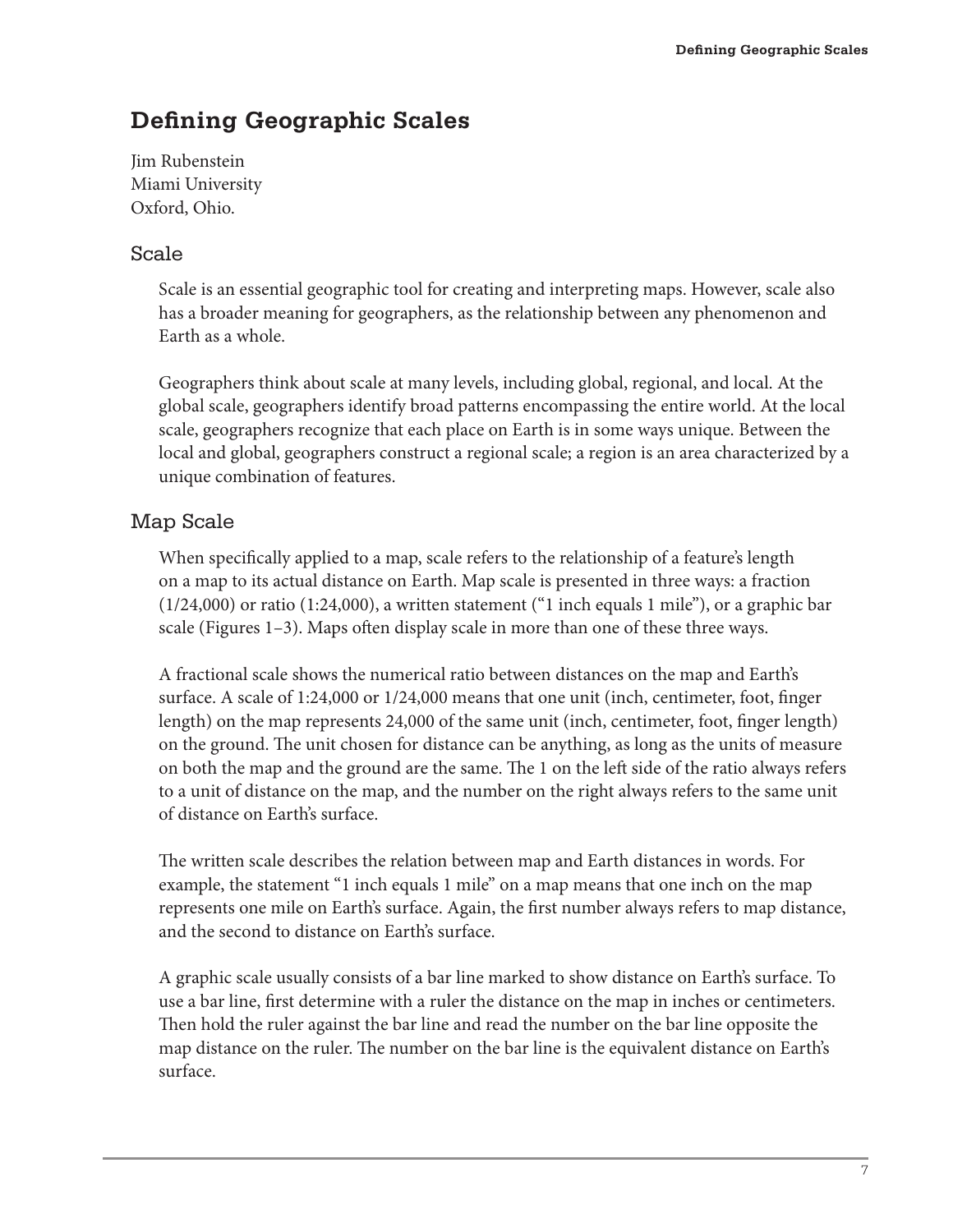The appropriate scale for a map depends on the information being portrayed. At the scale of the entire world, many details must be omitted because there simply is not enough space, but the map can effectively communicate processes and trends that affect everyone. Conversely, a map that shows only a small portion of Earth's surface, such as a neighborhood, can provide a wealth of details about a particular place.

A map of a local area, such as a city neighborhood, may have a scale of 1:10,000, whereas a map of the entire world may have a scale of 1:100,000,000. Otherwise stated, one inch could represent 1/6 mile on a local-scale map and 1,700 miles on a world map.

#### Spatial Scale

Geographers consider a continuum of scales when approaching space and place. These range from individual and community scales to the global. The following sections discuss three of the most commonly invoked scales by geographers, local, regional and global, and more importantly, the tensions and problems that come with living daily lives that cut across the scales.

#### Local Scale

At the local scale, humans possess a strong sense of place—that is, a feeling for the features that contribute to the distinctiveness of a particular location on Earth, perhaps a hometown or a vacation destination. Geographers think about the features that make each place on Earth distinctive.

Because all inhabited places on Earth's surface—and many uninhabited places—have been named, the most straightforward way to describe a particular location is often by referring to its place name. The location of any place on Earth's surface can also be described precisely by meridians and parallels, two sets of imaginary arcs drawn in a grid pattern on Earth's surface. A meridian is an arc drawn between the North and South poles (the resultant line is also termed a line of longitude.) A parallel is a circle drawn around the globe parallel to the equator and at right angles to the meridians (the parallel is also termed a line of latitude.)

At the local scale, geographers describe the distinctive site or physical character of each place on Earth. Important features include climate, water sources, topography, soil, vegetation, latitude, and elevation. Geographers also identify each place's situation, which is its location relative to other places. Use of local scale to define a phenomenon frames it so that geographers study greater levels of detail to show how distinctive a site or place is. As with map scale, the level of detail we deal with increases with scale. A large-scale map, such as a 1:10,000 or 1:25,000 map yields street-level detail on a topographic map, just as local-scale analysis provides rich detail about a site. The more you get a closeup view of an issue, the more detailed, specific information one discovers.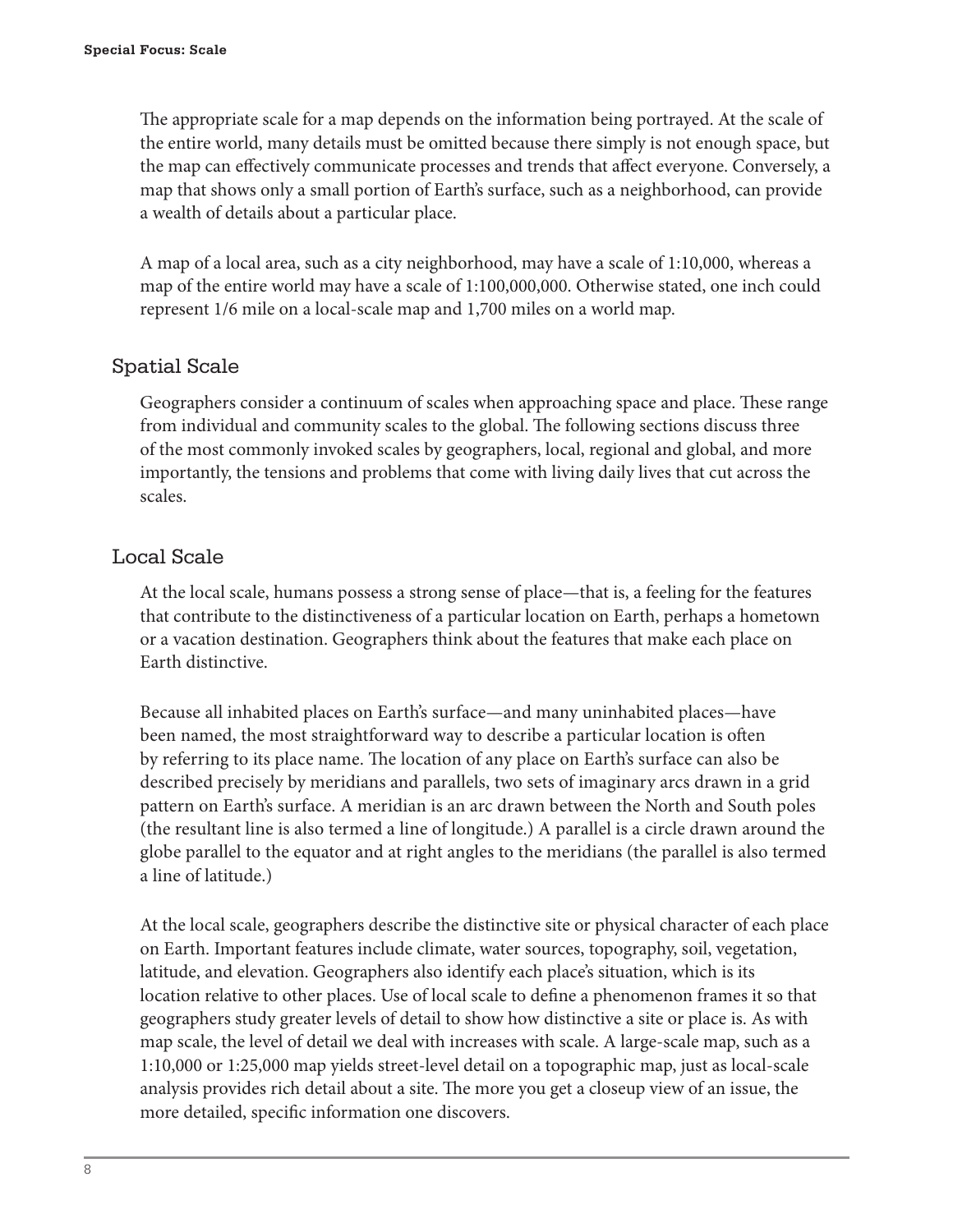## Regional Scale

The "sense of place" that humans possess may apply to the scale of a region as well to a specific point. A region can apply to any area larger than a point and smaller than the entire planet. But geographers most often identify regions at one of two scales: either several neighboring countries that share important features such as those in Latin America, or many localities within a country such as those in Southern California.

Geographers identify three types of regions: formal, functional, and vernacular. A formal region, also called a uniform or a homogeneous region, is an area within which everyone has one or more distinctive characteristics in common. The common feature could be a cultural value such as a language, an economic activity such as production of a particular crop, or an environmental property such as climate. In a formal region the selected characteristic is present throughout.

Some formal regions are easy to identify, such as countries or local government units. Montana is an example of a formal region, characterized by a government that passes laws, collects taxes, and issues license plates with equal intensity throughout the state. The formal region of Montana has clearly drawn and legally recognized boundaries, and everyone living within them shares the status of being subject to a common set of laws.

In other kinds of formal regions a characteristic may be predominant rather than universal. For example, the North American wheat belt is a formal region in which wheat is the most commonly grown crop, but other crops are grown there as well. And the wheat belt can be distinguished from the corn belt—a region where corn is the most commonly grown crop.

Geographers typically identify formal regions to help explain larger-scale patterns, such as variations in religion and levels of economic development. The characteristic selected to distinguish a formal region often illustrates a general concept rather than a precise mathematical distribution.

A *functional* region, also called a *nodal* region, is an area organized around a node or focal point. The characteristic chosen to define a functional region dominates at a central focus or node and diminishes in importance outward. The region is tied to the central point by transportation or communications systems or by economic or functional associations.

Geographers often use functional regions to display information about economic areas. The region's node may be a shop or service, and the boundaries of the region mark the limits of the trading area of the activity. People and activities may be attracted to the node, and information may flow from the node to the surrounding area.

An example of a functional region is the circulation area of a newspaper. A newspaper dominates circulation figures in the city in which it is published. Farther away from the city, fewer people read that newspaper, whereas more people read a newspaper published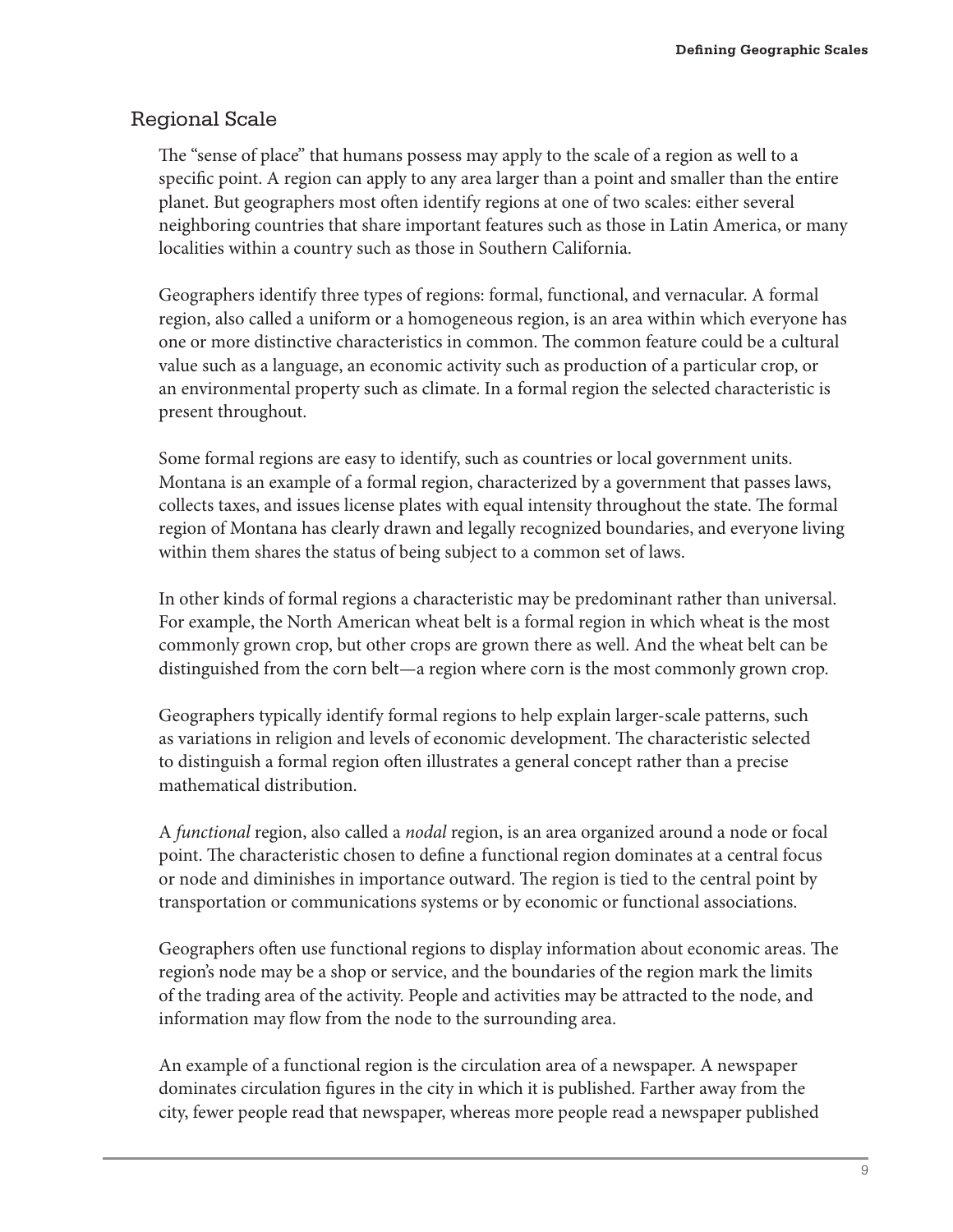in a neighboring city. At some point between the two cities the circulation of the newspaper from the second city equals the circulation of the original newspaper. That point is the boundary between the nodal regions of the two newspapers.

Other examples of functional regions include the reception area of a television station and the trading area of a department store. A television station's signal is strongest at the center of its service area, becomes weaker at the edge, and eventually can no longer be distinguished from snow. A department store attracts fewer customers from the edge of a trading area, and beyond that edge customers will most likely choose to shop elsewhere.

A vernacular or perceptual region is a place that people believe exists as part of their cultural identity. Such regions emerge from people's informal sense of place rather than from scientific models developed through geographic thought.

A useful way to identify a perceptual region is to get someone to draw a mental map, which is an internal representation of a portion of Earth's surface. A mental map depicts what an individual knows about a place, containing personal impressions of what is in a place and where places are located. A student and a professor are likely to have different mental maps of a college campus, based on differences in where they work, live, and eat, and a senior is likely to have a more detailed and "accurate" map than a first-year student.

As an example of a vernacular region, Americans frequently refer to the South as a place with environmental, cultural, and economic features perceived to be quite distinct from the rest of the United States. Many of these features can be measured. Economically, the South is a region of high cotton production and low high school graduation rates. Culturally, the South includes the states that joined the Confederacy during the Civil War and where Baptist is the most prevalent religion. Environmentally, the South is a region where the last winter frost occurs in March and rainfall is more plentiful in winter than in summer.

Southerners and other Americans alike share a strong sense of the American South as a distinctive place that transcends geographic measurement. The perceptual region known as the South is a source of pride to many Americans—and for others as a place to avoid.

#### Global Scale

Global scale is an increasingly important concept in geography because of globalization. Globalization means that the world is shrinking—not literally in size, of course, but in the ability of a person, object, or idea to interact with a person, object, or idea in another place. People are plugged into a global-scale economy and culture, producing a world that is more uniform, integrated, and interdependent.

The world contains only a handful of individuals who lead such isolated and sheltered lives that they have never seen a television set, used a telephone, or been in a motor vehicle. A few people living in very remote regions of the world may be able to provide all of their own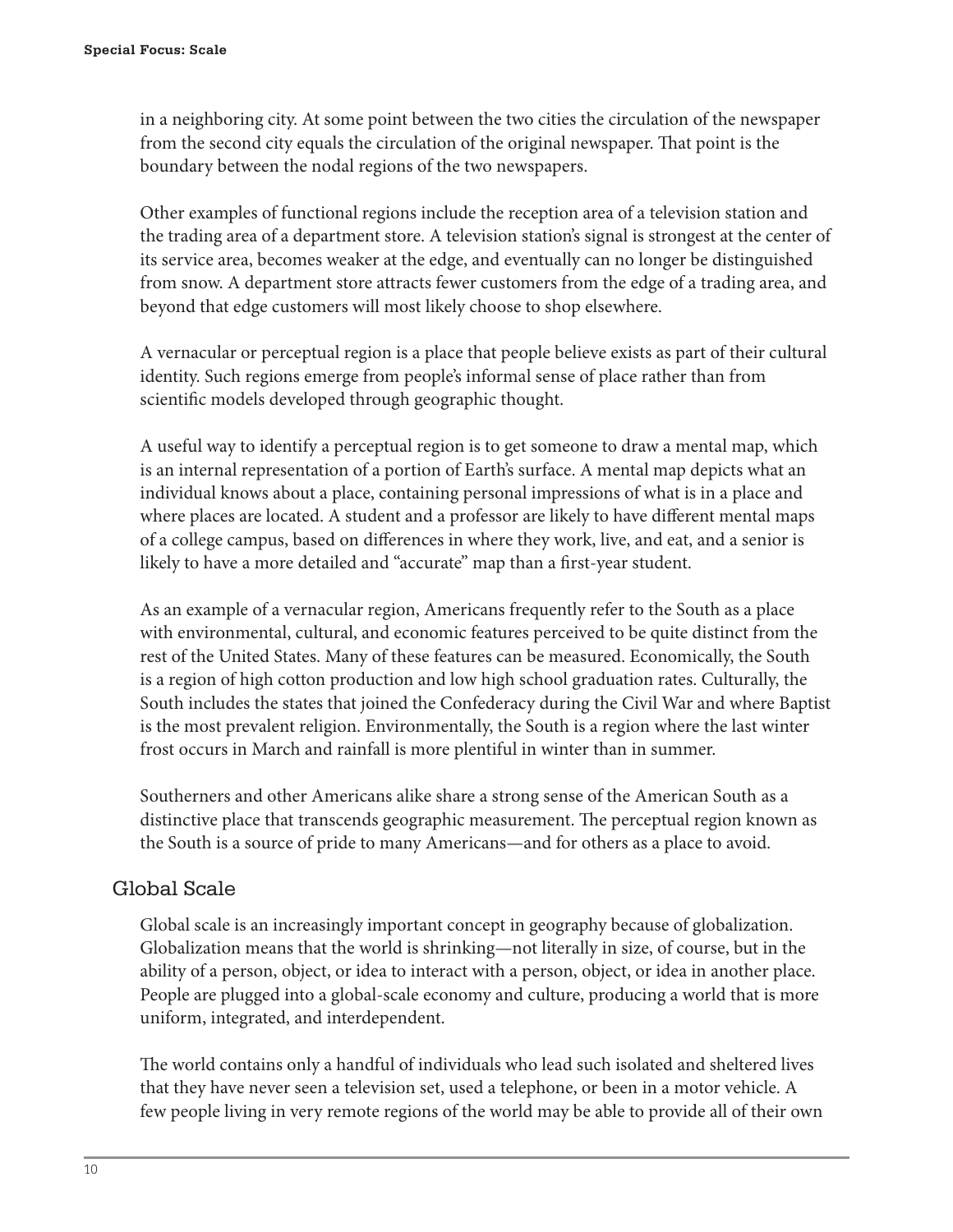daily necessities. But even extremely isolated and sheltered people are at least aware that they are connected to some degree with people elsewhere in the world.

Modern technology provides the means to easily move money, materials, products, technology, and other economic assets around the world. Thanks to the information superhighway, companies can now organize economic activities at a global scale.

Geographers observe that globalization has also produced global-scale landscapes of increasingly uniform material artifacts and cultural values. Fast-food restaurants, service stations, and retail chains deliberately create a visual appearance that varies among locations as little as possible so that customers know what to expect regardless of where in the world they happen to be. Houses built on the edge of one urban area will look very much like houses built on the edge of urban areas in other regions.

Regardless of local cultural traditions, people around the world aspire to drive an automobile, watch television, and own a house. The survival of a local culture's distinctive beliefs, forms, and traits is threatened by interaction with such social customs as wearing jeans and Nike shoes, consuming Coca-Cola and McDonald's hamburgers, and other preferences in food, clothing, shelter, and leisure activities.

Underlying the uniform cultural landscape is globalization of cultural beliefs and forms, especially religion and language. Africans, for example, have moved away from traditional religions and have adopted Christianity or Islam, religions shared with hundreds of millions of people throughout the world. Globalization requires a form of common communication, and the English language is increasingly playing that role.

#### Global–Local Tensions

Geographers recognize that many contemporary social issues result from a tension between forces promoting globalization on the one hand and preservation of local-scale traditions on the other hand. Globalization has not destroyed the uniqueness of an individual place.

Global–local tensions underlie unrest in Iraq, for example. The global scale was the basis for the initial case made by the United States for going to war with Iraq in 2003; Iraq was said to possess weapons of mass destruction that could fall into the hands of terrorists. Strong regional-scale divisions emerged in Iraq after the United States and allied countries invaded Iraq and deposed Iraq's President Saddam Hussein. Iraq's principal ethnic groups were split into regions, with Kurds in the north, Sunnis in the center, and Shiites in the south. Much of the continuing violence in Iraq came at the local scale, because the country is divided into hundreds of federations, tribes, clans, houses, and extended families.

Differences in scale also influence understanding of environmental concerns such as air pollution. Global-scale environmental processes contributing to pollution include global warming through the buildup of carbon dioxide emissions and ozone layer depletion through the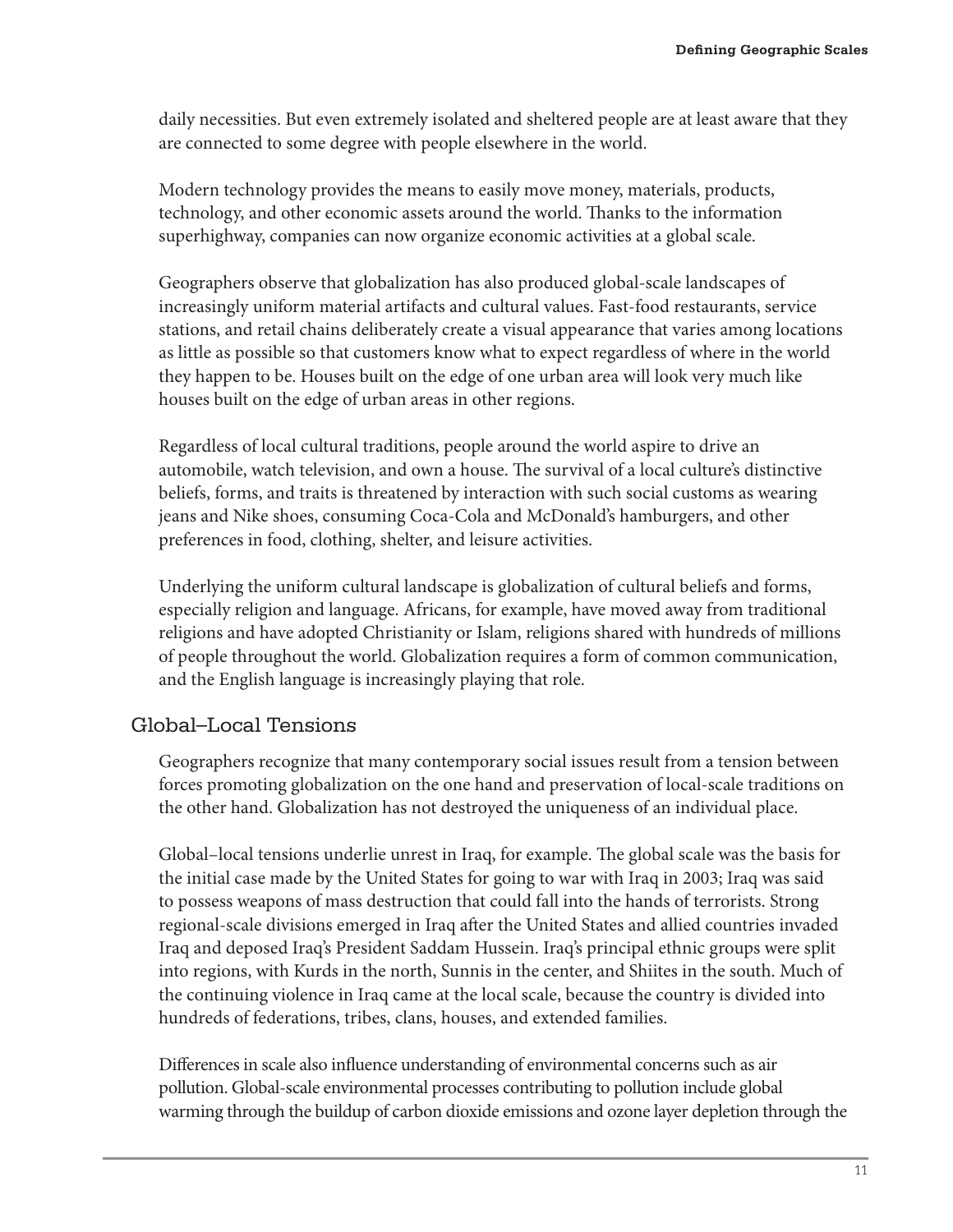emission of chlorofluorocarbons. At the regional scale, sulfur oxides and nitrogen oxides, emitted by burning fossil fuels, enter the atmosphere, where they combine with oxygen and water and return to Earth's surface as acid deposition. At the local scale, hydrocarbons and nitrogen oxides in the presence of sunlight form photochemical smog, especially above urban areas.

As more people become aware of the elements of global-scale culture and aspire to possess them, local-scale cultural beliefs, forms, and traits are threatened with extinction. Yet despite globalization, cultural differences among places not only persist but actually flourish in many places. The global standardization of products does not mean that everyone wants the same cultural products.

The communications revolution that promotes the globalization of culture also permits the reservation of cultural diversity. Programming, for example, is no longer distributed through a few channels reflecting a single set of cultural values. With distribution through cable, satellite, and computer systems, people have an almost infinite choice of programs, including those in languages with few speakers. With the globalization of communications, people in two distant places can watch the same program simultaneously. Similarily, two people in the same house can watch different programs.

Culturally, people residing in different places are displaying fewer differences and more similarities in their cultural preferences. But although consumers in different places express increasingly similar cultural preferences, they do not share the same access to them. And the desire of some people to retain their traditional cultural elements, in the face of increased globalization of cultural preferences, has led to political conflict and intolerance of people who display other beliefs, social forms, and material traits.

Although every place in the world is part of a global economy, globalization has led to more specialization at the local level. Each place plays a distinctive role based on its local assets. A place may be near valuable minerals, or it may be inhabited by especially well-educated workers. Transnational corporations assess the particular economic assets of each place.

A locality may be especially suitable for a transnational corporation to conduct research, to develop new engineering systems, to extract raw materials, to produce parts, to store finished products or to sell them, or to manage operations. In a global economy, transnational corporations remain competitive by correctly identifying the optimal location for each of these activities. Especially suitable places may be clustered in one country or region, or dispersed around the world.

As a result, globalization of the economy has heightened economic differences among places. Factories are closed in some locations and opened in others. Some places become centers for technical research, whereas others become centers for low-skilled tasks. Changes in production have led to a spatial division of labor, in which a region's workers specialize in particular tasks. Transnationals corporations decide where to produce things in response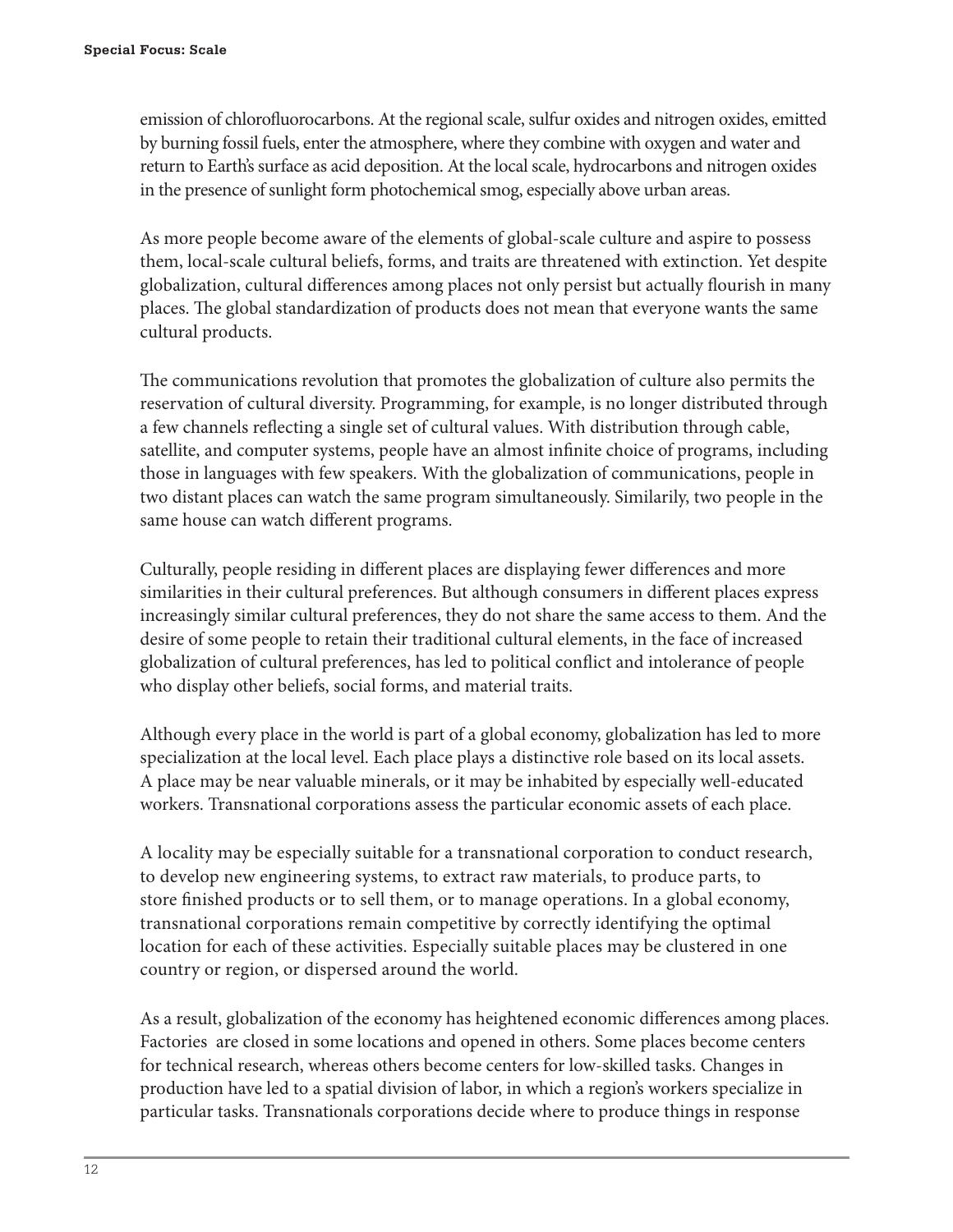to characteristics of the local labor force, such as level of skill, prevailing wage rates, and attitudes toward unions. These same corporations may close factories in locations with high wage rates and strong labor unions.

Geography matters in the contemporary world because it can explain human actions at all scales, from local to global. To capture the simultaneous importance of global and local scales, the term "**glocal**" has been adopted by some geographers, as well as by some international organizations and Internet sites. The term reflects the idea that global scale processes are acted out at the local scale. For example, this view implies globalization is carried out by individuals making daily decisions about their lives. This means that any change in global or regional processes must start at the local scale. Advocates of "glocalization" call for forces of globalization to take into account local-scale cultural, economic, and environmental conditions. Examples of glocalization can be found in global mass producers, such as McDonald's, that go glocal by creating items reflecting local cultures and tastes. One can go to a Mcdonald's in Maine and see the McLobster beside the Big Mac on the menu.

A generation ago people who were concerned with environmental quality proclaimed, "Think globally and act locally." Though environmental problems such as pollution and energy depletion were global in scale, actions such as recycling and conservation were local in scale. Contemporary geographers offer a different version of the phrase: "Think and act both global and local." All scales from local to global are important in geography—the appropriate scale depends on the specific subject.

#### **Further Reading**

- Agnew, J. (1993). Representing space: Space, scale and culture in social science. In J. Duncan & D. Ley (Eds.), *Place/culture/representation* (pp. 251–272). London and New York: Routledge.
- Delaney, D., & Leitner, H. (1997). The political construction of scale. *Political Geography, 16*, 93–97.
- Featherstone, M. (1993). Global and local cultures. In J. Bird, B. Curtis, T. Putnam, & L. Tickner (Eds.), *Mapping the futures: Local cultures, global change* (pp. 169–187). London and New York: Routledge.
- Johnston, R.J., Taylor, P.J., & Watts, M.J. (Eds.). (2002). *Geographies of global change: Remapping the world* (2nd ed.). Malden, MA: Blackwell Publishing.
- Smith, N. (1992). Geography, difference and the politics of scale. In J. Doherty, E. Graham, & M. Malek (Eds.), *Postmodernism and the social sciences* (pp. 57–79). New York: St. Martin's Press.
- Smith, N. (2001). Rescaling politics: Geography, globalism, and the new urbanism. In C. Minca (Ed.), *Postmodern geography: Theory and praxis* (pp.147–168). Oxford, England, and Malden, MA: Blackwell Publishing.
- Swyngedouw, E. (1997). Neither global nor local: "Glocalization" and the politics of scale. In K.R. Cox (Ed.), *Spaces of globalization: Reasserting the power of the local* (pp. 137–166). New York: Guilford Press.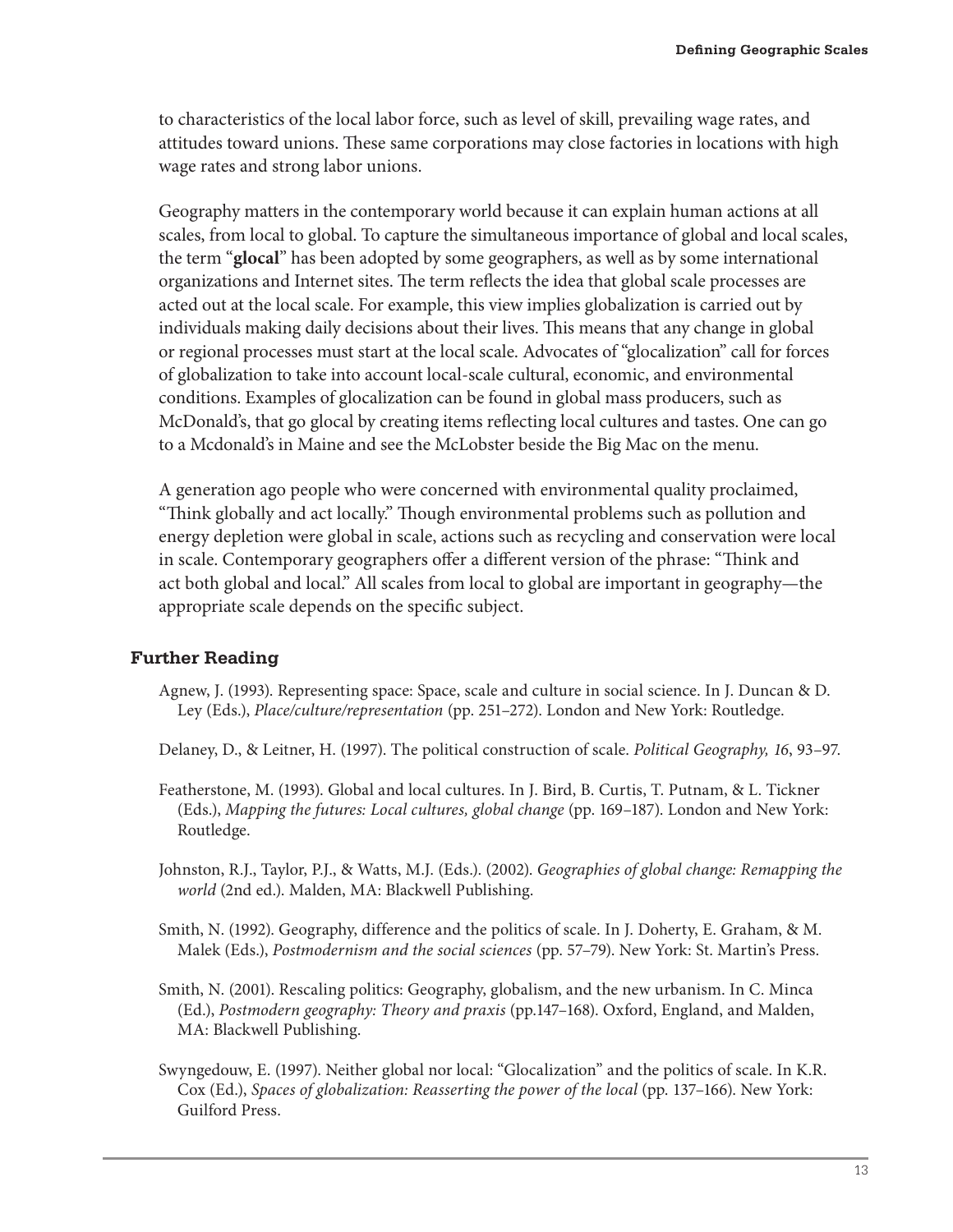Swyngedouw, E. (2005). Exit "post"—The making of "glocal" urban modernities. In S. Read, J. Rosemann, & J. van Eldijk (Eds.), *Future City* (pp. 125–144). London and New York: Spon Press.

Taylor, P.J., & Flint, C. (1999). *Political geography: World economy, nation-state, & locality* (4th ed.). Harlow, England, and New York: Prentice Hall.

#### **Glossary**

**Formal** (or uniform or homogeneous) **region:** An area in which everyone shares in one or more distinctive characteristics.

**Functional (or nodal) region:** An area organized around a node or focal point.

**Globalization:** Actions or processes that involve the entire world and result in making something worldwide in scope.

**Glocal:** Term used to describe the simultaneous process of global-scale phenomena impacting local scale activities, and the impact local actions can have on global scale processes.

**Meridian:** An arc drawn on a the map between the North and South poles.

**Parallel:** A circle drawn around the globe parallel to the equator and at right angles to the meridians.

**Region:** An area distinguished by a unique combination of trends or features.

**Scale:** Generally, the relationship between the portion of Earth being studied and Earth as a whole, specifically the relationship between the size of an object on a map and the size of the actual feature on Earth's surface.

**Site:** The physical character of a place.

**Situation:** The location of a place relative to other places.

**Transnational corporation:** A company that conducts research, operates factories, and sells products in many countries, not just where its headquarters or shareholders are located.

**Vernacular** (or perceptual) **region:** An area that people believe to exist as part of their cultural identity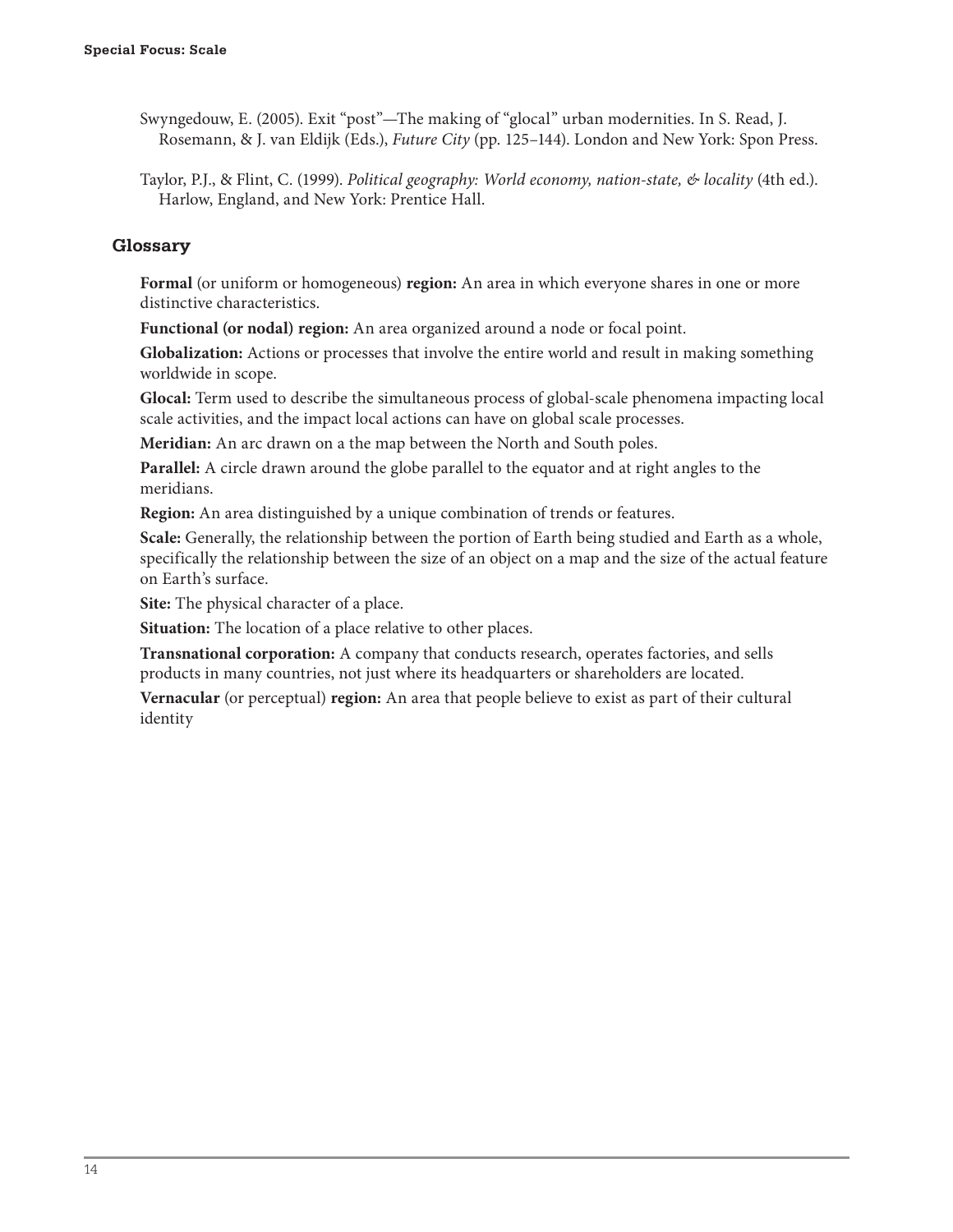# **Hither, Thither, and Yon: Using the Island of Mauritius to Explore Issues of Geographic Scale in Tourism**

Anne Soper Independent Scholar Bloomington, Indiana

## Learning Objectives

By the end of this case study, students will know and understand:

- 1. The way in which a local place (in this case, Mauritius) negotiates to **glocalize** tourism, in other words, make global trends in tourism conform to local needs.
- 2. Tourism , an example of consumption and leisure activity, as a focus for economic development (AP Human Geography Course Description, p. 9).
- 3) The way in which economic development is influenced by both global-scale trends in an industry and local community efforts to encourage development.
- 4. The impact of government policies on local economic development (AP Human Geography Course Description, p. 9).

#### Discussion Questions

- 1. How does a **locale** maintain its local identity in terms of cultural practices and ecological standards in the face of global-scale phenomena like tourism?
- 2. Compare your local tourism industry to the Mauritius. What is the attraction of your local tourism industry (relative location on a highway, nature, scenery, culture, history, sports and entertainment)? What impact do tourists have on your local culture and environment?
- 3. How important is tourism to your local economy? What organizations exist to foster tourism development in your local area? What organizations exist to lessen the impact of tourism and related developments?
- 4. When you are a tourist in the United States or abroad, how (if ever) do you interact with local populations?

Travel and tourism are things we have all experienced during some point in our lives. Perhaps it was a family outing to a theme park, a spring break adventure, or even a school field trip to a museum. Regardless of the time (a few hours or a weeklong trip) or place (foreign or domestic), we have all played the role of tourist. As a common part of our lives, tourism can be a useful vehicle for examining issues of scale and how this phenomenon is constructed at multiple scales.

# Importance of Tourism

The worldwide demand for tourism continues to be high despite international terrorism, military conflicts, recent economic recession in the United States and other Western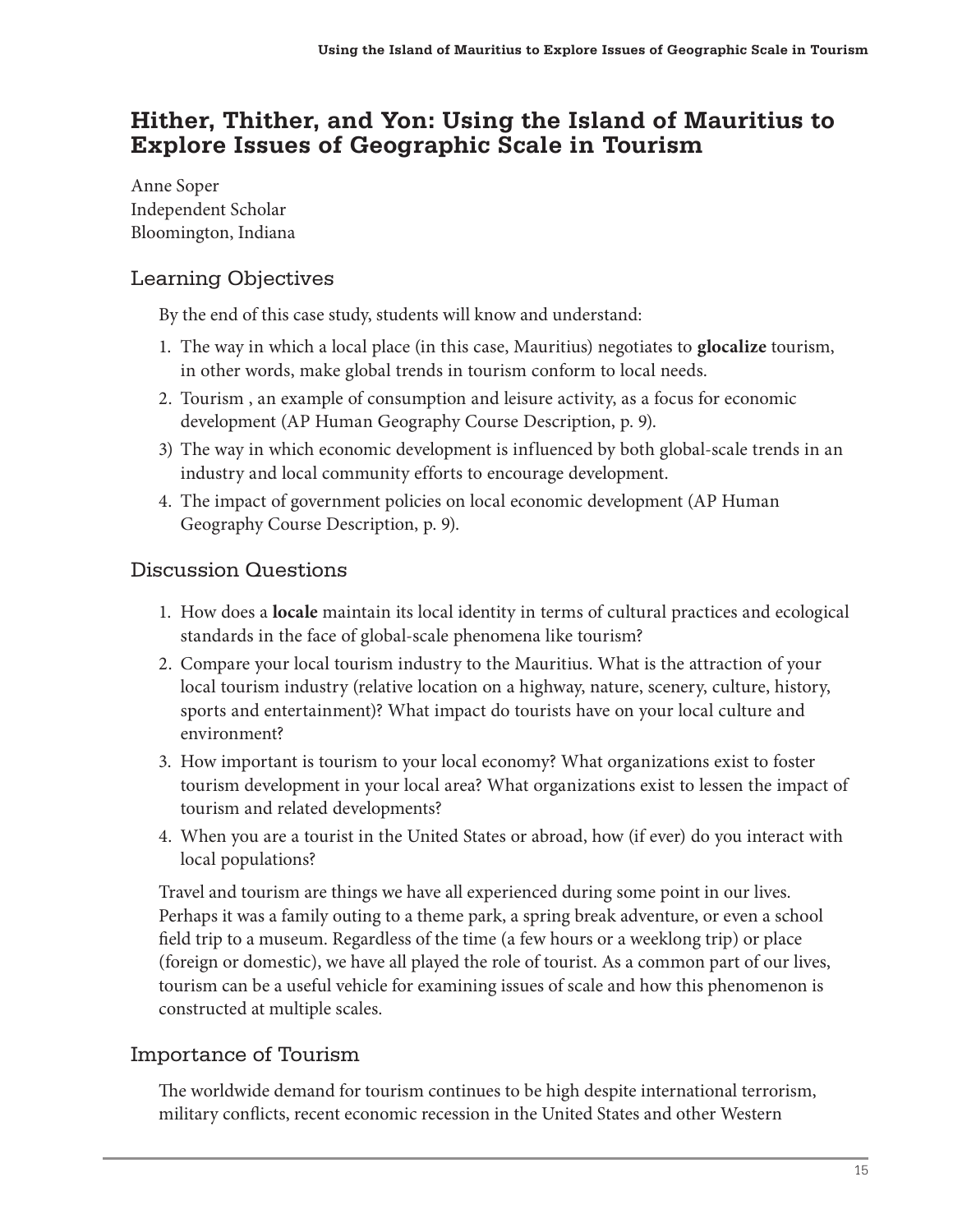countries, and the fear of deadly diseases such as SARS (Severe Acute Respiratory Syndrome) and avian flu. Although the years 2001–2002 did see a slight drop (0.6 percent) in international tourist arrivals the world over, tourism rebounded in 2004 and remains the largest and perhaps most powerful industry in the world, with 763 million recorded international travelers—an 11 percent increase over 2003. It is expected that by 2020 the number of persons traveling will rise to an astounding 1.56 billion (World Tourism Organization) in 2006. In terms of the job market, the World Travel and Tourism Council (2006) estimates approximately 80 million jobs are found within the tourism industry. Given the growing number of people traveling, the increasing global reach of travelers, the workforce needed to make travel and tourism possible, and the amount of income generated as a result of tourism, it is an important area for geographers to study.

#### The Spatial Scale of Tourism

Tourism as a global phenomenon, and as an individual practice, takes place at a variety of geographical scales. Broad patterns in tourism can be seen at a global scale. For example, travel to the less developed world by comparatively wealthy individuals from developed nations has become a popular and even prestigious pastime, spurred by the growing forces of globalization. This creates a generalized pattern whereby tourist-generating nations are located in the Northern Hemisphere and tourist-receiving destinations are found in the Southern Hemisphere. Global climate patterns also figure into the North-South movement of tourists. In tourism, this is often what creates seasonal highs in tourist arrivals. By way of example, consider the popular spring break destinations for United States students. A clear preference for warm, sunny, beachoriented locations is evident. When months of winter weather chill North America, it is the tourist "in-season" for the tropical Caribbean. Airfares to the region will be notably higher, as will room rates. Advance booking will be a necessity and solitude may be hard to find.

Now more than ever it is possible for tourists to travel great distances in a matter of hours in their search for their version of paradise. Since more and more people have become world travelers, it has become a challenge, almost a game of sorts, to find unique ecosystems and the most unusual cultural practices. Regardless of the specific factors that entice tourists from abroad, tourism is believed by many governments of developing nations to be a key to changing the scale of the economy for the better, also known as development. To encourage tourism development, governments and others involved in touristic endeavors must pay careful attention to the international marketing of their country, its attractions, and its products.

The focus of tourism changes when tourism is examined at scales such as the region (e.g., the Caribbean) or on a national level. For independent countries, the image of the country is of vital importance to attracting international tourists. It is primarily the role of national governments to guide, design, and project an image that will be exported to other nations through television advertising, glossy brochures, travel guidebooks, and the Internet. A country must be perceived as politically stable, easy to get to, safe, clean, and attractive, among other things, in order to lure tourists. Additionally, countries must have the infrastructure (airports, roadways, hotels, attractions, banks, shopping, electric grids, telecommunications systems, water and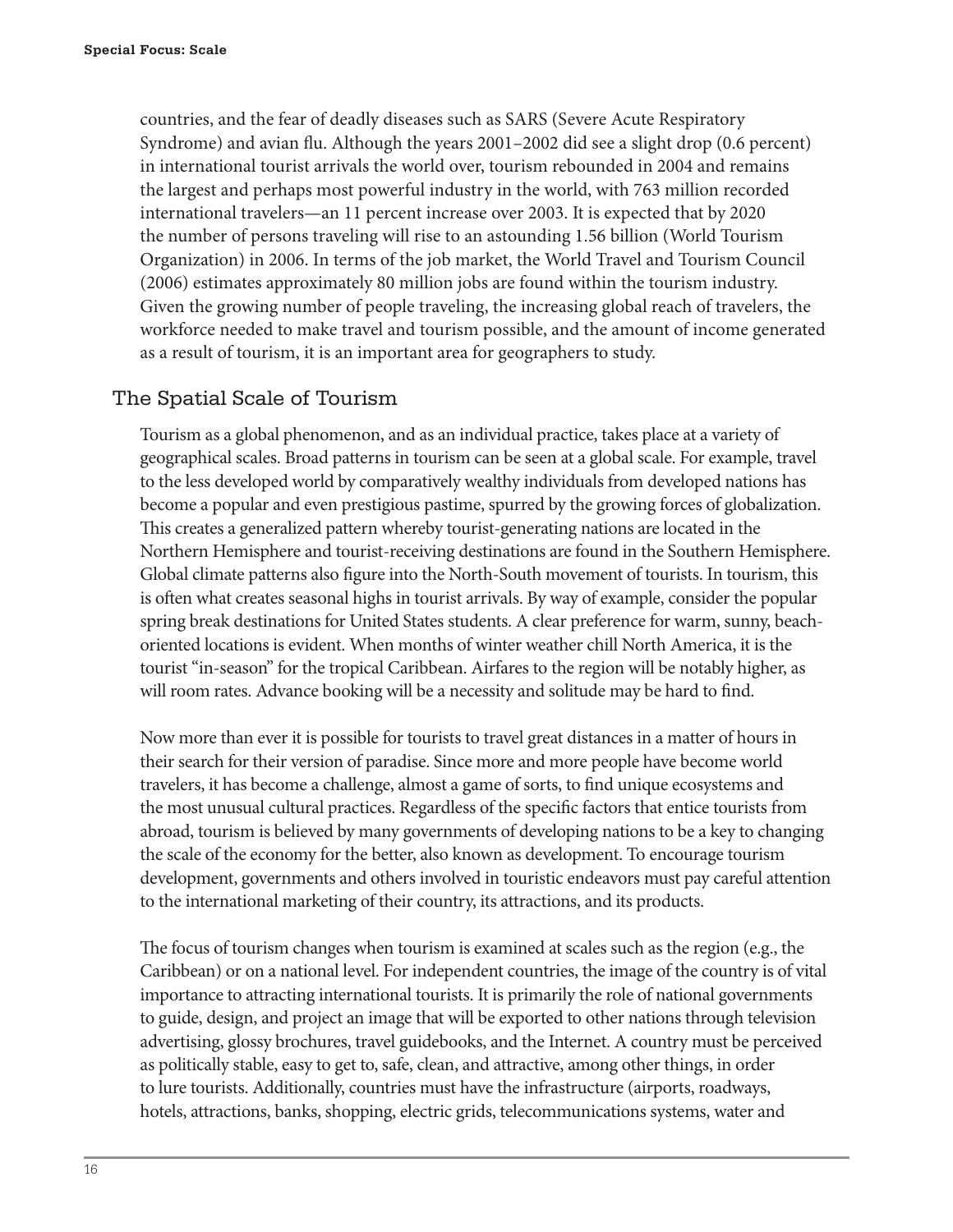sewerage, etc.) to support foreign tourists. As the national government holds the purse strings, it is at this scale where decisions are made as to the physical location for tourism development and what resources should be designated as tourist attractions. A tourist attraction may be derived from a number of different resources: natural, cultural, historical, man-made, or a special event. The ultimate goal of this type of tourism planning is to bring in the desired type and number of tourists. Most nations desire to have a certain number of international visitors every year and anticipate tourism-generated revenue. However, for some countries too many tourists during a particular time frame or in a specific place can be very undesirable no matter how much money is generated. Such high tourism **densities** can create many problems at the local scale. Small islands dependent on tourism to support the economy can find that during certain times of the year tourists visiting the country outnumber local residents. This can create friction between locals and tourists, who are in conflict for resources. In the case of one particular island the need for electricity at a resort hotel was so great that the surrounding neighborhoods suffered blackouts. At other times lines at banks, airports, or for snow cones at the beach were so long that locals felt they were being pushed out of their own communities by the influx of tourists. Thoughtful tourism planning, whereby the **density** of tourists is either a) spread over a larger area or b) concentrated in tourist **enclaves**, can aid in alleviating some of these problems. The alternative is to restrict the annual number of visitors by issuing a limited number of tourist visas per year or through the creation of an exclusive "upmarket" destination with a hefty price tag that keeps it financially out of reach for some prospective visitors.

Another key consideration for national governments is the health of their natural environments. Natural environments can suffer irreparable damage by having to support more human beings than they can handle. On islands the natural environment tends to be more fragile than that of the mainland. Small island habitats are even more sensitive to human pressures. Unfortunately, tourism is often in conflict with maintaining healthy environments through carelessly planned coastal development (e.g., hotels built on the beachfront), loss of natural vegetation through the clearing of land and landscaping with nonnative plant species, an increase in the number of people participating in damaging water sports, the loss of wildlife habitats, an increased amount of waste (e.g., litter and sewage), and the list goes on. On the other hand, tourism revenues can be beneficial when allocated to promote conservation. Tourists themselves can also help by patronizing and vocalizing their support for environmentally conscious travel and tourism activities, often described as **ecotourism**. The relationship with tourism and the environment can be a double-edged sword, and it is the national government that sets the parameters for how the environment will be treated. A balance must be struck so that tourism does not destroy the environment that attracted the tourists in the first place.

Tourism has different implications at different scales of analysis and policymaking. While the national government may be responsible for planning and coordinating the general direction tourism will take, localities are responsible for taking the action necessary to build the tourism infrastructure, ideally after consulting with residents and business owners. A mayor or village council may provide the interface between tourism developers and locals to aid in communication between various parties. Communities may provide construction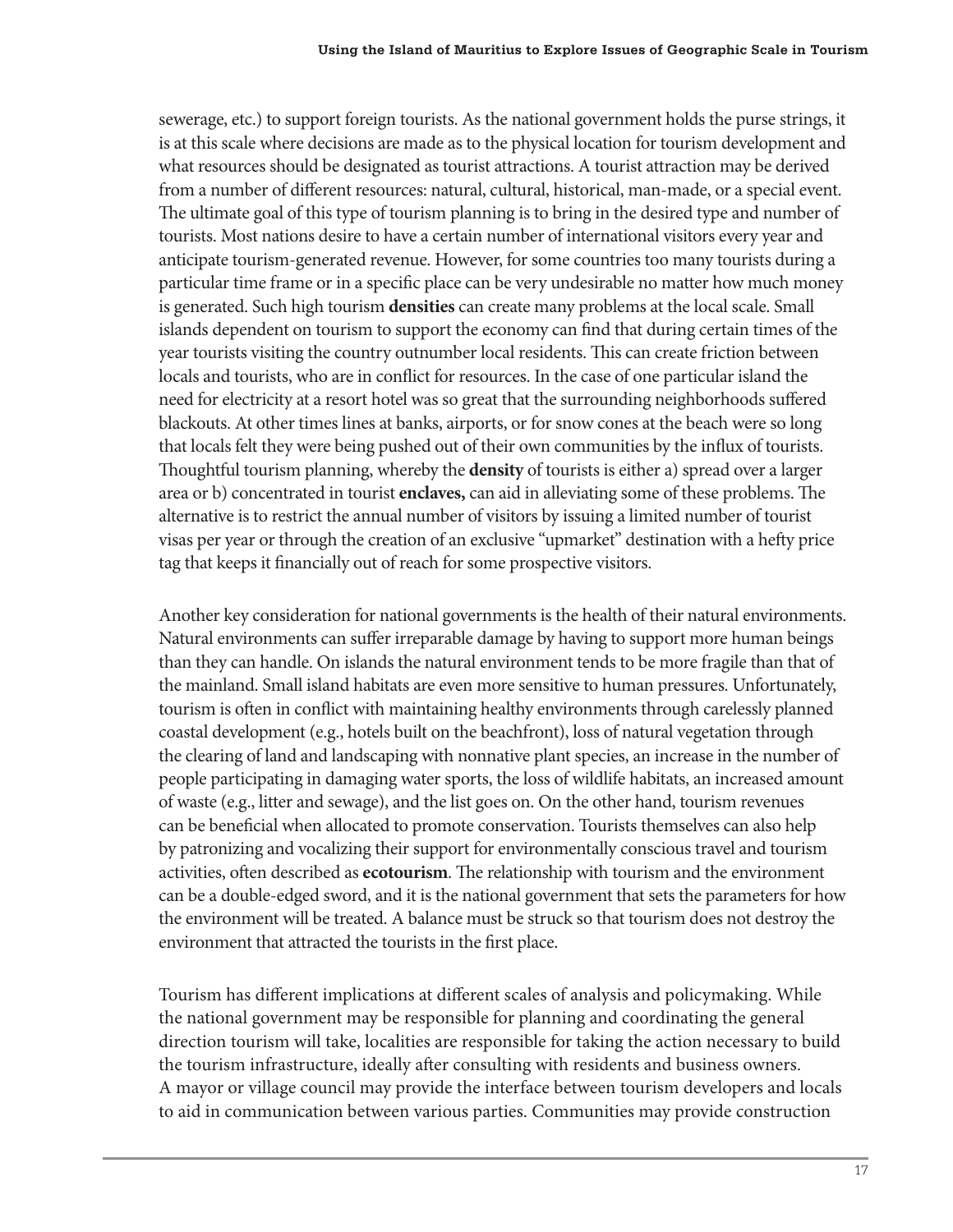workers and other laborers to build guesthouses, plant gardens, or remove construction debris, for example. Another responsibility that frequently falls on local governments is employing police who are trained to prevent and investigate crimes by or against tourists. All this is in addition to providing options for entertainment, opening restaurants and shops, and anticipating transportation needs for tourists and locals alike. Some local entrepreneurs will take advantage of the opportunities tourism affords and will invest in the development of tourism enterprise, but generally locations need the financial support of government, private-sector developers, multinational corporations, and sometimes nongovernmental or volunteer groups. Public spaces such as small parks, athletics fields, beach access points, and marketplaces will be planned at the town or village level.

At the **individual scale** many of the people who work in the tourism industry as guides, rental car agents, hotel personnel, gardeners, shopkeepers, and taxi drivers are residents of the local community. These workers, who live in a space constructed for tourists, must constantly balance their lives in terms of **public** and **private space**. In cities, towns, and villages, residents continue to live their lives alongside tourists. Locals raise their children, do their daily chores, and practice their religions whether tourists are present or not. Sometimes this means that adjustments need to be made so that conflicts do not arise. Space and privacy for the practice of religious or other cultural celebrations might be a concern for local citizens. This could include the opportunity for tourists to observe and even participate, but in tourist towns this must be taken into consideration while planning the event. Local decisions are constantly made to accommodate the needs, wants, and desires of both residents and tourists, but within the confines of national tourism directives.

Tourism can also be analyzed by exploring issues at the individual scale. Tourists, as individuals, make decisions about the types of tourism in which they will participate. Tourists fall into typologies, or categories, that describe how they choose to travel. Scholars have developed several different tourist typologies and most agree the majority of tourists fall within two large groups—mass tourists and individual tourists. Mass tourism, as the name suggests, is recreational travel accomplished in large, organized groups that go to enjoy landscapes with familiar images (e.g., Grand Canyon, the pyramids, Maasai warriors, Italian architecture) (Shaw and Williams 2002; Urry 2002; Smith 1989). Group travel affords safety and familiarity to those travelers who prefer the regimented predictability of packaged tours (Shaw and Williams 2002; Urry 2002; Williams 1998; Ritzer 1996; Smith 1989; Cohen 1974). In addition to the perception of increased safety with group travel, mass tourists enjoy interacting with other group members, and this accentuates the travel experience. Individual tourists, on the other hand, prefer to retain control over their leisure time and plan their own trips, mixing and matching activities using the existing tourism infrastructure at the host destination (Shaw and Williams; Urry; Smith; Cohen). Individual tourists may be solo travelers, couples, or other small groups such as families. Compared to mass tourists, individual tourists are less reliant upon other group members for their overall enjoyment of the travel experience. They are attracted by unique places and people, are more adventurous, and are inclined toward cultural exchange with members of the host society (Shaw and Williams 2002; Urry 2002; Williams 1998; Smith 1989).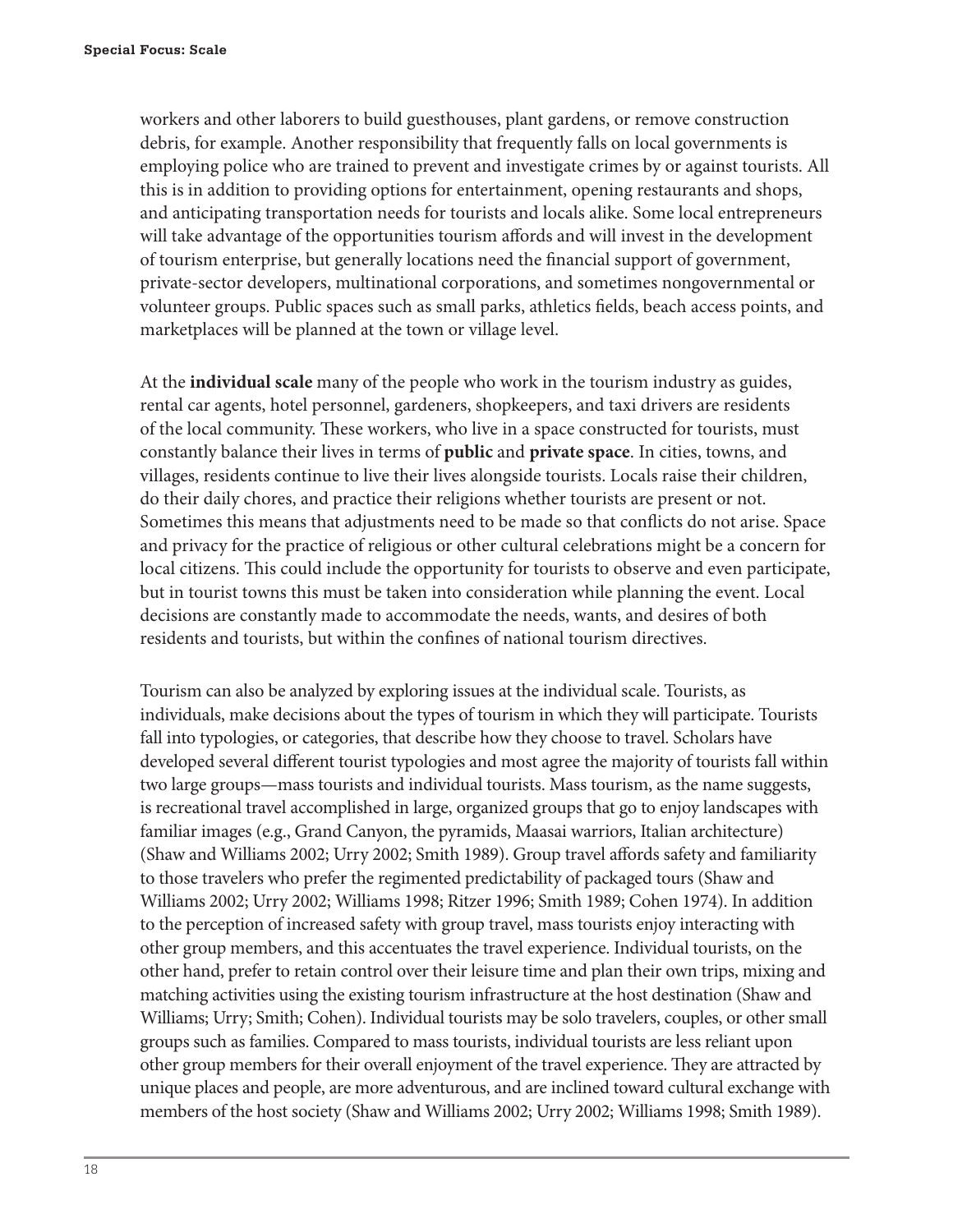Tourists are known for being fickle. They want to visit the popular places and in particular ways. For many young Americans in the 1960s, a post–high school trip to Spain, Italy, and perhaps a few other Western European countries, was in vogue. Luggage was small and had hard sides that would boast of destinations visited by prominently displaying souvenir stickers. In the 1980s group travel was a popular way to see foreign destinations. Hordes of American tourists would pile out of tour buses in front of the Louvre, Eiffel Tower, the Vatican, and the Acropolis. Guides would lead the groups on an established route, giving highlights of history, culture, art, and architecture along the way. This was the height of mass tourism. Destinations and modes of travel fall in and out of favor and it is a continual challenge for tourism planners, tour operators, and other stakeholders to keep in tune with the whims of tourists.

Keeping pace with the ever-changing desires of tourists is a demanding task for destinations, but decisions with regard to tourist typology must be made as well. Some locations may not be suitable for mass tourism because they lack sufficient infrastructure. For example, an island may not be able to construct an airport long enough to land jumbo jets, therefore mass tourism may be out of the question. Consideration must be given to how many people can occupy a physical space such as a village, city, or even a roadway at one time and firm limits should be set. While mass tourism brings in a large number of tourists, mass tourists do not tend to stay for extended periods of time and therefore do not contribute to the economy as much as those who go on longer trips. Some tourist destinations will decide not to engage in mass tourism for reasons other than physical capacity and economic returns. Environmental protection and the preservation of local societal norms are also common reasons for not wanting to operate as a mass tourism operation. Small tourism developments intentionally geared toward fewer tourists who stay longer, desire a connection with the host society, are ecologically sensitive, and/or spend more money on luxury goods, can be an alternative path that is as economically lucrative as mass tourism, albeit with fewer visitors.

To illustrate the practical application of geographic scale in tourism, the following case study is offered. It demonstrates a few of the challenges faced by the Indian Ocean island of Mauritius.

#### Case Study: Tourism in Mauritius

Mauritius is one of three volcanic islands of the Mascarene group. Because of its volcanic origins, Mauritius has a mountainous interior and is therefore considered a high island. It is a small land mass measuring 720 square miles approximately 500 miles east of Madagascar. The island is surrounded by a fringing coral reef that protects 125 miles of white coral sand beaches, sheltered coves, and turquoise lagoons.

It was here that European explorers, nearly one hundred years before the establishment of a permanent settlement, began the drawn-out process of occupying Mauritius. Mariners discovered that Mauritius was strategically located for military purposes and as a stopping point during long voyages across the Indian Ocean. The Dutch were the first to establish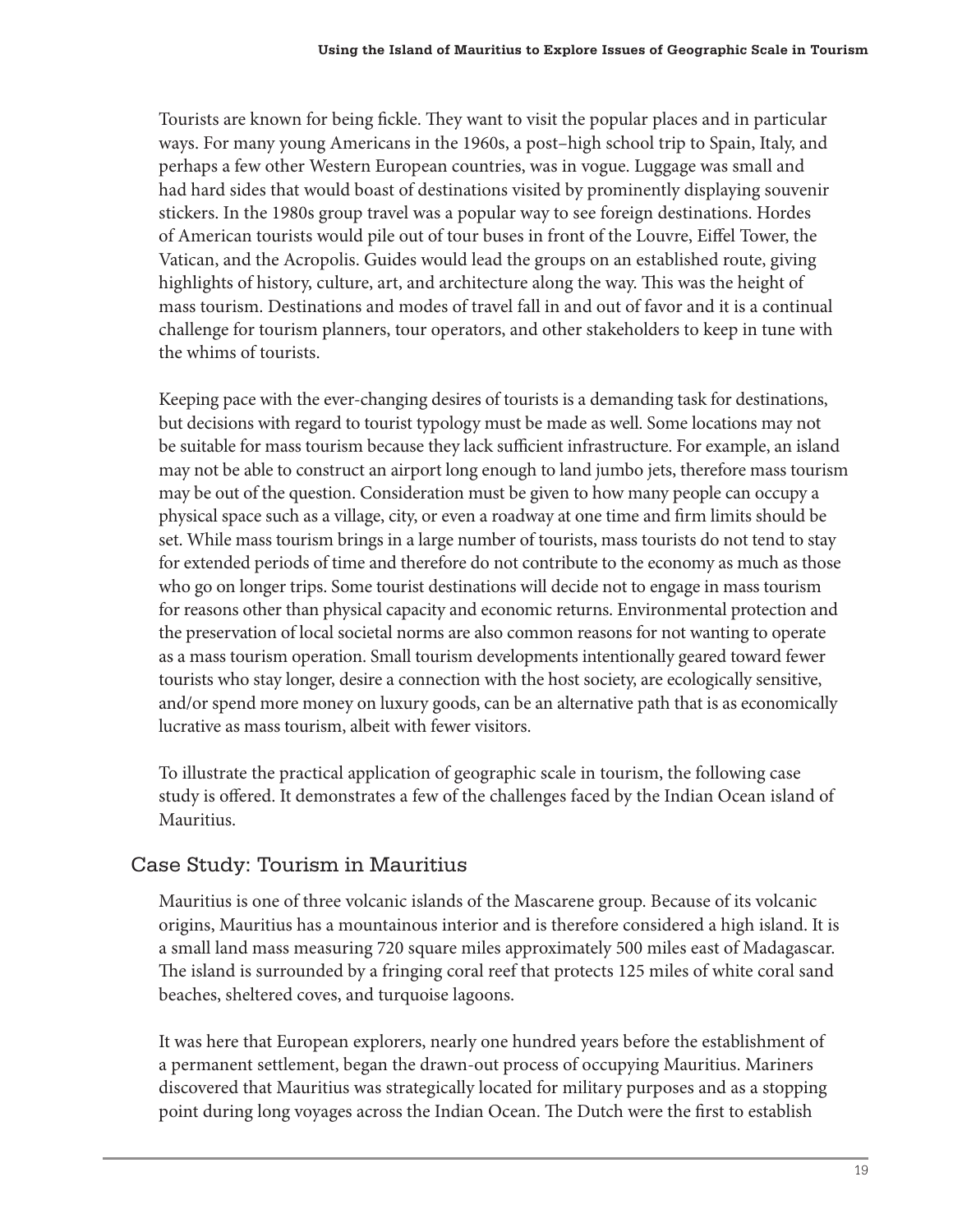a colony on Mauritius, and by 1710 environmental consequences were already being felt through the elimination of the flightless dodo bird and by felling so much ebony that its price on the European market dropped drastically (Teelock, Vijaya, and Alpers, 2001; Addison and Hazareesingh, 1984). To put this in perspective, it might be useful to think back to the global-scale economy of the 1700s. Europeans considered tropical hardwoods a luxury good from which high-quality furniture was built. Ebony carried a hefty price tag until the European marketplace was flooded with the Mauritian hardwood. The quantity of wood harvested from Mauritius and transported to Europe was significant enough to drive down the price in Europe and nearly wipe out every tree in Mauritius. Following the Dutch period the French, and later the British, established a sugar monoculture system under which sugar was grown as the single most important crop. Like ebony, sugar was also a much sought after commodity in Europe and Mauritian sugar was grown for the sole purpose of exportation to Europe, where it would earn a high price. Sugar remained the backbone of the Mauritian economy even after independence was achieved in 1968. Today the island is still very much a monoculture with nearly 90 percent of the island still planted in vast fields of sugarcane so expansive that the land can resemble a sea of green as gentle breezes create waves.

Since its independence, Mauritius has been a stable democracy that has grown to a population of slightly more than one million. Known for being a nation of many ethnic groups—Indian Hindus and Muslims, Europeans of French and British descent, those of African origin, and Chinese—Mauritians live together in relative harmony. Considered a developing country on a global scale, Mauritius rapidly transitioned from a low-income economy in 1968 to a middleincome economy that has diversified from its agricultural origins to include export-oriented manufacturing of textiles, a financial services center, and a tourist paradise.

After the Second World War, the potential for island tourism was recognized, but it was slow to develop until the 1950s when commercial air travel began. (Wang, 2000, Williams 1998, Wright 1974). Modern transportation systems significantly changed the scale of tourism. More tourists were able to travel greater distances in shorter periods of time. However, even with the advent of jet transportation and its availability to passengers, "modern" aircraft of the 1950s flew at relatively low altitudes, were small and heavy and required frequent stops for refueling. A trip to Mauritius from Europe, for example, would take a couple of days to accomplish, with several stops in Africa. Today the flight from France is accomplished in 12 hours nonstop and tourist arrivals in Mauritius are at an all-time high as a result of technological advancements in aviation and transportation in general, resulting in a shrinking of the globe in terms of relative distance.

The 1960s mark the official start of nation-state level tourism development in Mauritius (Alladin, 1993; Government of Mauritius, 1988). Improvements in aviation made this remote island location much more accessible to tourists. (Government of Mauritius, 1988). From 1960 to 1965, sizeable government loans were allocated for hotel development and additional funds were designated for the worldwide promotion of tourism in Mauritius (Government of Mauritius, 1966). The active development of a tourism sector corresponded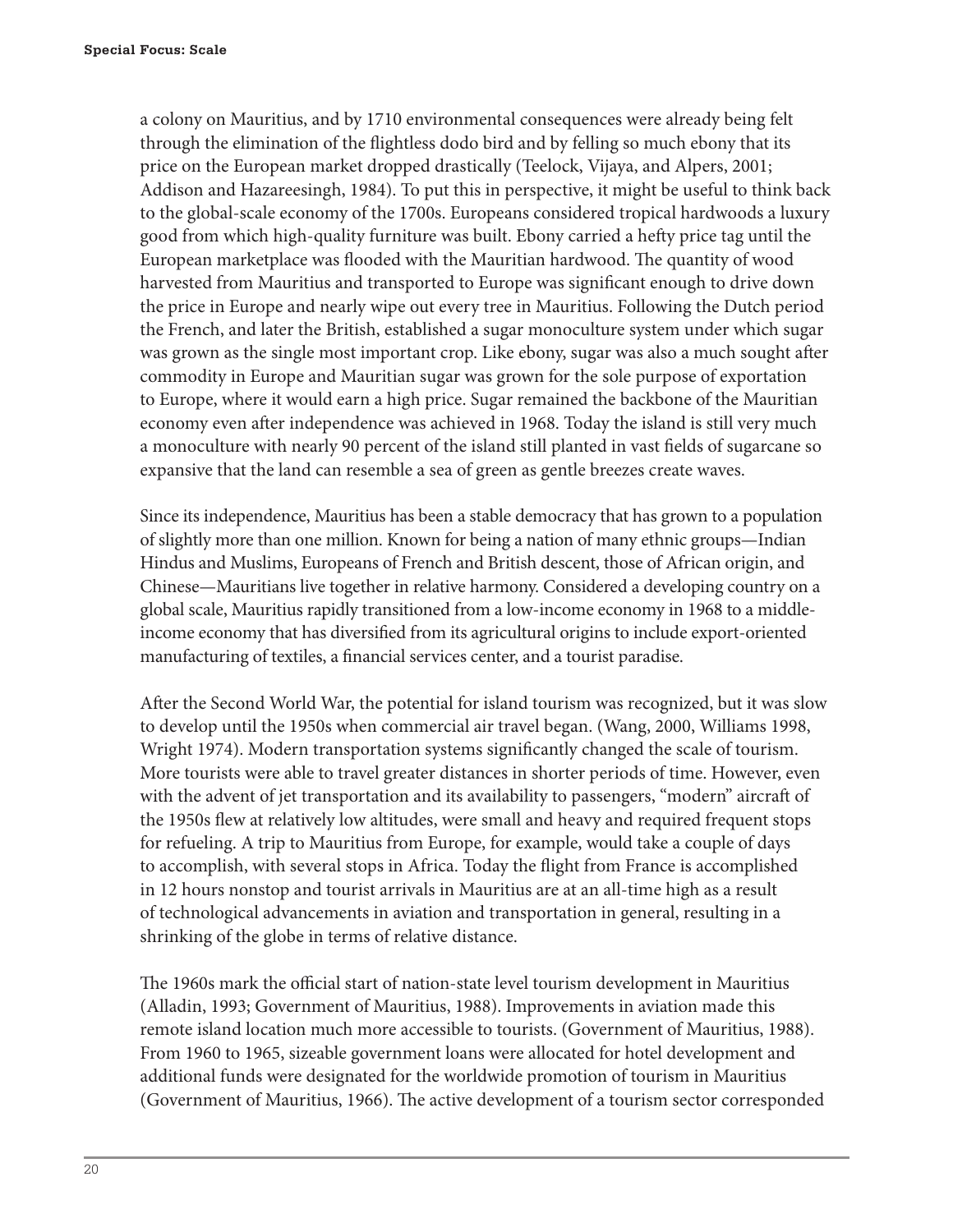with a gradual decline in the agriculturally based economy of the past and as hotels were being built, the number of productive sugarcane plantations was beginning to dwindle. Over a period of time an unavoidable adjustment occurred and as a result tourism rose to become a dominant economic activity alongside sugar production (Alladin). Trends over the past 30 years have indicated that agriculture has fallen behind as an income generator and international tourism has become the single most important engine of growth for Mauritius.

Although Mauritius's economy did expand with the addition of tourism, the general lack of economic diversification complicated matters since all the islands of the Indian Ocean region compete for the same tourist dollars. On a regional scale new tourism products or tourism niches, such as ecotourism in neighboring Madagascar, are created and actively promoted. To the north of Mauritius, the Seychelles is a long-standing mass tourism destination for beach lovers. Unlike Madagascar and the Seychelles, Mauritius has targeted those travelers who fall under the individual tourist typology. Since sun, sea, and sand are the main tourist attractions for most island vacation spots including Mauritius, the vast majority of tourism efforts have, from the very beginning, focused on meeting tourists' demands for the ideal high-end, sun-filled holiday.

As the perception of Mauritius as an exotic beach destination for wealthy Europeans grew, more tourists scheduled vacations to the island paradise. The demand for luxury tourist accommodations rose as well. By observing the large-scale, mass tourism developments of the 1970s in other parts of the world, Mauritius made a conscious decision to avoid those problems and shoot for the smaller upscale tourism market. It was intent upon using the island's natural beauty to attract a smaller, but wealthy clientele in order to turn larger profits and deter the "tag rag and riff raff of the consuming society" from gravitating to the island (Government of Mauritius, 1988). In keeping with the goal of reserving the island for the upscale market, only the national airline, Air Mauritius, and a few others were granted permission to land on Mauritius. Charter flights were, and still are, prohibited. Restricted commercial aircraft access has meant ticket prices for long-haul, global-scale, journeys to Mauritius have remained expensive compared to the price of similarly remote locations served by numerous airlines. While this policy may keep down the number of less affluent visitors, it may also discourage some very wealthy travelers.

Today Mauritian tourism is largely dominated by French, British, and Reunionnaise (people from the neighboring island of Reunion, a French Overseas Territory), tourists between 20 and 40 years of age traveling on holiday to what they perceive to be a destination centered on sun, sea, and sand. Indeed, it is the tropical image and beaches that attracted approximately 80 percent of tourists to visit Mauritius, according to the results of the 2000 *Survey of Outgoing Tourists*. The contemporary context forces Mauritius to struggle with several **glocal** issues. The government has struggled with how to manufacture "paradise" for Western tourists and, at the same time, protect the natural environment. Missteps have been made due to a lack of proactive environmental regulations regarding tourism development that allowed for damaging coastal construction, waste disposal into the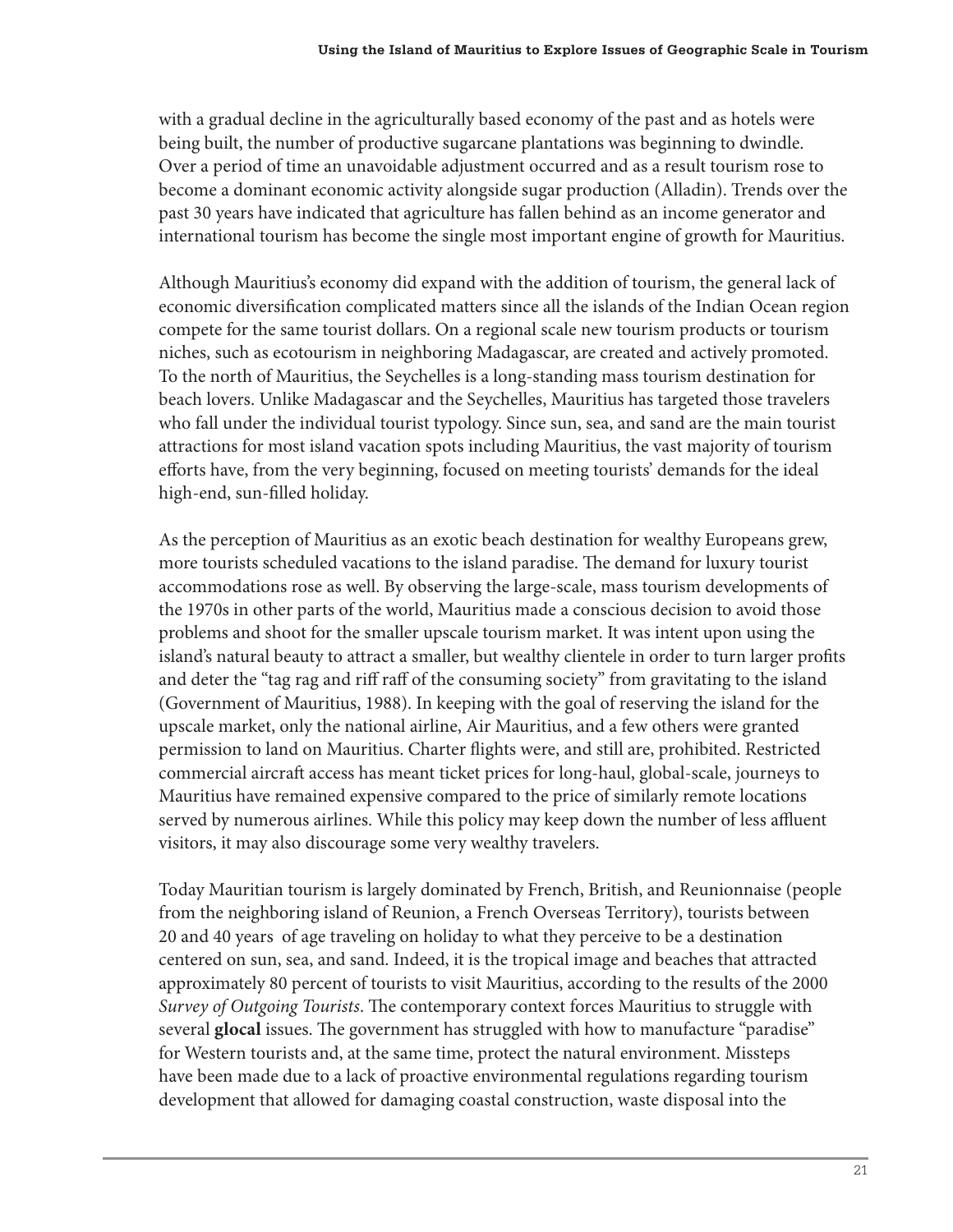lagoon, the introduction of foreign vegetation for landscaping, and other detrimental actions. More contemporary issues impacting tourism include litter, stray animals, and noise and air pollution from vehicles. However, in keeping with global-scale interest, and education and research on environmental issues, there is a growing local-scale awareness and increased national-scale involvement to better conserve natural resources in Mauritius. Nongovernmental organizations are clear leaders in Mauritius's environmental movement as they work to protect the endangered species such as the pink pigeon, Mauritius kestrel, echo parakeet, indigenous forest, and other vegetation unique to Mauritius. Tourists can visit areas where conservation is being practiced and see for themselves that efforts are under way to keep other flora and fauna from going the way of the doomed dodo.

In the case of Mauritius, although there is a seasonality to tourist arrivals, at no time do the number of tourists outweigh the number of locals on the island. The seasonality corresponds with winter vacation in Western Europe and again during the European summer holidays. Tourists are unevenly distributed across the island. Most tourists are found in coastal locations, with larger-scale tourist zones to the north and west. The interior of the island often goes unseen by foreign tourists, with the exception of a few small-scale attractions.

The concept of tourism in Mauritius has always referred to foreign visitors, and that is where the emphasis has been placed by tourism stakeholders. Domestic tourism, or localscale tourism that is practiced by residents who visit attractions on the island, is a seldomused phrase in Mauritius. For several years, Mauritians have expressed a desire to have the government expand the leisure options available to them. They have stood patiently by and watched more and more tourists on the beaches, enjoying water sports, watching Sega folk dance shows, and visiting island attractions. While the beaches are supposed to be a national asset accessible to every Mauritian, some hotels and other property owners try to limit the foot traffic on an individual scale by placing guards to deter "trespassers"—mostly Mauritians. Hotel amenities are cost prohibitive for many Mauritians and there is some resentment that hotels and the government do so much for foreigners and so little for locals. There has even been a call for the government to establish an official "leisure policy." In 2003, the Minister of Tourism began hosting family day events geared toward Mauritians at popular tourist attractions. A festival type atmosphere welcomed any one who wanted to attend. Three locations hosted the Minister's initiative - Pamplemousses Botanical Garden and the Sugar Museum, the Waterpark, and a nice beach with a variety of water sports. If a fee structure was in place, special prices were negotiated for a period covering several days. According to the newspaper coverage, the turnout demonstrated that Mauritian tourists on an individual scale were enthusiastic to participate in domestic (local scale) tourism when encouraged to do so by national-scale tourism officials. Therefore, this new dimension of tourism in Mauritius is expected to continue and expand in the coming years.

Mauritians have welcomed international tourists with warmth and sincerity for many years. Tourism has benefited the Mauritian economy and provided tourists with a vacation in paradise. However, none of this happens without significant planning and organization at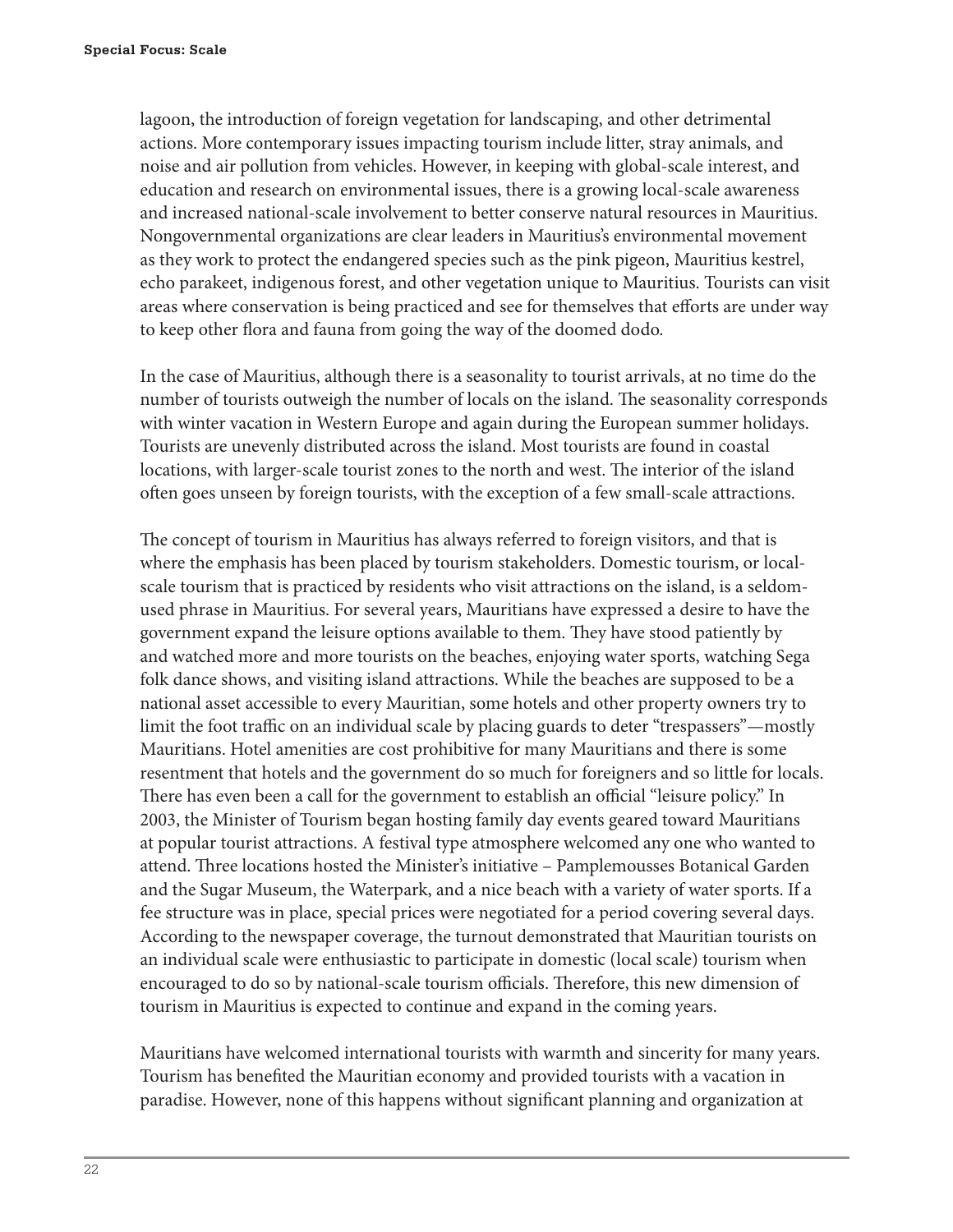multiple scales and by a variety of different stakeholders ranging from tourists, governments, intermediaries, and individuals.

#### **References**

- Addison, J., & Hazareesingh, K. (1984). *A new history of Mauritius*. London and New York: Macmillan.
- Alladin, I. (1993). *Economic miracle in the Indian ocean.* Rose Hill, Mauritius: Editions de l'Ocean Indien Ltee.
- Cohen, E. (1974). Who is a tourist? A conceptual classification. *Sociological Review* 22 (4), 527–553.
- Ministry of Tourism, Leisure, & External Communications, Mauritius. (1966). *Mauritius economic development report.* Government printer.
- Ministry of Tourism, Leisure, & External Communications, Mauritius. (1988). *White paper on tourism*. Port Louis, Mauritius: Government printer.
- Ministry of Tourism, Leisure, & External Communications, Mauritius. (2000). *Survey of outgoing tourists*. Government printer.
- Ritzer, G. (1996). *The McDonaldization of society*. Thousand Oaks, CA: Pine Forge Press.
- Shaw, G., & Williams, A. (2002). *Critical issues in tourism: A geographical perspective* (2nd ed.). Oxford, England: Blackwell Publishing.
- Smith, V. (Ed.). (1989). *Hosts and guests: The anthropology of tourism* (2nd ed.). Philadelphia: University of Pennsylvania Press.
- Teelock, V., & Alpers, E.A. (Eds.). (2001). *History, memory and identity*. Mauritius: Nelson Mandela Centre for African Culture and the University of Mauritius.
- Urry, J. (2002). *The tourist gaze* (2nd ed.). London: Sage Publications Ltd.
- Wang, N. (2000). *Tourism and modernity: Sociological analysis*. Tourism Social Science Series. Amsterdam and New York: Pergamon.
- Williams, S. (1998). *Tourism geography*. Contemporary Human Geography Series. London and New York: Routledge.
- World Tourism Organization. (2006). *UNWTO world tourism barometer*. Retrieved October 15, 2006, from www.world-tourism.org/facts/wtb.html.
- World Travel & Tourism Council. (2006). *World travel & tourism climbing to new heights: The 2006 travel & tourism economic research.* Retrieved October 15, 2006, from www.wttc.org/2006TSA/ pdf/World.pdf.

Wright, C. (1974). *Mauritius*. Harrisburg, PA: Stackpole Books.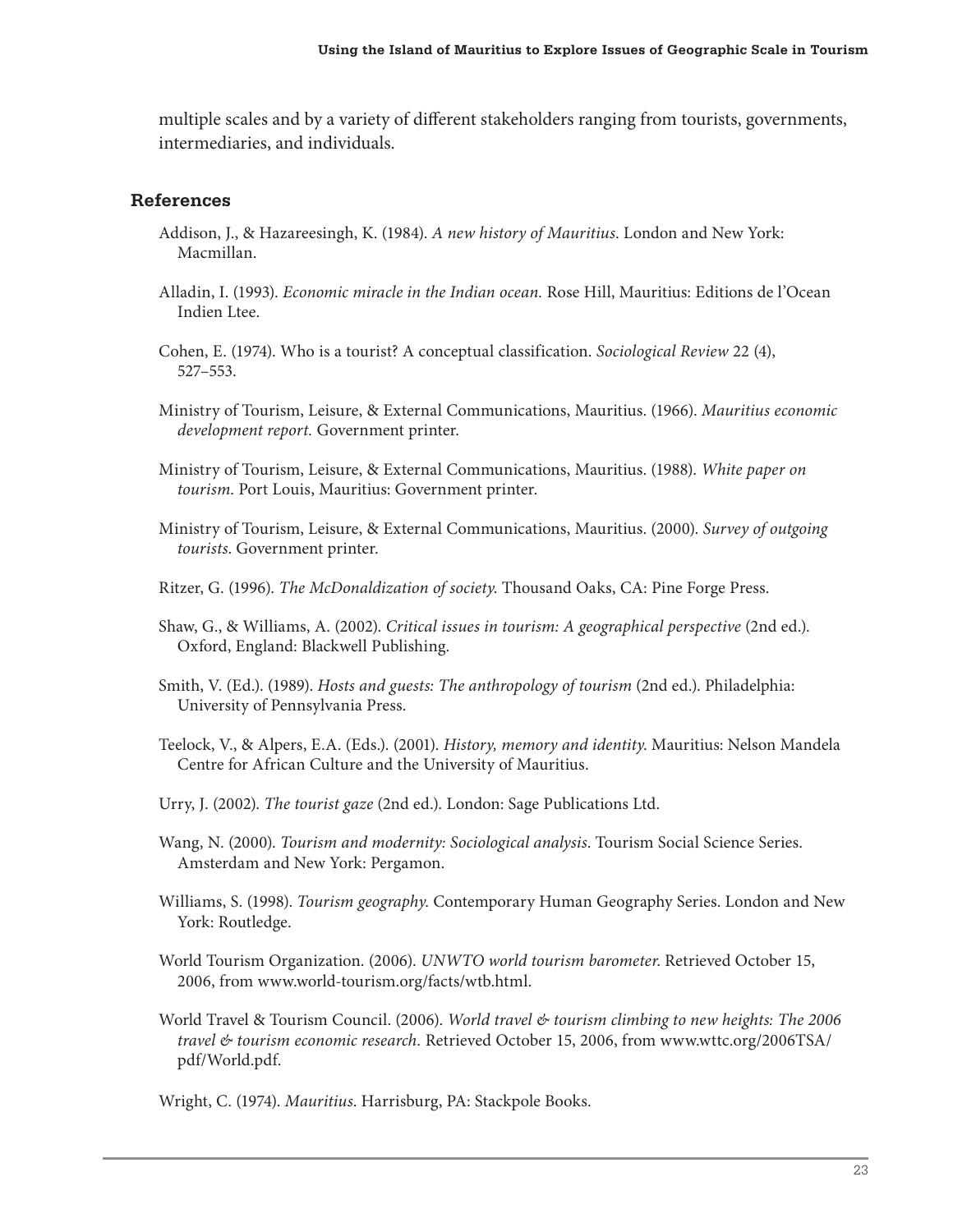#### **Glossary**

**Concentration:** The property of being crowded together in space. Tourists wandering about a defined tourist district are an example of a concentration.

**Density:** The number of people per unit area, usually measured in terms of people per square mile or square kilometer. Higher densities of people indicate greater demand on local resources and infrastructure.

**Diffusion:** The spread of a trait or phenomenon across space.

**Ecotourism**: the shorthand for ecological tourism, a form of tourism activity that focuses on minimizing impacts on local environments and cultures, while emphasizing conservation of natural resources and the idea of sustainable tourism.

**Enclave:** A culturally or functionally specific bounded area within a larger area. Examples include a tourist district, central business district, and shopping district, all within a city.

**Glocal**: Term used to describe the simultaneous process of global-scale phenomena impacting localscale activities, and the impact local actions can have on global scale processes.

**Glocalize:** The process of dealing with global-scale phenomena by adapting them to local cultures and needs, usually through the interactions of actors across multiple scales.

**Locale**: A place, usually focusing on a specific event or phenomenon.

**Individual scale:** A level of scale defined as being centered on the individual, including their body, their immediate surroundings, and their activities in space.

**Private space:** a space that is controlled to limit interaction with the public. Examples include private areas of homes not regularly shared with guests, the courtyards of houses, and similarly sheltered space.

**Public space:** A space set aside for public use, without formal barriers to access such as fees or tickets. Parks, libraries, and streets, where a range of interactions occur, serve as public spaces.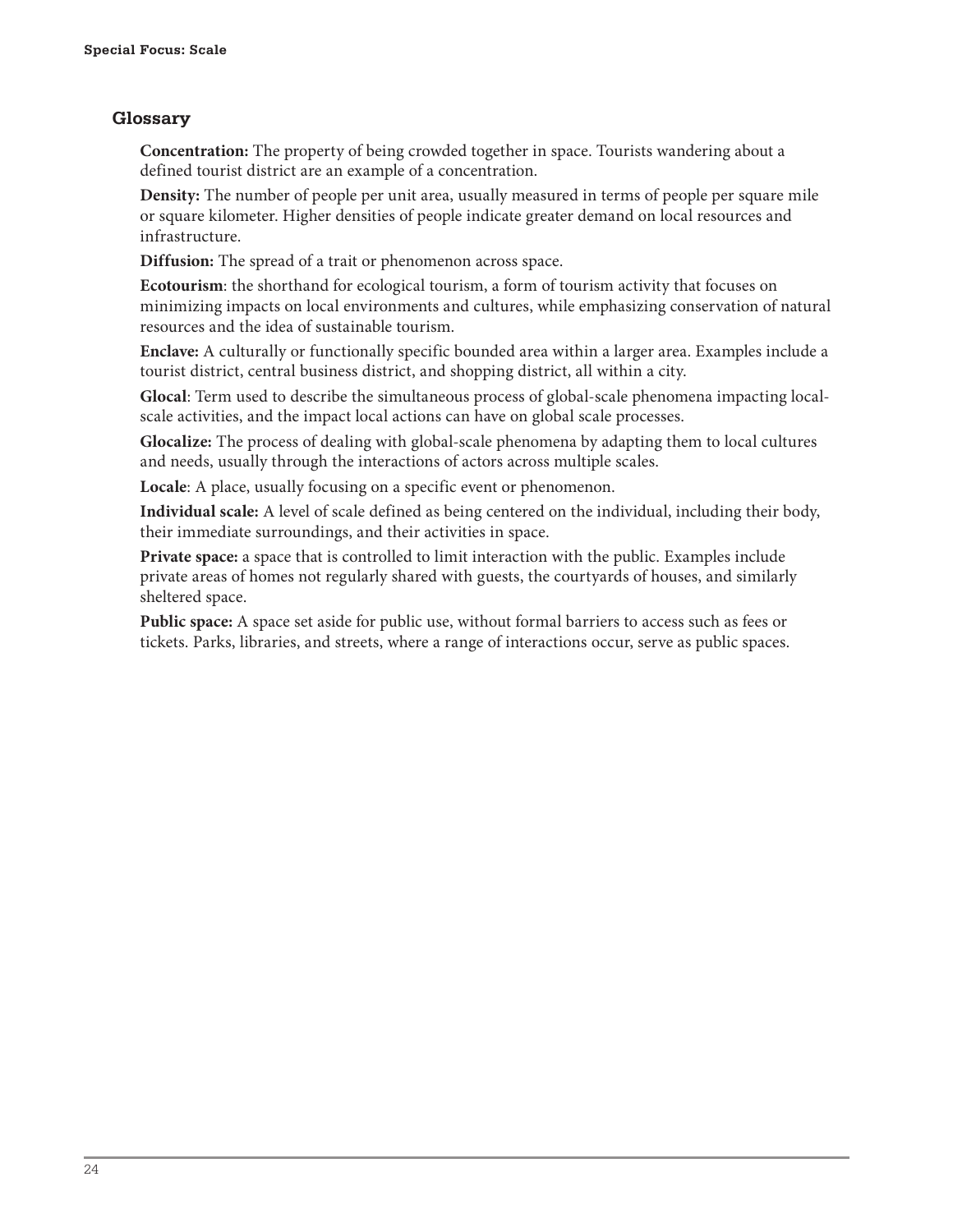# **Tourism and Scale Lesson Plan**

Neel Durbin Dyersburg High School Dyersburg, Tennessee

# Links to the AP Human Geography Topic Outline

- I. C. Key concepts underlying the geographical perspective: location, space, place, scale, pattern, regionalization and globalization.
- I. D. 3. How to recognize and interpret at different scales the relationships among patterns and process.
- III. D. 1. (Cultural) values and preferences
- VI. C. 6. Local development initiatives: government policies

## Vocabulary

**Cultural landscape:** The built environment that reflects the cultural specifics of a society. Shopping malls may reflect consumer culture on the landscape; large garages signify the importance of cars in American society.

**Cultural traits:** Specific manifestations of a culture, such as objects, traditions, and beliefs that are specific to a given culture.

**Ecosystem:** A framework to describe the complex interactions between species and their environment, and the resulting impacts species have on the environment and vice versa.

**Ecotourism:** A form of tourism that is marketed to emphasize links to nature, and in many cases, tourism that provides sustainable development for a locale.

**Global scale:** Unit of analysis when examining a geographical phenomenon or problem that encompasses the entire globe.

**Globalization:** Actions or processes that involve the entire world and result in making something worldwide in scope (Rubinstein, 2007, this text.)

**Glocalization:** The process of local-scale adaptation to global-scale phenomena in such a way that local cultures and needs are incorporated into the resulting cultural landscape patterns. Examples include McDonald's offering locally specific foods, while still reaching for mass markets.

**Infrastructure:** The underlying social institutions or physical facilities that support a particular phenomenon. For tourism, the hotels, public beaches, and local government's need to build a tax base are all examples of tourism infrastructure.

**Local scale:** The level of analysis that explores relationships between phenomena and humans with the most detail. It is also the most malleable of scales.

**Map scale:** A ratio expressing the size of a map versus the actual area the map represents. Small-scale maps cover global issues while large-scale maps provide greater levels of detail.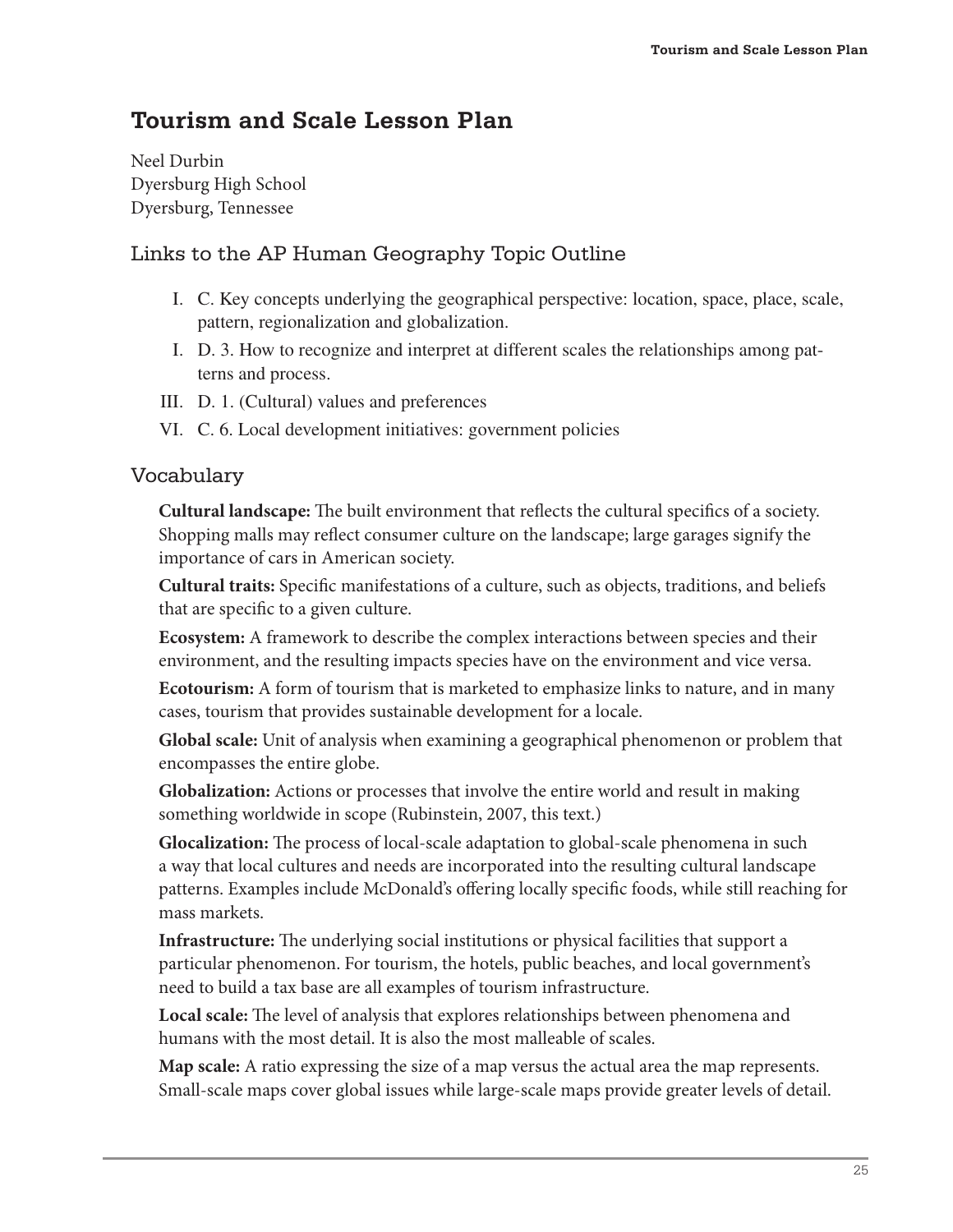**Mental map:** Usually an individual-scale map that represents a person's base of knowledge about a locale, including positive and negative perceptions of place.

**Multiplier effect:** the idea that increased spending in a local economy will be returned to the local economy through profits and wages, which will increase consumption, thus keeping more money in circulation, and creating jobs and economic growth. This extends not only to people, but also to firms that may complement each other.

**Perceptual region:** A region constructed by people based on their perceptions of a place, whether directly experienced or through various media. These are often linked closely to mental maps.

**Primary economic activities:** Industries that involve the extraction of raw materials and agricultural products. Examples include farming, timber, and the oil industry.

**Regional scale:** The level of analysis that explores relationships between phenomena and humans using the framework of regions to limit the depth of study. The regions used to define these scales may be drawn from formal, functional, or vernacular regionalizations.

**SARS**: Severe acute respiratory syndrome

**Scale:** Generally, the relationship between the portion of Earth being studied and Earth as a whole, specifically the relationship between the size of an object on a map and the size of the actual feature on Earth's surface.

**Service industries:** Economic activities generally associated with white-collar work, but including services that help firms (accounting, advertising, marketing) in addition to those aimed at individuals (housekeeping, educational tutors, tourism).

**Specialization:** The increasing breakdown of economic activity into smaller parts in order to promote efficient production or delivery of services.

**Tourist typologies:** Classifications of tourists based on their desired experience (ecotourists, adventure tourists, cultural tourists, etc. ).

**WTO**: World Tourism Organization

The vocabulary list is a part of each unit. The list is given at the beginning of the unit and a separate vocabulary test is scheduled and given as a part of the unit plan.

# Classroom Discussion Activity

Tourism is the largest industry in the world. Scale must be a major consideration when planning tourist development.

After an introductory lecture on scale the students will read the Rubenstein essay on scale as well as the Soper example on tourism in Mauritius.

To explore this concept of scale in tourism, the students will be divided evenly into four groups. Each group will discuss the effects of tourism at different scales. Group A will discuss tourism on a global scale; Group B, regional; Group C, local; and Group D, individual.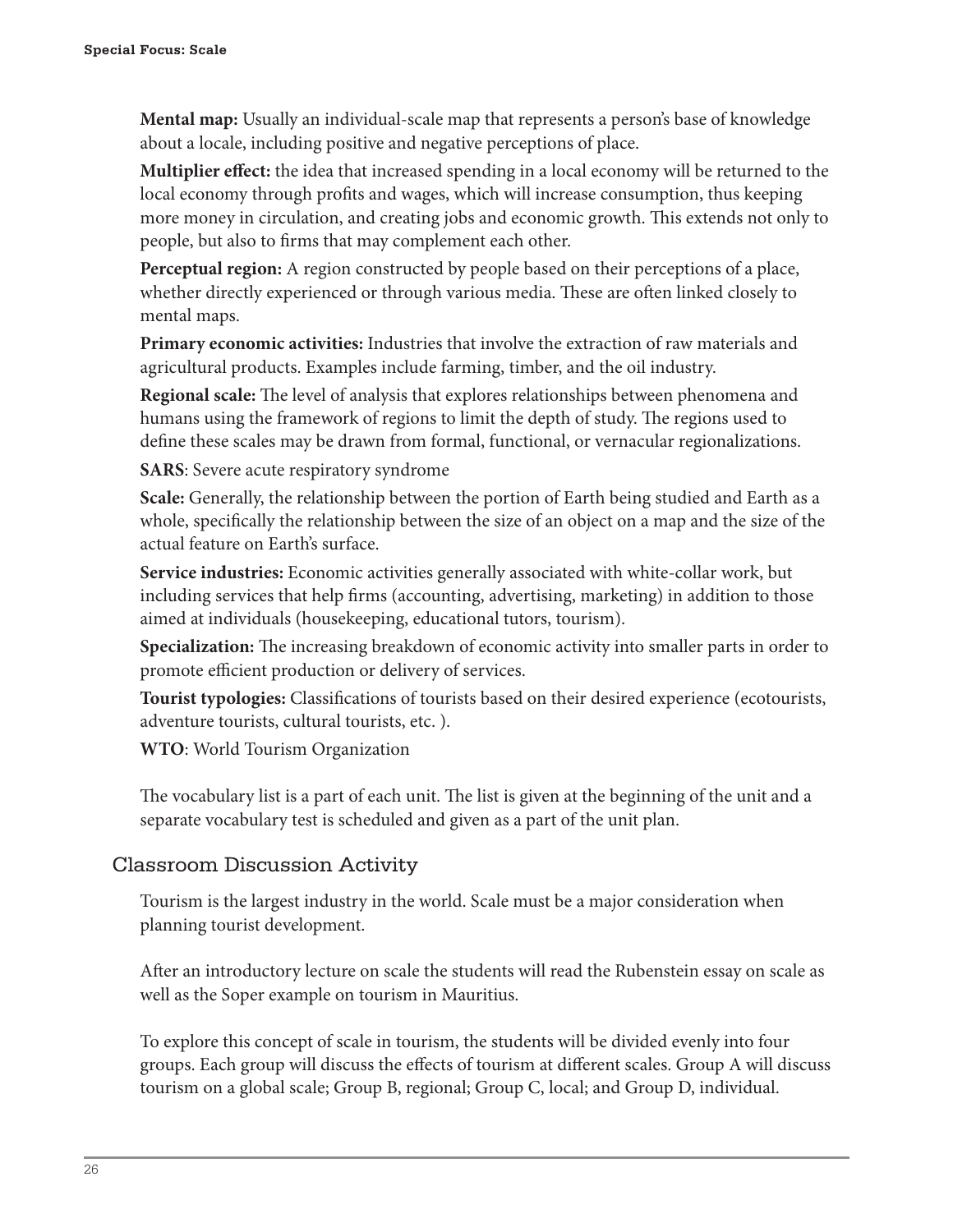The students within each group will then number off. If there are 28 students in a class, then there will be seven students in each of the lettered groups (A–D). Each student in each group will be assigned a number, 1–7.

The class will then divide into the seven numbered groups. Each numbered group should have a student from each of the lettered groups A–D. Each of the four students should then lead a discussion on the effects of tourism at the scale that their lettered group discussed.

Assessment of the lesson will be in the form of a constructed response question (CRQ) utilizing the information acquired during the activity.

#### Constructed Response Question

Tourism is the largest industry in the world. The positive and negative effects of tourism reach people at all scales.

- A. Discuss three negative effects of tourism on a local scale.
- B. Discuss three positive effects of tourism on a global scale.
- C. List five specific benefits of tourism on a national scale.

When the students conclude the essay the class will discuss the answer. A recorder will construct a rubric by compiling a list of correct answers. When the rubric is duplicated, each student will score answers from two classmates.

In concluding to the activity, do not pass up the opportunity to explain how the activity changed scale from global (the entire class), to regional (lettered groups of seven), to local (numbered groups of four), to individual (individual assessment).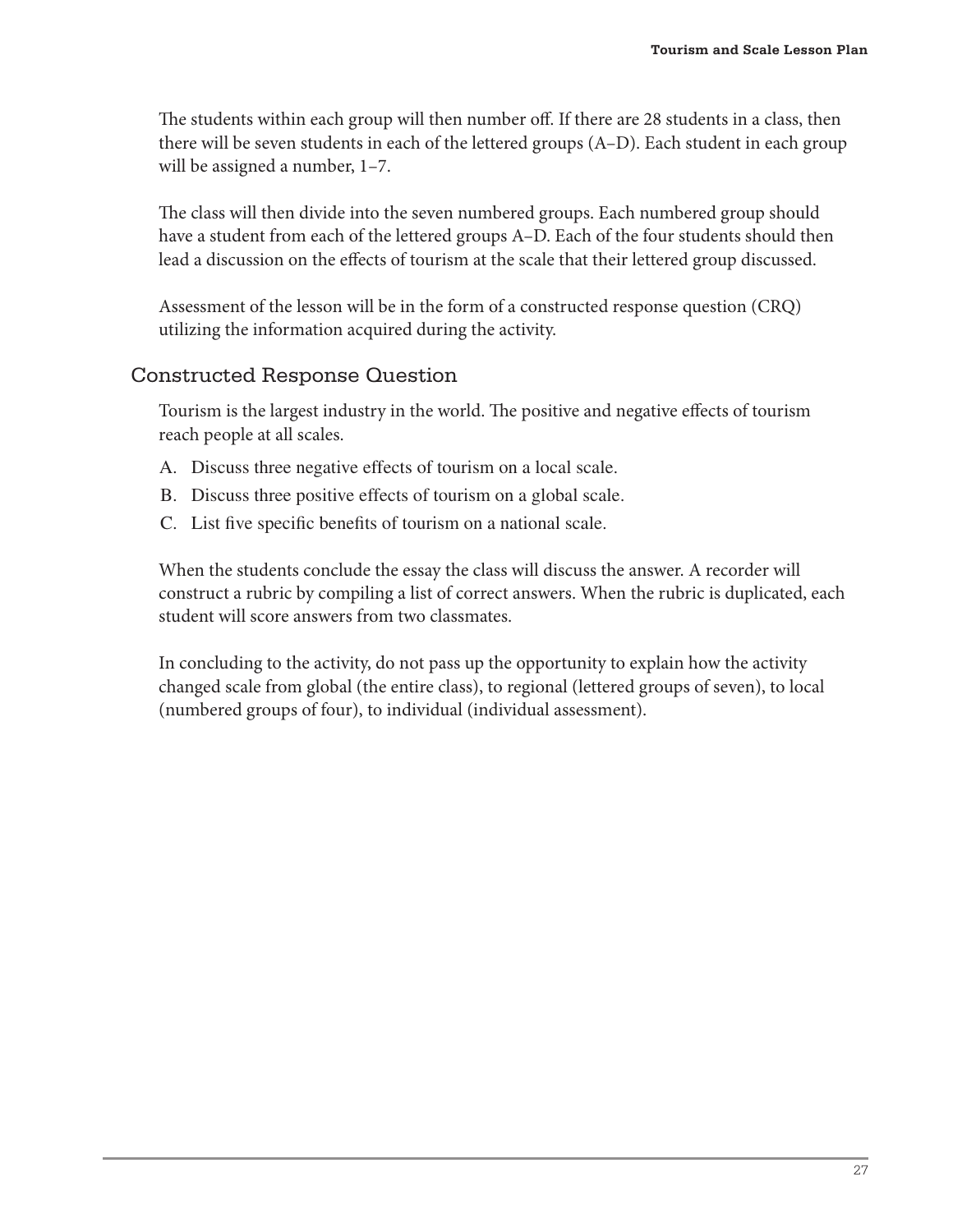# **Scale in Cyberspace**

Philip E. Steinberg Florida State University City, State TK

## Learning Objectives

By the end of this case study, students will know and understand:

- 1. The ways in which processes operating at once scale can impact experiences at a different scale;
- 2. That few phenomena can definitively be located as occurring at just one scale;
- 3. That the scale of the "national," an often forgotten )or taken-for-granted) scale exists between the global and local, and;
- 4. How the national scale, which appears to be grounded in a stable concept (the nationstate), itself is subject to contestation through, among other sources, its representation on the Internet.

## Discussion Questions

- 1. After the class reads this case study, have the students identify other phenomena that exist at multiple scales. Students' ability to perform this task will be a good indication of whether they are appreciating one of the central lessons of the case study.
- 2. What does it mean for a town or city to have a presence in cyberspace? What does it mean for a nation-state to have a presence in cyberspace?
- 3. What scale is cyberspace regulated at? (Local, regional, nation-state, international, all of the above?)
- 4. If you have a MySpace or Facebook page, what scale(s) are you operating at?

# Locating the Global and the Local in Cyberspace

Locating any geographic phenomenon at a particular scale is always difficult, in large part because the processes that lie beneath these phenomena cross scales. The Internet illustrates these problems in assigning a phenomenon to a single, specific scale.

At first glance, the Internet appears as a global-scale phenomenon. Turn on your computer and you are connected to the entire world. Many Web sites are identified by .com addresses and have no street-address contact information; they cannot easily be associated with any specific place or any specific country. Even if one can identify the location where the Web site's server is located, that does not necessarily have any bearing on the content of the Web site or the experience that one has when viewing it. Hence, as an arena without locations, the Internet appears to exist only at the global scale.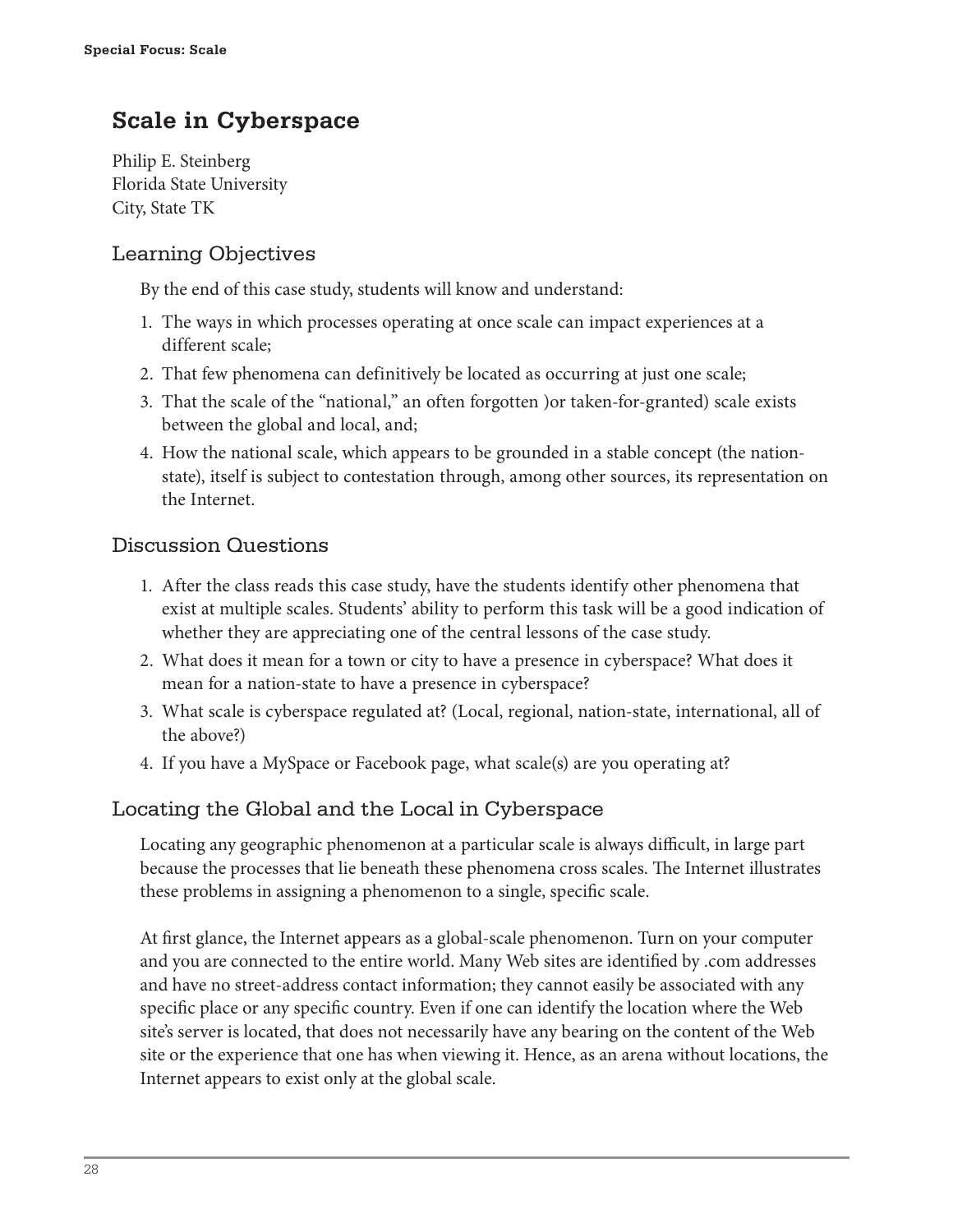From another perspective, however, the Internet is intensely local. When you are surfing the Internet you are sitting at a PC, a *personal* computer, and what could be more local than the personal? This personal computer itself is located somewhere, and one typically remains in one place as one surfs. Furthermore, the location of your computer affects your experience on the Internet. Many locations (such as public libraries) and even some countries place "firewalls" that block you from accessing certain areas of the Internet while you're seated at particular locations. Indeed, countries and institutions that block access to some areas of the Internet frequently justify their actions by citing their desire to uphold "local standards" or because of the need to respect "local sensitivities." Frequently individual users are themselves conscious of these local sensitivities. You may police yourself, for instance, by closing a browser as you sense that someone is about to peer over your shoulder and look at your screen. Put simply, a sense of "place" matters, even on the Internet.

Place matters on the Internet in other ways as well. Not only do you access the Internet from specific places, but "sites" on the Internet are themselves local places, even if you cannot identify their geographic coordinates on a map with latitude–longitude coordinates. If, to quote geographer Peter Taylor, the local is the scale of experience (Taylor, 1982), and if you have different experiences depending on where you "go" on the Internet, then you are, in effect, going to different local "places" as you surf through cyberspace.

However, if the Internet is an arena of *places*, these places are not necessarily like the places that characterize the material world. In the material world, a place is typically conceived of as a point in space; a specific location on Earth's surface where individuals are located and where they experience events, nature, and a community of individuals that are also located in that place. This gives one a sense of site and situation On the Internet, however, places are not always distinct locations in space. Instead, a place may be a web of connections that *cross* space.

Consider, for instance, the geographic rhetoric of most social movements on the Internet. Whether the group's mission is religious solidarity, environmental conservation, political change, or global human rights, part of its effort typically involves cultivating a sense of identity among those who view the organization's Web site and who subscribe to the organization's ideals. In many cases, the Web site will contain a bulletin board or blog through which supporters of the movement can become connected with each other. Supporters of the movement thus go to a "place"—the organization's Web site—to become connected with others, but this place is significant not because it is a point *in* space but because it stretches *across* space. Indeed, many organizations boast that they have (or should have) power because they represent a *global* community. If "place" and "community" can exist at the global scale, it follows that the example of the Internet must lead one to question the apparent distinction between the local as the arena of experienced places and the global as the arena of distant connections.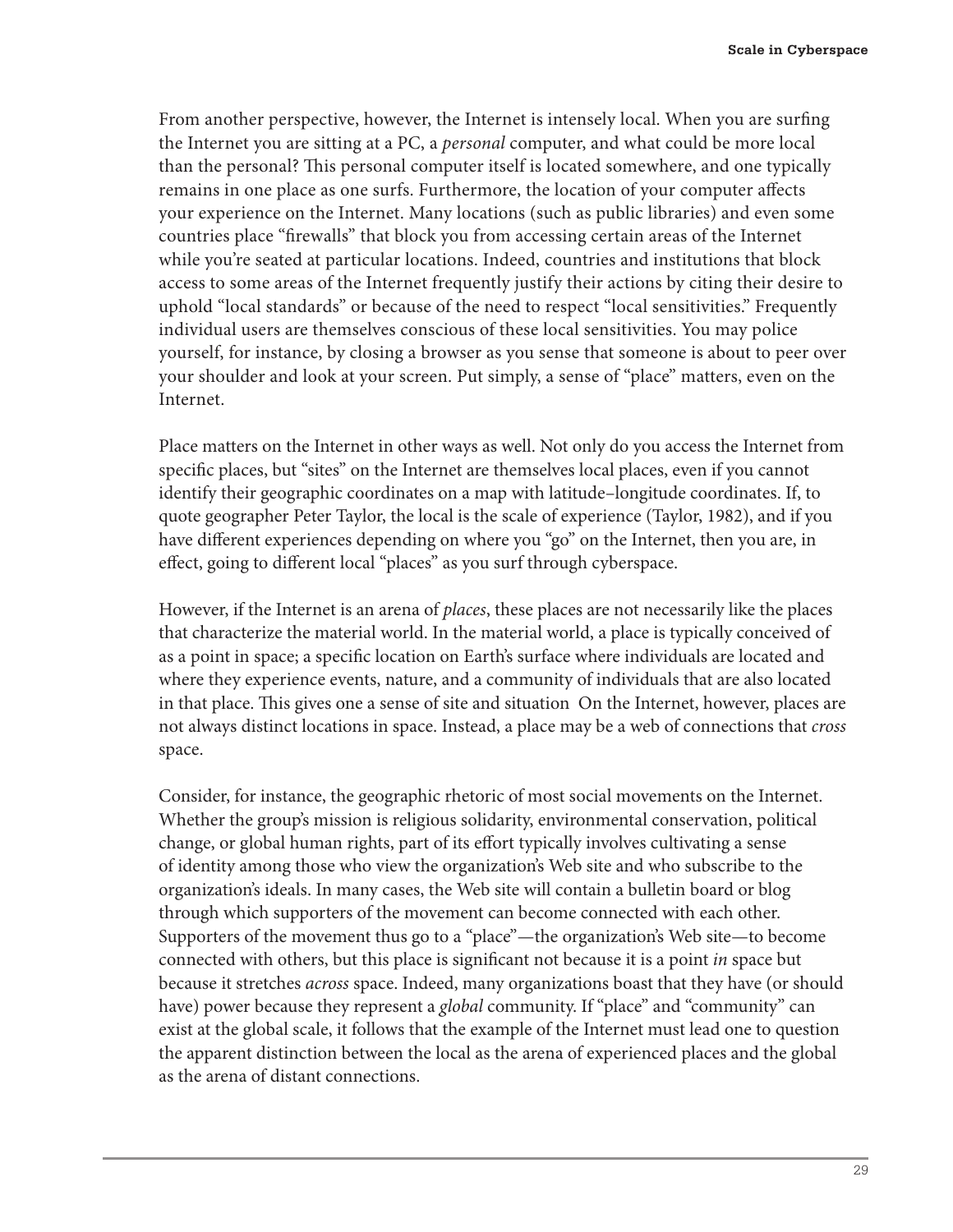## . . . and the National Scale

While it is easy to see the global and local aspects of the Internet (even if it is not so easy to separate the two), it is perhaps more difficult to perceive how it is also a national-scale phenomenon. Nonetheless, from the very beginning, the Internet has existed both as a creation of nation-states and as a medium that reproduces the ideal of the nation-state as a fundamental scale for organizing society.

The Internet has its origins in a project of the United States military, which was later transferred to the U.S. National Science Foundation. While some Internet policy is now made by intergovernmental organizations acting at the global scale, core technical management functions still reside with a California-based corporation contracted by the U.S. government: the Internet Corporation for Assigned Names and Numbers (ICANN). The significance of the national scale in Internet design and management is symbolized by the seven generic toplevel domain names (gTLDs) first designated for use on the Internet: .com for commercial entities, .edu for educational institutions, .net for networks, .int for organizations established by international treaties, .mil for the United States military, .gov for governmental entities within the United States, and .org for all other registrants. This was a global naming system, but two of the seven names were reserved for entities affiliated with the U.S. government.

The construction of the Internet as a series of national-scale spaces received a further boost when the Internet Assigned Numbers Authority (IANA, the predecessor to ICANN) created a parallel system of two-letter, country-code top-level domain names (ccTLDs), such as .ca for Canada, .uk for the United Kingdom, and .jp for Japan. Although early Internet designers, envisioning the Internet as a global-scale arena, "didn't think the country codes would be used for much" (Anon, 1997), within a short amount of time the gTLDs came to be perceived internationally as United States TLDs and registrants in countries around the world (except for the United States) flocked to their ccTLDs (Mueller, 1998). As of July 2006, about 155 million hosts were registered with ccTLD suffixes, compared to just 76.7 million hosts registered with .COM names (Internet Systems Consortium, 2006).

As early as 1993, top officials at IANA acknowledged that the system had deviated from their original plan:

Even though the original intention was that any educational institution anywhere in the world could be registered under the .edu domain, in practice, it has turned out with few exceptions, only those in the United States have registered under .edu, similarly with .com (for commercial). In other countries, everything is registered under the two-letter country code, often with some subdivision. For example, in Korea (.kr), the second level names are .AC for academic community, .co for commercial, .go for government, and .re for research. However, each country may go its own way about organizing its domain, and many have (Cooper and Postel, 1993).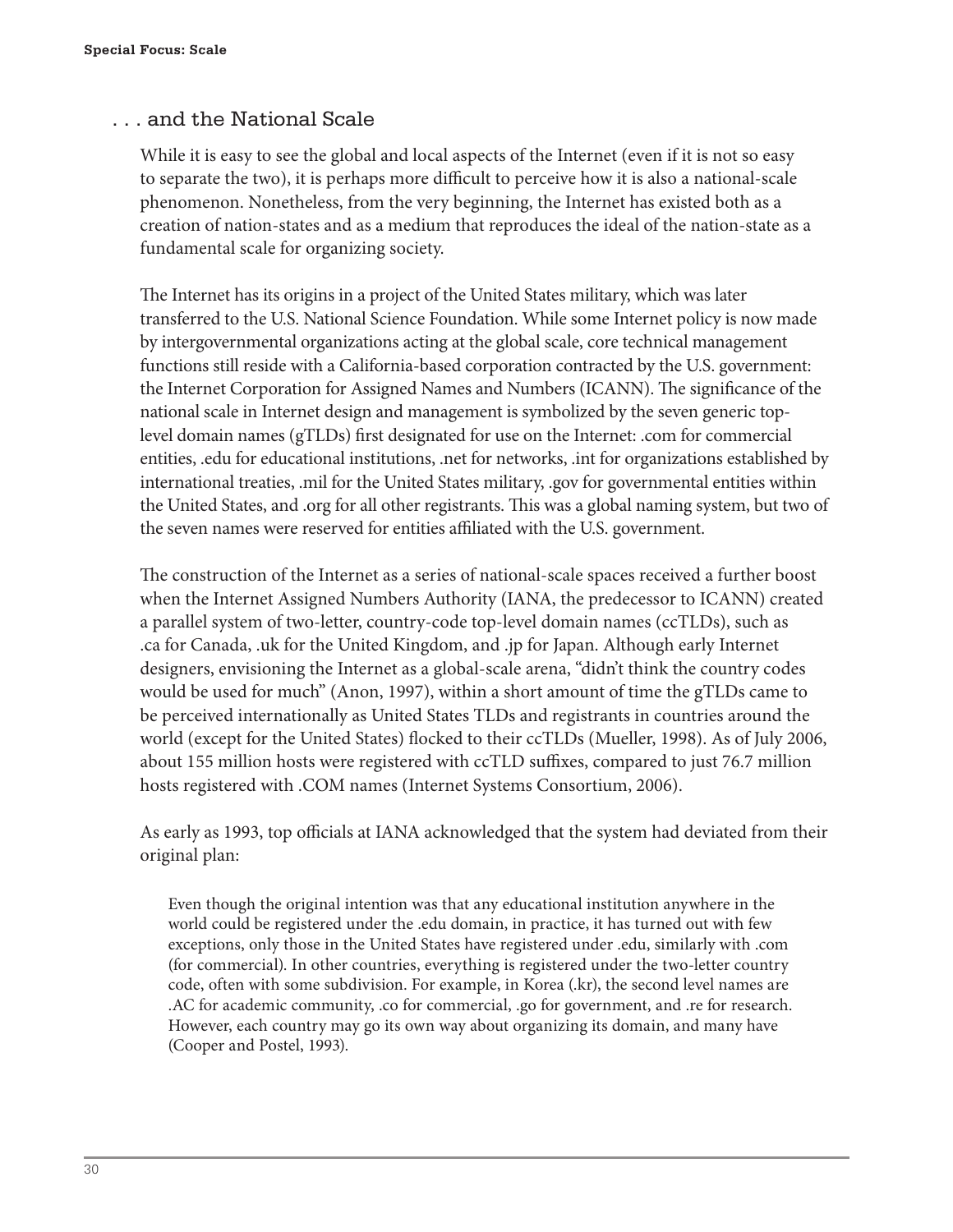In other words, as geographer Mark Wilson writes, "Despite the potential to develop as a supranational (across nations) system, the naming convention for cyberspace reinforces the existing geographic delimitation of space" (Wilson, 2001). This finding is in keeping with others who have suggested that the Internet, rather than transcending divisions among and within states, reproduces them, whether through its use for state promotion (Brunn and Cottle, 1997), through tendencies for one Web page's links to refer disproportionately to Web pages associated with the same host country (Halavais, 2000), or through the physical location of Internet infrastructure (Dodge and Kitchin, 2001). As communications scholar Milton Mueller notes, "By incorporating [ccTLDs] into the domain name space, [IANA administrators] inadvertently helped to reproduce the political geography of the *ancien régime* (ancient regime) in cyberspace" (Mueller, 2002).

#### Reconstituting the Nation

The story, however, is not so simple. The spread of ccTLDs and national-scale arenas on the Internet has not always meant that existing nation-states have replicated their authority in cyberspace. On the one hand, under the most recent revision of the process for designating ccTLD administrators, ICANN has begun to recognize the special role of governments. In 2000, a document issued by ICANN's Governmental Advisory Committee (GAC) noted that since previous Internet policy documents noted that it was the duty of ccTLD administrators to govern their domain in "the public interest" and since "the relevant government or public authority ultimately represents the interests of the people of the country or territory for which the ccTLD has been delegated," governments should be given a special role in the administration of national ccTLDs (ICANN, 2000).

Following this policy statement, ICANN developed a new system for appointing ccTLD managers wherein, although the authority to manage a ccTLD would still *formally* be granted by ICANN, the selection of the administrator is to made made by the country's national government, and ICANN would be obligated to reassign ccTLD administration if the government asserts that the manager has violated national laws (ICANN, 2002). Some countries' governments have simplified this process by appointing a government ministry as ccTLD administrator (for instance, in Vietnam, the administrator of the .VN ccTLD is the Vietnamese Government's Ministry of Post and Telematics), but in most cases ccTLD administrators remain private authorities, sanctioned by their national governments and in a sense representing the national scale, but reporting directly to a nongovernmental global authority.

The complexities surrounding the construction of the national scale on the Internet is further complicated when one looks beyond the rules for who can *administer* a ccTLD to the rules for who can *register* with a ccTLD. Some ccTLD administrators have attempted to use the ccTLD to replicate the national-scale community of the country that the ccTLD represents. For instance, a number of ccTLDs have established rules that forbid one from obtaining a domain name ending with that country's ccTLD unless one has some genuine affiliation with the nation (typically as a citizen, resident alien, or incorporated business).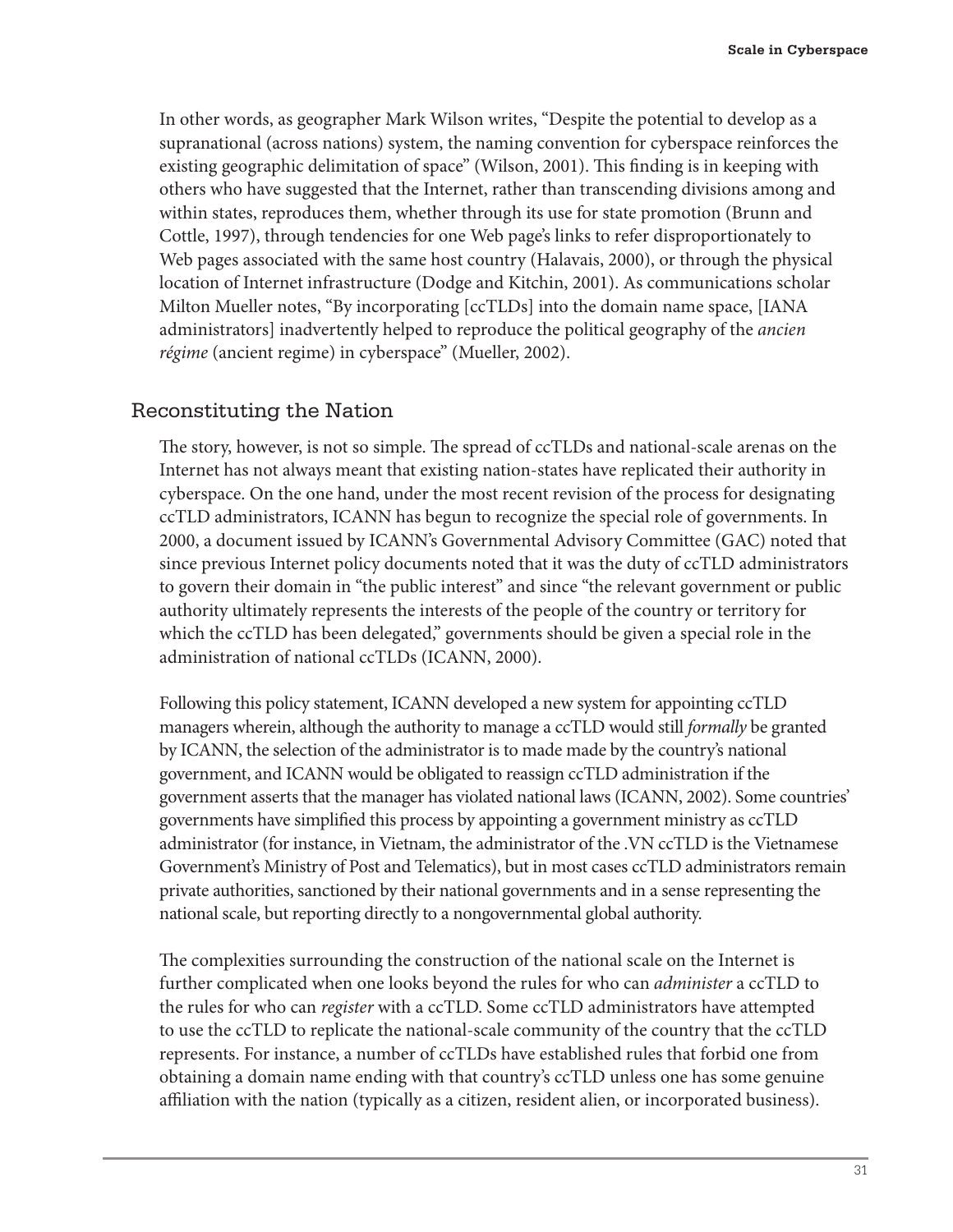Nonetheless, according to one survey of the rules for 159 ccTLD registries, only 69 registries have any "local presence" requirement; in the remaining 90 ccTLD registries, membership in the "nation" is available to anyone who wishes to use the name of the nation to construct a national-scale identity or build a national-scale community (To the Point, 2005).

In some cases, emigrants use the national space of the Internet to reproduce the material nation to which they are no longer territorially connected. Emigrants thus use Internet chat rooms, listservs, and websites to find spouses, procure ethnic foods and religious supplies, and obtain educational material that enable them to transmit cultural traditions to their children. Exile groups seeking to transform the nation and its government use the nationalscale Internet networks to reconstitute the territorial nation-state to which they wish to return. In some cases, national-scale spaces of the Internet are being claimed as a means of constructing new material nation-states, as in the case of the Internet-based network of exiles seeking to create an independent Tamil state in present-day Sri Lanka (Tekwani, 2003).

In other cases, the new national-scale community that is being built around a ccTLD has very little connection with the "real" nation to which the ccTLD was intended to refer. For instance, the administrators of .PN – the ccTLD for Pitcairn Island, a British dependency in the Pacific with a population of approximately 50 – have seized upon their island's iconic role in *Mutiny on the Bounty* to sell virtual citizenship in a nation of mutineers (Steinberg and McDowell, 2003). Internet surfers from around the world can live their dreams of escape to this fabled island by purchasing a .PN domain name. This new nation of .PN has very little connection with the lives of the actual 50 Pitcairners (who do not even have 24-hour telephone service, let alone Internet access). However, its members are forming a community of like-minded people who claim a shared identity based on their connection to a place (the historic Pitcairn Island portrayed on the .PN Web site) and its ruling authority (the .PN administrators), and thus they are forming a sort of parallel Pitcairn (or .PN) nation.

Although this new "nation" of .PN appears to be forming at the national scale, one could argue that it is really a local-scale formation, since the members of the .PN nation are individuals who interact with each other in a specific place (albeit the virtual place of their imagined Pitcairn Island). Conversely, one also could argue that .PN is a global-scale phenomenon, since its members come from around the world. The story of .PN reveals the ambiguity of the concept of a nation (and, consequently, the national scale) since practically any grouping can choose to define itself as a nation (and, conversely, nationhood can just as easily be denied, as is often argued by governments that are opposing nationalist movements within their country's borders).

And yet, one should not immediately dismiss the possibility that entities like the ".PN Nation" are, in fact, national-scale institutions that impact and are impacted by the material nations and their dominant institutions: nation-states. Over time, if .PN were to successfully attract thousands of registrants, it would be likely that the rulers of the physical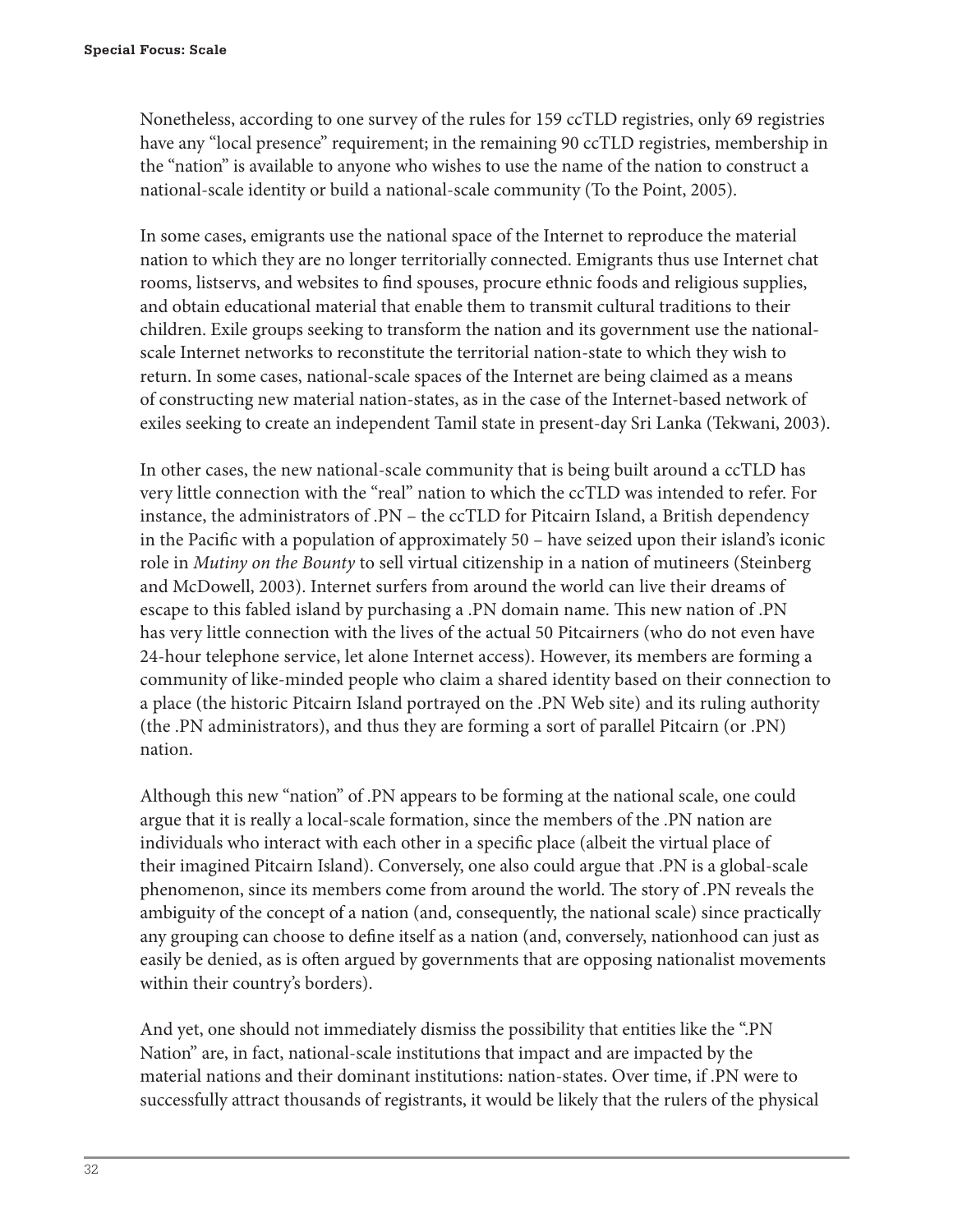Pitcairn Island would begin shaping policy to fit the image portrayed (and sought after) by .PN subscribers. In this case, who is to say which Pitcairn is imaginary and which is real. Arguably, both the material and the virtual versions of the Pitcairn nation would be real entities at the national scale, although they would be connecting to the local and global scales in very different ways.

This may be happening in the case of Kazakhstan (.KZ), a country in Central Asia with a much larger population than Pitcairn. Kazakhstan is the homeland of Borat, the fictional character portrayed by English comedian Sacha Baron Cohen, whose satire largely depends on portraying his fellow Kazakhs as ignorant boors. To construct Borat as a *national* Kazakh figure, Cohen established his Web site at www.borat.kz. The Kazakh government responded by shutting down Borat's Web site, so that "he can't badmouth Kazakhstan under the .KZ domain name" (Haines, 2005). Both sides in the dispute were recognizing that the Internet was a *national-scale* arena. The only question was who had the right to use the Internet to define (and promote images of) the nation of Kazakhstan. With Borat's increased exposure outside Kazakhstan, however, the Kazakh government has softened its stance toward Borat and is now hoping to enlist him as a spokesperson for the real Kazakhstan. It seems likely, however, that any Kazakhstan portrayed by Borat would refer as much to Borat's makebelieve Kazakhstan as to the territory populated by real Kazakhs. Thus, as in Pitcairn, global media like the Internet may be working to construct, as well as to represent, the nation, even as it *appears* to jump over the national scale as it joins local consumers of information through global connections.

#### **Glossary**

**ccTLDs**: Country-coded top-level domains, the two-letter codes that designate the country in the Internet.

**gTLDs**: Generic top-level domains, extensions such as .com or .edu that can be applied to any space.

#### **References**

- Brunn, S.D., & Cottle, C.D. (1997). Small states and cyberboosterism. *The Geographical Review*, *87*(2), 240–258.
- Cooper, A., & Postel, J. (1993). *RFC 1480: The US domain (June 1993)*. Marina del Rey, CA: Network Working Group, Internet Assigned Numbers Authority (IANA). Accessed June 22, 2007, from www.ietf.org/rfc/rfc1480.txt.

Dodge, M., & Kitchin, R. (2000). *Mapping cyberspace*. London and New York: Routledge.

Haines, L. (2005, December 14). Kazakhs pull plug on Borat: Sacha Baron Cohen offline in Almaty. *The Register*. Accessed June 22, 2007, from www.theregister.co.uk/2005/12/14/borat\_umplugged/.

Halavais, A. (2000). National borders on the World Wide Web. *New Media & Society*, *2*(1), 7–28.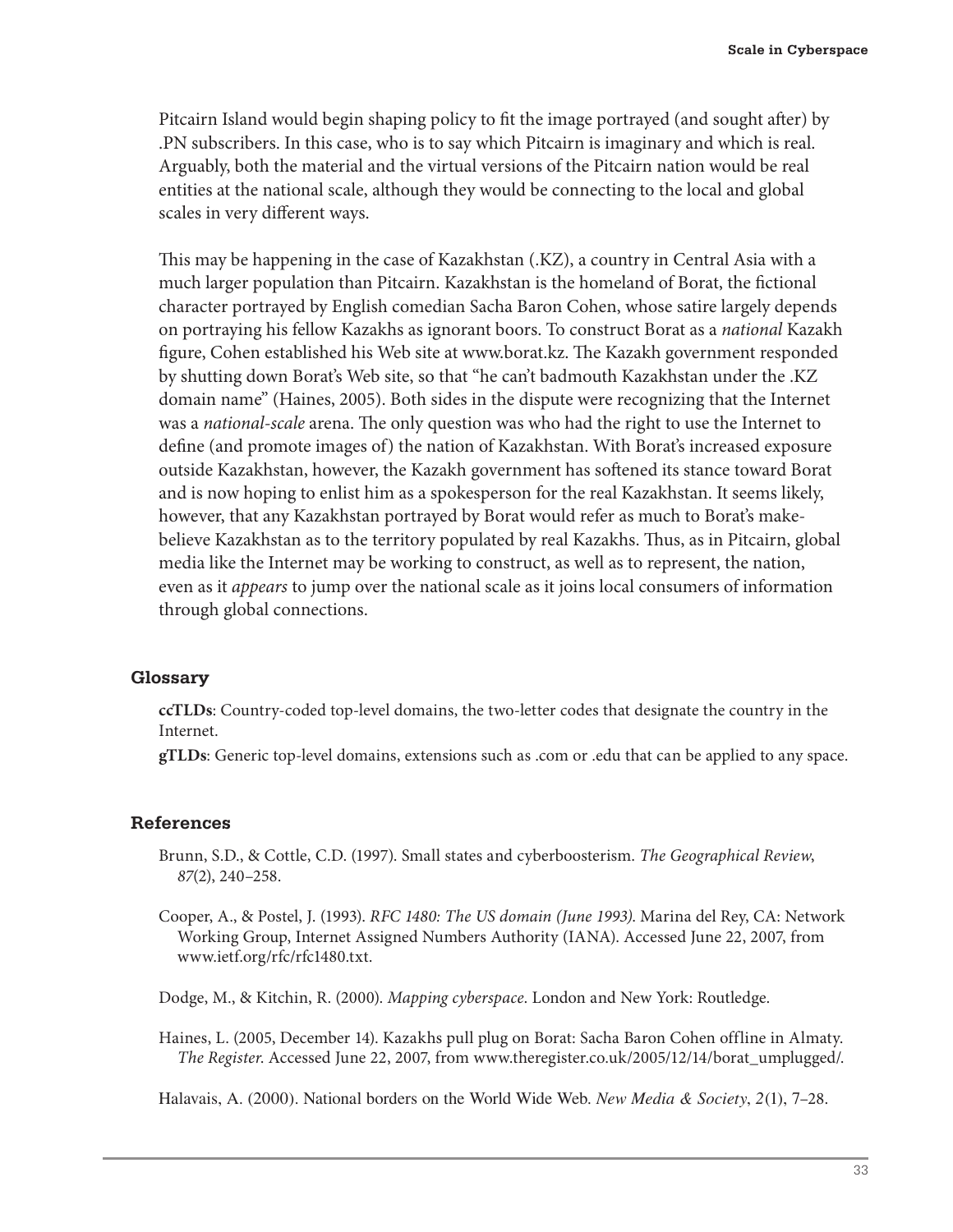- Internet Corporation for Assigned Names and Numbers (ICANN). (2000, February 23). *Principles for delegation and administration of ccTLDs presented by governmental advisory committee.* Marina del Rey, CA: ICANN. Accessed June 22, 2007, from www.icann.org/committees/gac/ gac-cctldprinciples-23feb00.htm.
- Internet Corporation for Assigned Names and Numbers (ICANN). (2002, January 31). *Model ccTLD sponsorship agreement—triangular situation, third version.* Marina del Rey, CA: ICANN. Accessed June 22, 2007, from www.icann.org/cctlds/model-tscsa-31jan02.htm.
- Internet Systems Consortium. (2006, July). *Distribution of top-level domain names by host count.*  Redwood City, CA: Internet Systems Consortium. Accessed June 22, 2007, from www.isc.org/ops/ ds/reports/2006-07/dist-bynum.php.
- Mueller, M.L. (2002). *Ruling the root: Internet governance and the taming of cyberspace*. Cambridge, MA: MIT Press.
- Steinberg, P.E., & McDowell, S.D. (2003). Mutiny on the bandwidth: The semiotics of statehood in the Internet domain name registries of Pitcairn Island and Niue. *New Media & Society*, *5*(1), 47–67.
- Taylor, P.J. (1981). A materialist framework for political geography. *Transactions of the Institute of British Geographers*, *7*(1), 15–34.
- Tekwani, S. (2003). The Tamil diaspora, Tamil militancy, and the Internet. In K.C. Ho, R. Kluver, & K.C.C. Yang (Eds.), *Asia.com: Asia Encounters the Internet* (pp.175–192). London and New York: Routledge.

To the Point. (2005). *EU domain name registration*. Accessed June 22, 2007, from www.eu-domain.bz.

- What's NU? Domain name shortage sparks idea. (1997, December 8). *The Wall Street Journal Interactive Edition*. Accessed June 22, 2007, from www.nunames.nu/wsj/wsj.htm.
- Wilson, M.I. (2001). Location, location, location: The geography of the dot com problem. *Environment and Planning B: Planning and Design*, *28*(1), 59–71.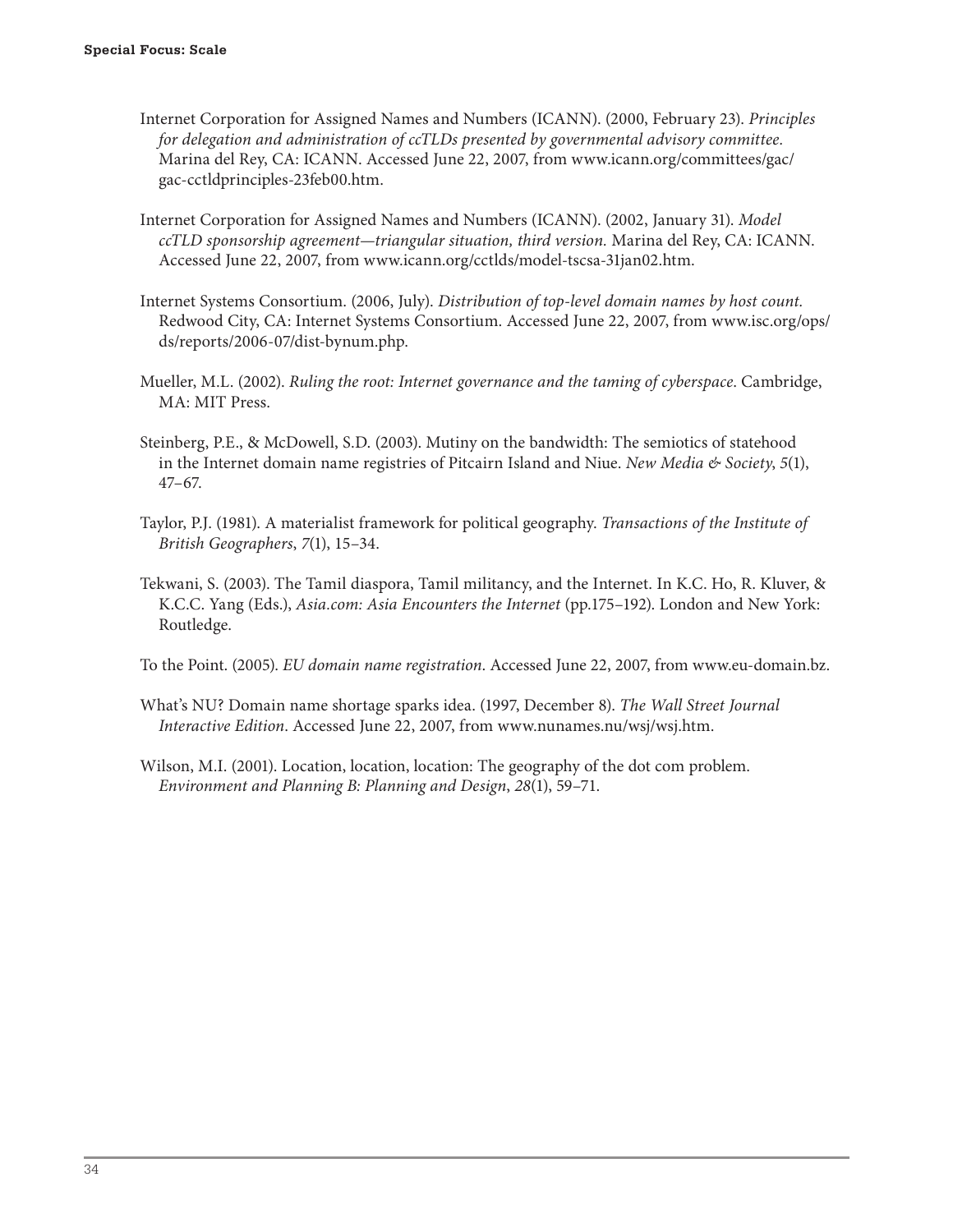# **Lesson Plan on Scale in Cyberspace**

Thomas Wurst Langham Creek High School Houston, Texas

#### Scope and Sequence

- 1. Nature and Perspectives
- 2. Industrialization and Economic Development
- 3. Cities and Urban Land Use
- 4. Agriculture and Rural Land Use
- 5. Population and Migration
- 6. Cultural Patterns and Processes
- 7. Political Organization of Space

The rationale behind this scope and sequence is that I believe everything in the modern world (1500–present) is, and has been, motivated by the acquisition of resources. If used correctly, this leads to personal wealth, which in turn leads to individual power that can be used to influence local, regional, and/or global politics. The ability of a country (especially its infrastructure) to become more developed, increase and manage its urbanization, advance its technological knowledge so as to increase its food production and distribution, manage its population growth, and advance its cultural and political influence globally is all predicated on the country's ability to be successful in its economic development.

Having said that, I spiral the concepts taught throughout the curriculum. I cover the concepts of place and scale in each of the seven parts of the AP Human Geography curriculum. Once we define and explain transnational corporations, we see how they play a role in various global cities, in agribusiness, and in the cultural character of a particular country, and how they influence globalization. Concluding our study of human geography with the "political organization of space" allows me to summarize many concepts previously taught and tie everything together. For example, within the concept of "nation-state," we can define "clearly defined territories," understand what "substantial populations" are, and analyze the "emotional ties" that bind groups of people into being a nation.

#### Vocabulary

Place: A specific setting with distinctive physical, social, and cultural attributes<sup>1</sup>; a unique location of everything on Earth<sup>2</sup>

Scale: Each place is unique yet at the same time similar to other places<sup>2</sup>; how an individual phenomena (i.e., local) can influence other phenomena (i.e., global) $3$ 

**Transnational corporation:** A company that conducts research, operates factories, and sells products in many countries, not just where its headquarters or shareholders are located<sup>2</sup>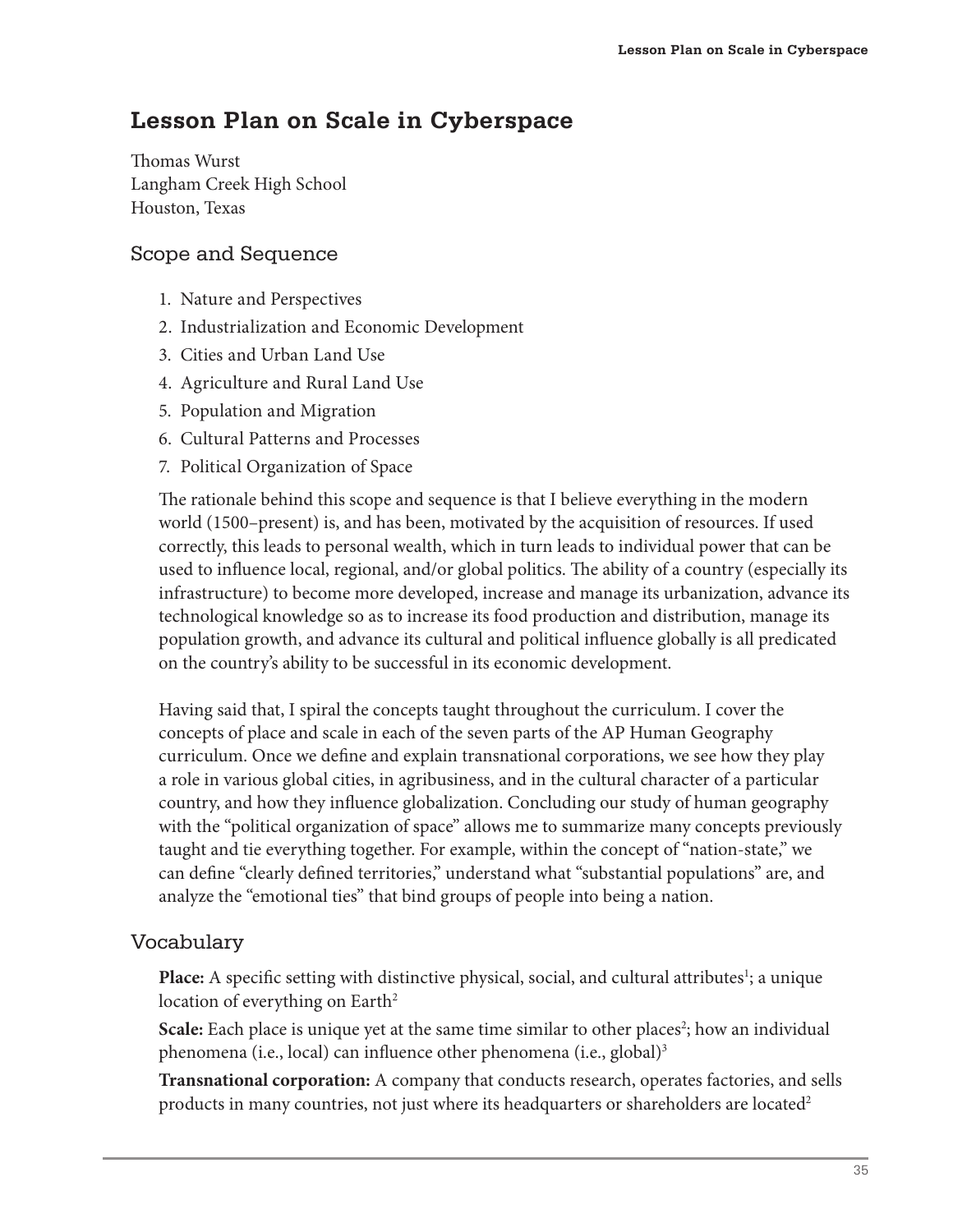**Multinationals:** Internationally active corporations that can strongly influence the economic and political affairs of many countries they operate in<sup>3</sup>

Nation-State: A clearly defined territory with a substantial population with a certain measure of power that considers itself a nation that has emotional ties to its state's institutions and ideology<sup>4</sup>

#### Questions

(Specific to the reading)

- 1. What is a blog? Do you use or participate in a blog? Why or why not? How is it helpful or enjoyable?
- 2. List the seven generic top-level domain names (gTLD). Create two new categories and explain why they should have their own designation.

(Conceptually linked to the reading)

- 1. What is the specific Web site to contact or look at goods sold at Wal-Mart? What is the specific address to which you would send a written correspondence to Wal-Mart? Geographically speaking, how are the two similar or different? Is there a greater sense of who or what Wal-Mart is from one address versus the other? Why?
- 2. Compare the aesthetic value of any two Web sites of comparable businesses (e.g., Lowes and Home Depot, Nike and Converse, IBM and Xerox, etc.). Note the similarities and differences. What do you like/dislike about each? Based solely on the first page of each Web site, with which company would you most likely do business? Why?
- 3. Assume you live in a capitalist economic system and a democracy. Justify the need for your country to appoint you as the Government Minister for the country-code top-level domain names (ccTLDs). Explain the irony of this cabinet-level position in government in a capitalist economic system.
- 4. Explain how Wal-Mart and Nike are transnational corporations/multinationals and relate the similarities of those companies to the Internet performing like a transnational corporation (operating at different scales).

#### Assignment

- 1. Refresh the students' memories of the necessary terminology.
- 2. Preview Steinberg's discussion question and the six questions I've added.
- 3. Allow the students to read the article.
- 4. Discuss the very basic ideas and concepts of the article, but do not cover the aforementioned questions.
- 5. Students would be arranged in small groups, three to four per group maximum. The small groups should brainstorm answers to the questions.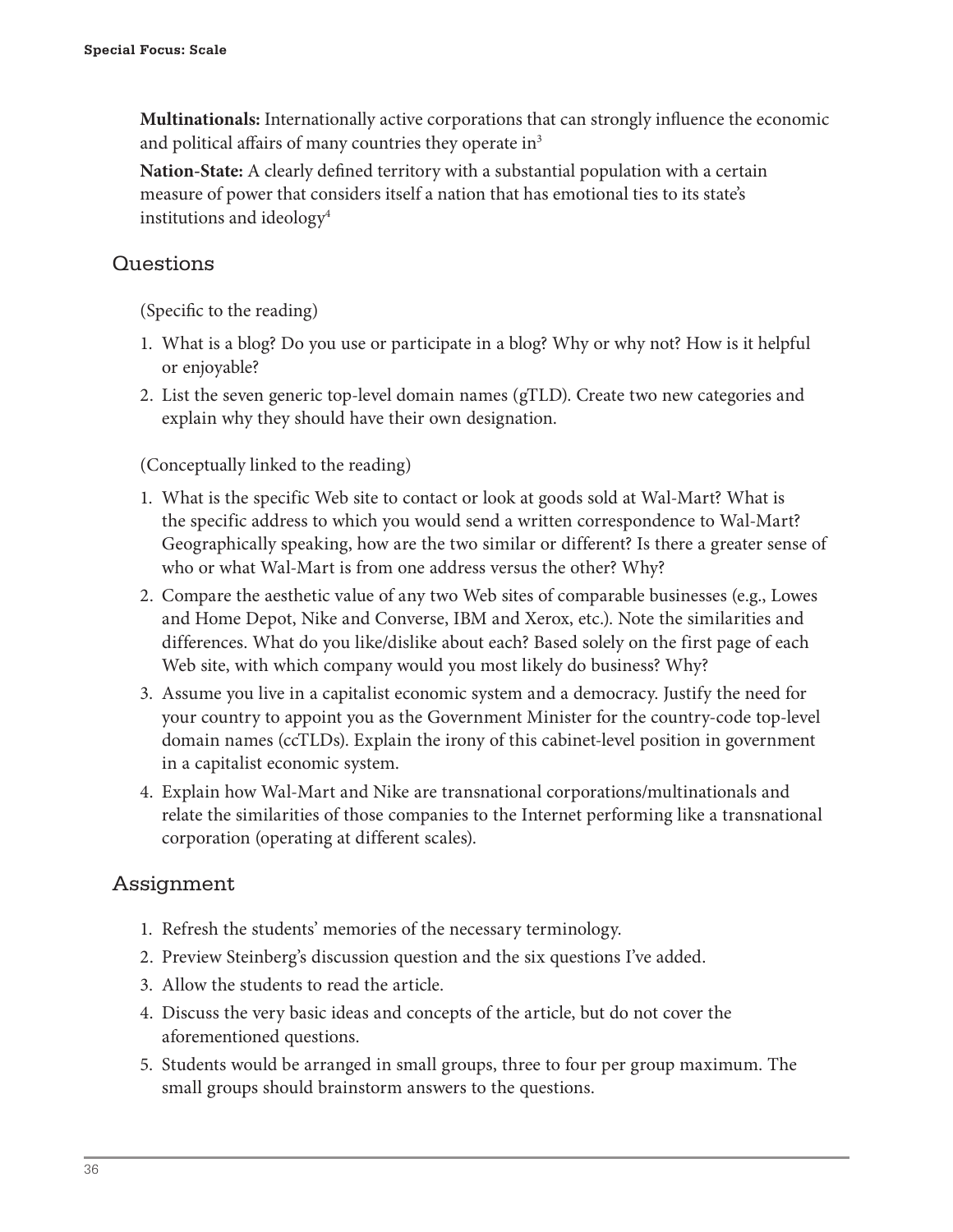- 6. In a large-group setting (whole class), allow each small group to reveal their answers to the questions in turn. (At this point, the students should be steering the class discussion, with the teacher only facilitating the discussion and clarifying incorrect answers.)
- 7. Once the students have shared their brainstorming and each student understands how the Internet can be seen at the local, regional, and global scales, have them write a response to the following prompt:

*How can the Internet support and/or destroy the concept of the modern day nation-state? Provide specific, real-life examples.*

#### **Sources**

 Knox, P., & Marston, S. (2006). *Human geography: Places and regions in global context* (4th ed.). Saddle River, NJ: Prentice Hall.

 Rubenstein, J. (2002). *The cultural landscape: An introduction to human geography* (7th ed.). Saddle River, NJ: Prentice Hall.

 de Blij, H., & Murphy, A. (2003). *Human geography: Culture, society, and space* (7th ed.). Somerset, NJ: Wiley & Sons.

 de Blij, H., & Murphy, A. (1999). *Human geography: Culture, society, and space* (6th ed.). Somerset, NJ: Wiley & Sons.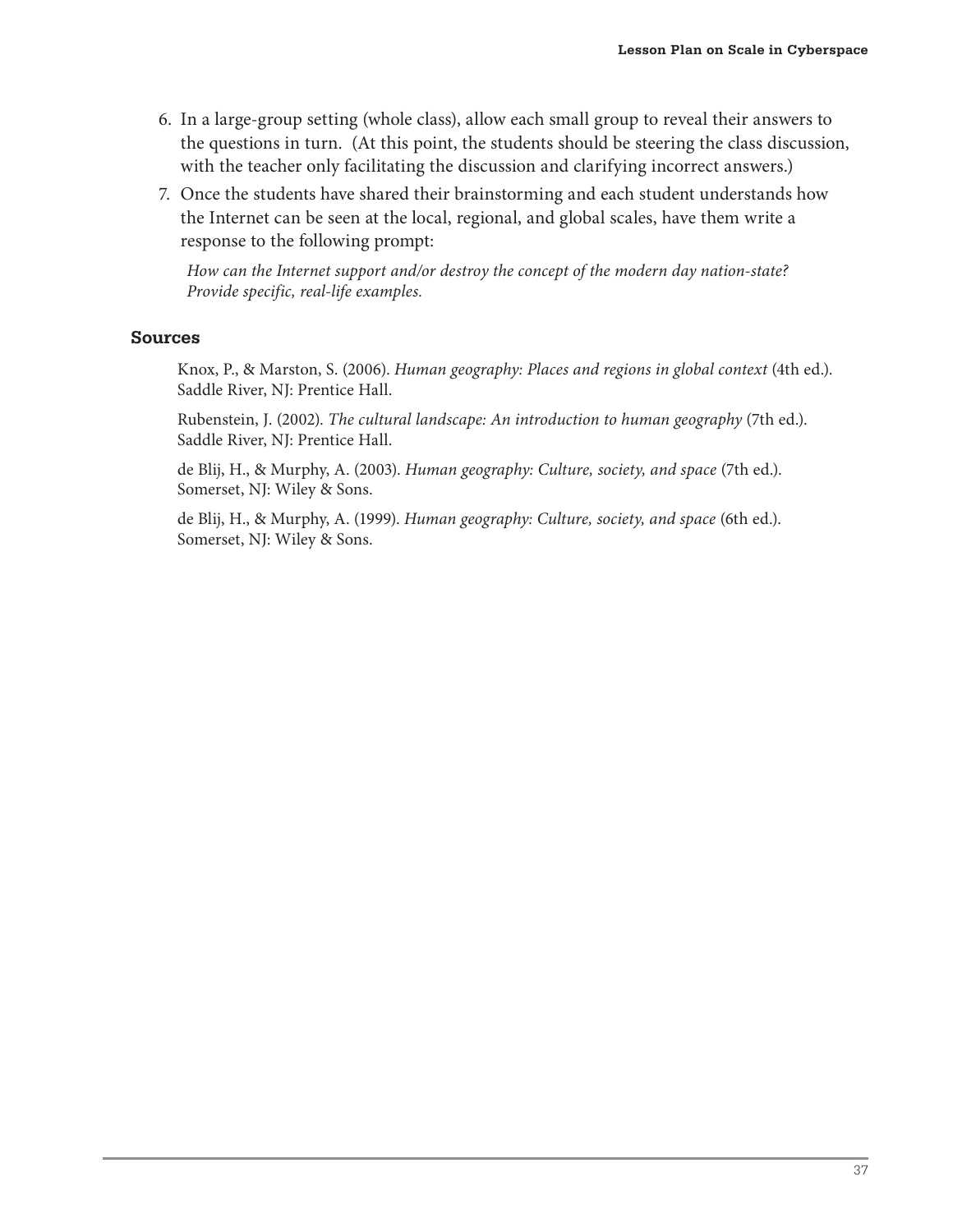# **Contributors**

#### About the Editor

**Darren Purcell** is an assistant professor and undergraduate adviser for the Department of Geography at the University of Oklahoma, where he has taught since 2005. He received his Ph.D. from Florida State University in 2003. He has taught a range of courses, including Human Geography, World Geography, Geography of Russia, and Economic Geography during his graduate work and at the Florida A&M University School of Business and Industry. His first experience as an AP Human Geography Reader was in 2006. Darren was named one of Florida State's Outstanding Teaching Assistants in 1998 and received one of the University of Oklahoma Student-Athlete Academic Council's Most Inspiring Faculty Awards in 2006. Darren's research interests focus on technology, geopolitics, and the use of scale to regulate credit unions.

#### About the Authors

**Neel Durbin** is a teacher, coach, and social studies department chair at Dyersburg High School in Dyersburg, Tennessee. He has been teaching since 1982. Before starting his teaching career, Neel worked for the U.S. Embassy in Jakarta, Indonesia, and served as a Peace Corps volunteer in Gabon. In 2005 he was named Tennessee Social Studies Teacher of the Year and in 2006 he was awarded the National Council for Geographic Education's Cram Award. Neel has been an AP Human Geography Reader in 2004 and 2006.

**James Rubenstein** is professor of geography at Miami University (Ohio). He received an A.B. in public affairs from the University of Chicago, an M.S. in planning from the London School of Economics, and a Ph.D. in geography from Johns Hopkins University. James's principal research interest is the changing geography of the auto industry. He is the author of two books and two dozen articles on the auto industry, as well as three books on geography and planning. James is trained and certified as a city planner and has been a practicing planner in Maryland and Ohio.

**Anne K. Soper** is an independent scholar and cultural consultant with an emphasis on international tourism in peripheral regions. She has more than 25 years' experience with worldwide travel and tourism. Anne received her Ph.D. from the Department of Geography at Indiana University. Her teaching has included courses in tourism geography, world geography, human geography, human-environment interactions, and sustainable development. She has been appointed as a Reader for the 2007 AP Human Geography Exam.

**Philip Steinberg** is associate professor of geography at Florida State University. He has researched and written about a range of topical areas including economic development, tourism, urban planning, mobility, communications, the history of cartography, and geographic education. Most of his research has investigated these topics in the geographic contexts of the ocean, small islands, and cyberspace. He is the author of *The Social*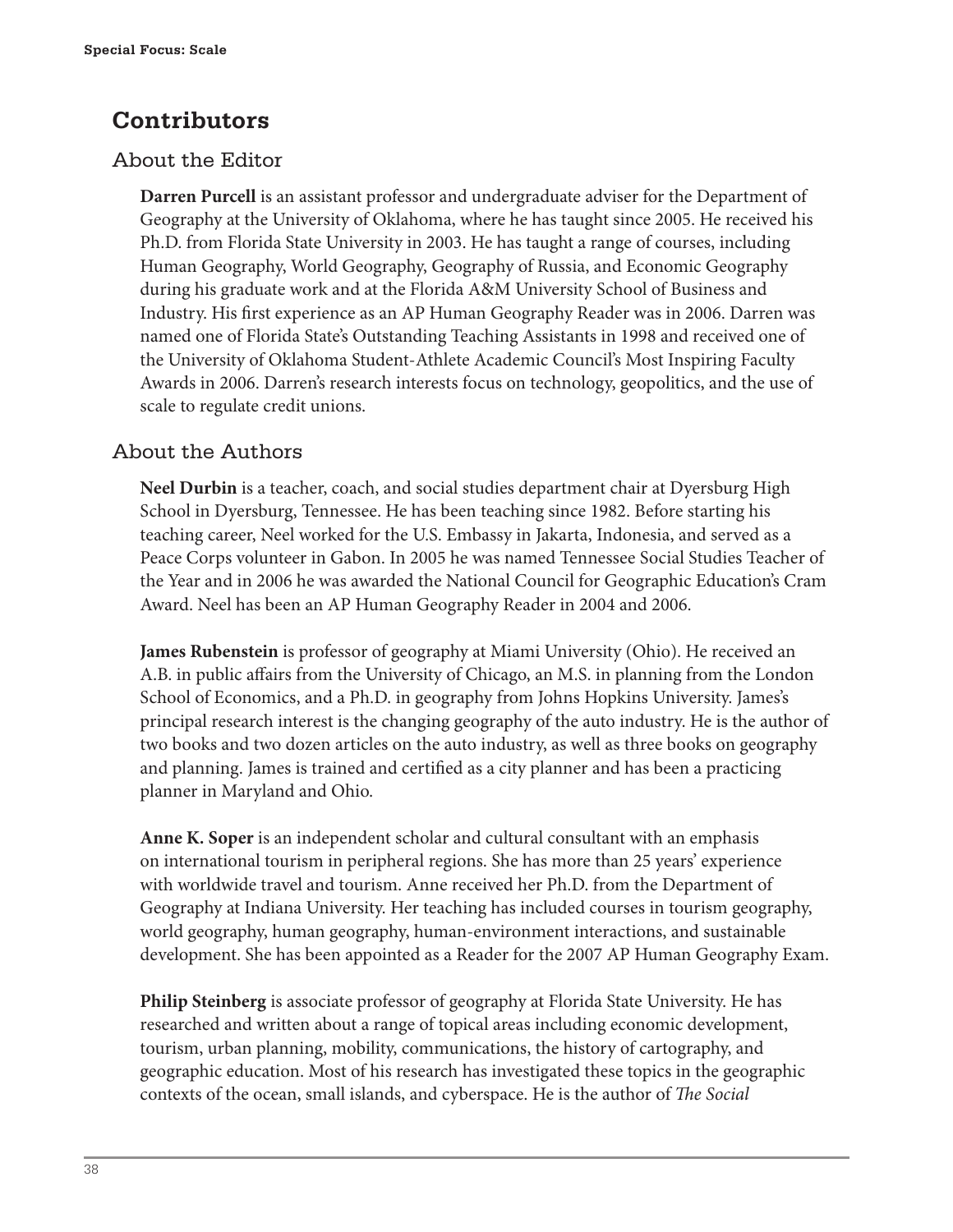*Construction of the Ocean* (Cambridge University Press, 2001), coauthor of the *People in Places* human geography volumes (Prentice Hall, 2004) and *Managing the Infosphere: Governance, Technology, and Cultural Practice in Motion* (Temple University Press, in press), and coeditor of *The Urban After Katrina: Place, Community, Connections, and Memory* (University of Georgia Press, in press).

**Thomas Wurst** is a teacher at Langham Creek High School in Houston, Texas. He has taught since 1980. He has taught world geography and gifted and talented courses, in addition to AP Human Geography since 2002. Tom has been a Reader for the AP Human Geography since 2005. He is a member of the Texas Alliance for Geographic Education, and has served as a Mentor Teacher for the organization since 1997. In 2004 Tom received the National Council for Geographic Education's Distinguished Teacher Award.